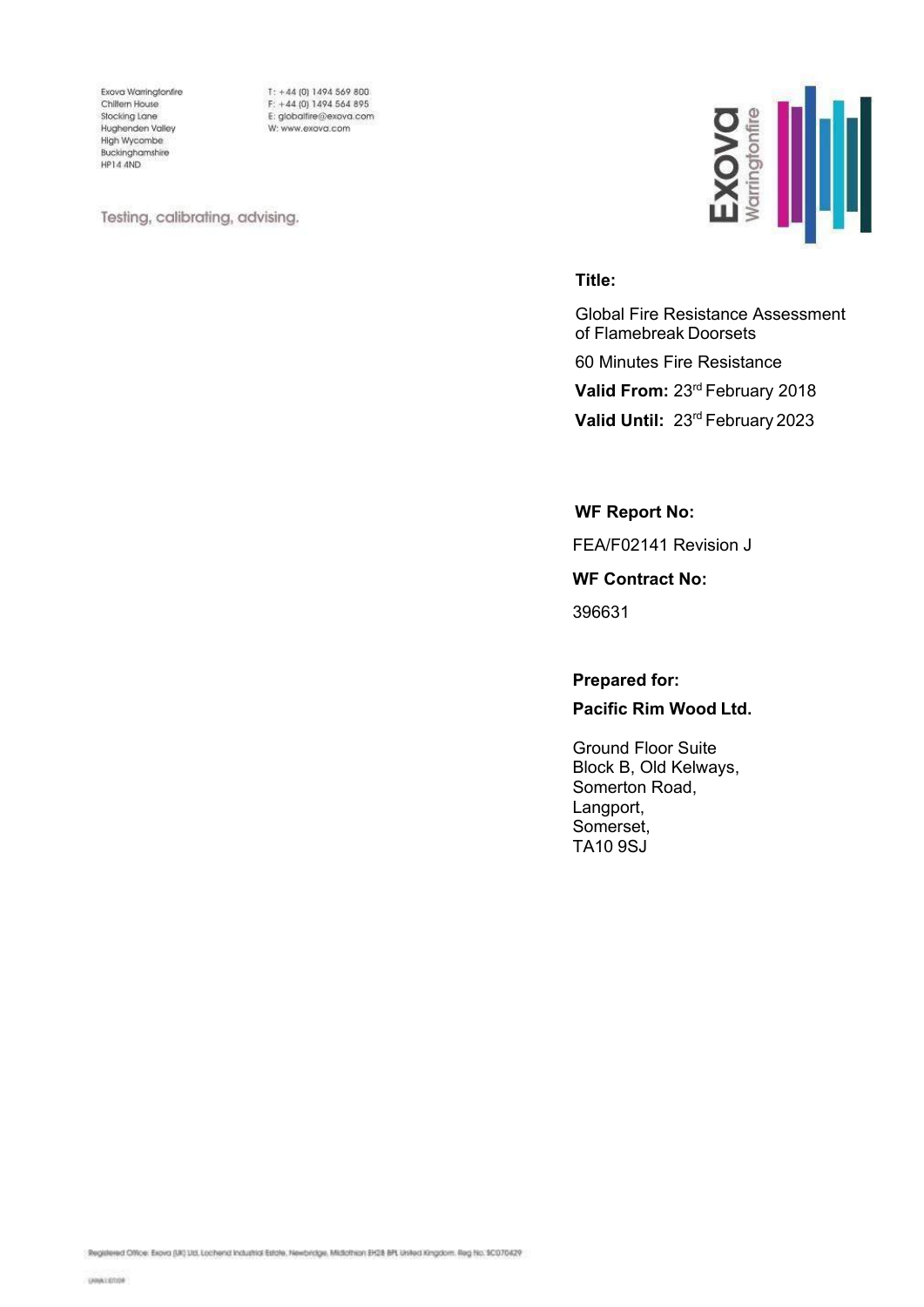#### **Exova Warringtonfire – the new name for BM TRADA**

On December 1st 2015, Chiltern International Fire Limited (trading as BM TRADA) commenced trading under the name Exova Warringtonfire.

To coincide with this change, our Technical Reports, Test Reports, Product Assessments, company stationery and marketing collateral have been updated to reflect the Exova Warringtonfire branding.

The validity of all documents previously issued by Chiltern International Fire Limited including certificates, test reports and product assessments is unaffected by this change. A letter to this effect is available upon request by e-mailing [globalfire@exova.com](mailto:globalfire@exova.com)

#### **About Exova Warringtonfire**

Exova Warringtonfire is part of the Exova Group one of the world's leading laboratory-based testing groups, trusted by organisations to test and advise on the safety, quality and performance of their products and operations. Headquartered in Edinburgh, UK, Exova operates 143 laboratories and offices in 32 countries and employs around 4,500 people throughout Europe, the Americas, the Middle East and Asia/Asia Pacific. With over 90 years' experience, Exova specialises in testing across a number of key sectors from health sciences to aerospace, transportation, oil and gas, fire and construction.

Be assured that whilst the name will change, your service provision and primary contacts have not. What will be available to you is a wider team of testing experts and an extended range of testing capabilities including structural steelwork testing, ventilation duct and damper testing, ASTM testing, water mist system testing and smoke toxicity testing and covering additionally both the rail and marine sectors.

If you have any questions, please do not hesitate to contact a member of the team and we will do our best to answer them. We appreciate your business to date and we look forward to working with you in the future.

Kind regards

Exova Warringtonfire

T: +44 (0) 1494 569 800 E: [globalfire@exova.com](mailto:globalfire@exova.com)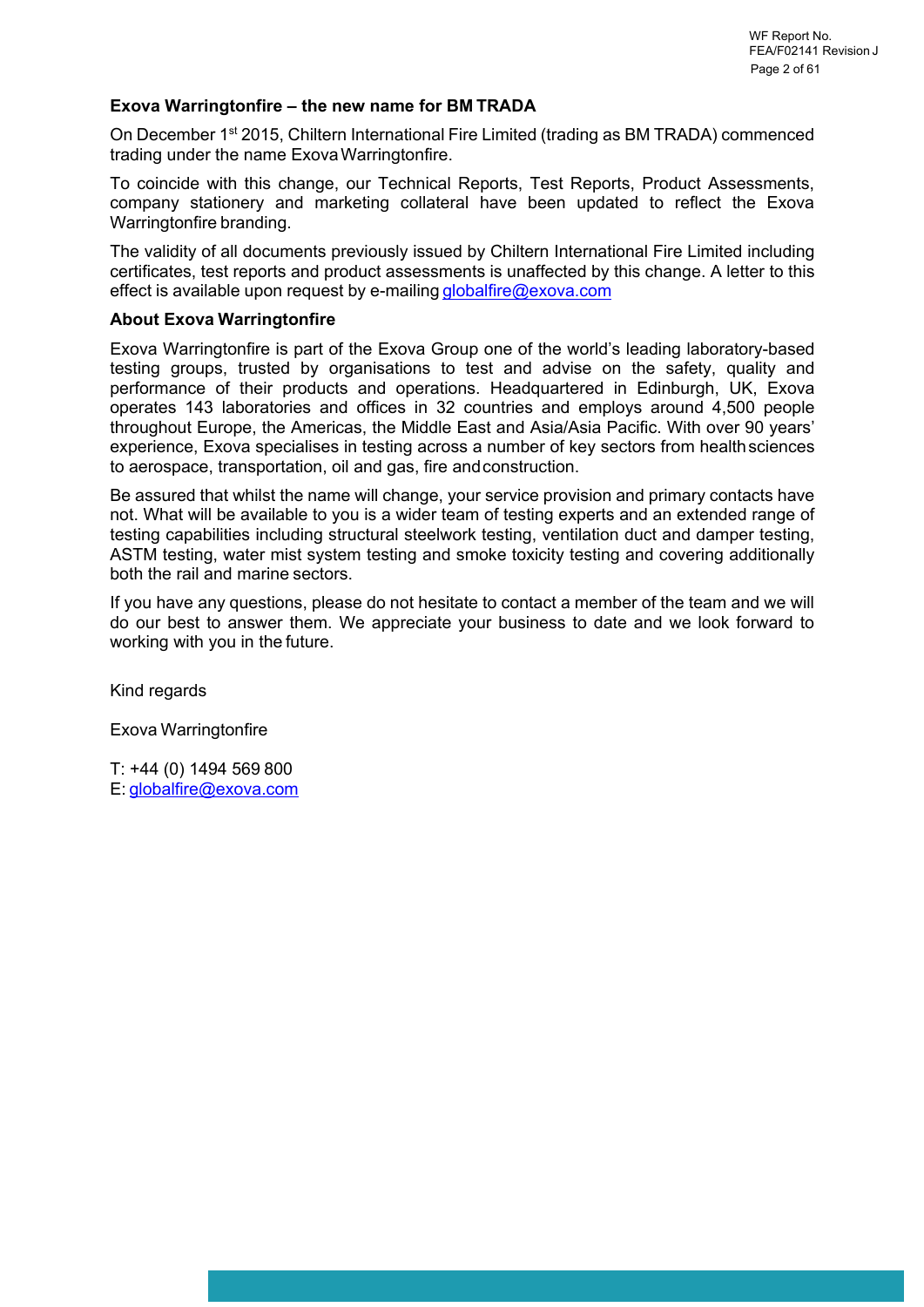## **Contents**

|                 |                                                           | Page No. |
|-----------------|-----------------------------------------------------------|----------|
| 1               |                                                           |          |
| 2               |                                                           |          |
| 3               |                                                           |          |
| 4               |                                                           |          |
| 5               |                                                           |          |
| 6               |                                                           |          |
| 7               |                                                           |          |
| 8               |                                                           |          |
| 9               |                                                           |          |
| 10 <sup>°</sup> |                                                           |          |
| 11              |                                                           |          |
| 12 <sup>2</sup> |                                                           |          |
| 13              |                                                           |          |
| 14              |                                                           |          |
| 15              |                                                           |          |
| 16              |                                                           |          |
| 17              |                                                           |          |
| 18              |                                                           |          |
| 19              |                                                           |          |
| 20              |                                                           |          |
| 21              |                                                           |          |
| 22              |                                                           |          |
| 23              |                                                           |          |
|                 |                                                           | .43      |
|                 | Appendix A - Performance Data                             | 44       |
|                 | Appendix B - 60 Minute Proprietary Glazing Systems        | 46       |
|                 | <b>Appendix C - Revisions</b><br>Appendix D - Data Sheets | 48<br>49 |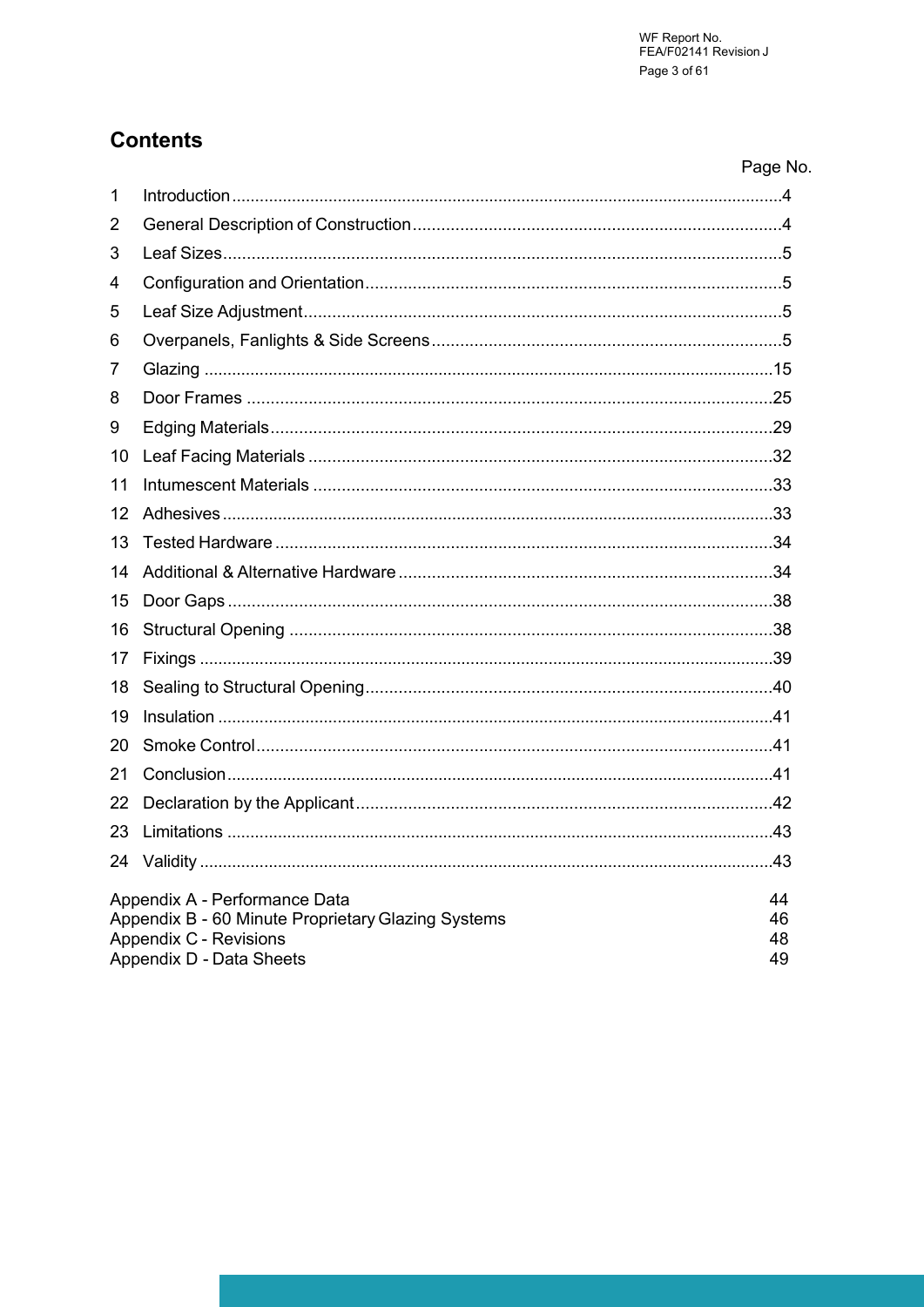WF Report No. FEA/F02141 Revision J Page 4 of 61

### <span id="page-3-0"></span>**1 Introduction**

This document constitutes a Global Assessment to collate the fire resistance test evidence for Pacific Rim Wood Ltd. Flamebreak 60 minute fire resisting doorsets, a construction manufactured by P.T. Kutai Timber of Indonesia. The assessment uses established extrapolation and interpretation techniques in order to extend the scope of application by determining the limits for the design based on the tested constructions and performances obtained. The assessment is an evaluation of the potential fire resistance performance, if the elements were to be tested in accordance with BS 476: Part 22: 1987.

### <span id="page-3-1"></span>**2 General Description of Construction**

The construction of Flamebreak 60 minute door leaves includes the following basic components in the design:

| <b>Element</b>          |                        | <b>Species/type</b>                                              | <b>Configuration</b> (all dims in mm)                                                         | <b>Min. Density</b><br>(kg/m <sup>3</sup> )         |
|-------------------------|------------------------|------------------------------------------------------------------|-----------------------------------------------------------------------------------------------|-----------------------------------------------------|
| $Corc - 3$              | Outer<br>layers        | Parasorianthes<br>falacateria or Albisia<br>falcatta             | Vertically orientated 13.5 thick x<br>45 wide lamels                                          | 180 - 360                                           |
| layers                  | <b>Inner</b><br>layers | 'Mixed tropical hardwood'                                        | Horizontally orientated 15 thick x<br>28 wide lamels                                          | 480                                                 |
| <b>Stiles</b>           |                        | Agathis or 'mixed tropical<br>hardwood' in 2 lamels              | 35 wide (total) x 42 thick,<br>incorporating a 9 x 9 tongue<br>located into the core material | Agathis - 480<br>'Mixed tropical<br>hardwood' - 610 |
| <b>Top Rail</b>         |                        | Agathis or 'mixed tropical<br>hardwood' in 3 lamels              | 75 wide (total) x 42 thick,<br>incorporating a 9 x 9 tongue<br>located into the core material | Agathis - 480<br>'Mixed tropical<br>hardwood' - 610 |
| <b>Bottom Rail</b>      |                        | Agathis or 'mixed tropical <br>hardwood' in 3 lamels             | 35 wide (total) x 42 thick,<br>incorporating a 9 x 9 tongue<br>located into the core material | Agathis - 480<br>'Mixed tropical<br>hardwood' - 610 |
| <b>Facings</b>          |                        | Various timber based<br>products - see section<br>10 for details | 6 thick                                                                                       | Various                                             |
| Lippings - all<br>edges |                        | Hardwood (excluding<br>Beech (Fagus sylvatica))                  | 10 thick                                                                                      | 640                                                 |

Nominal 54mm Flamebreak core constructions include perimeter framing (stiles and rails) to the specification in the table above.

The core construction stiles and bottom rail may either remain in position or be removed for manufacturing since testing has evaluated constructions with and without these elements.

The following limitations apply

- The head rail must not be reduced by more than 3mm
- There are no restrictions regarding reduction of the bottom rail
- All doorsets to this design must be hardwood lipped on all four edges ( see section 9)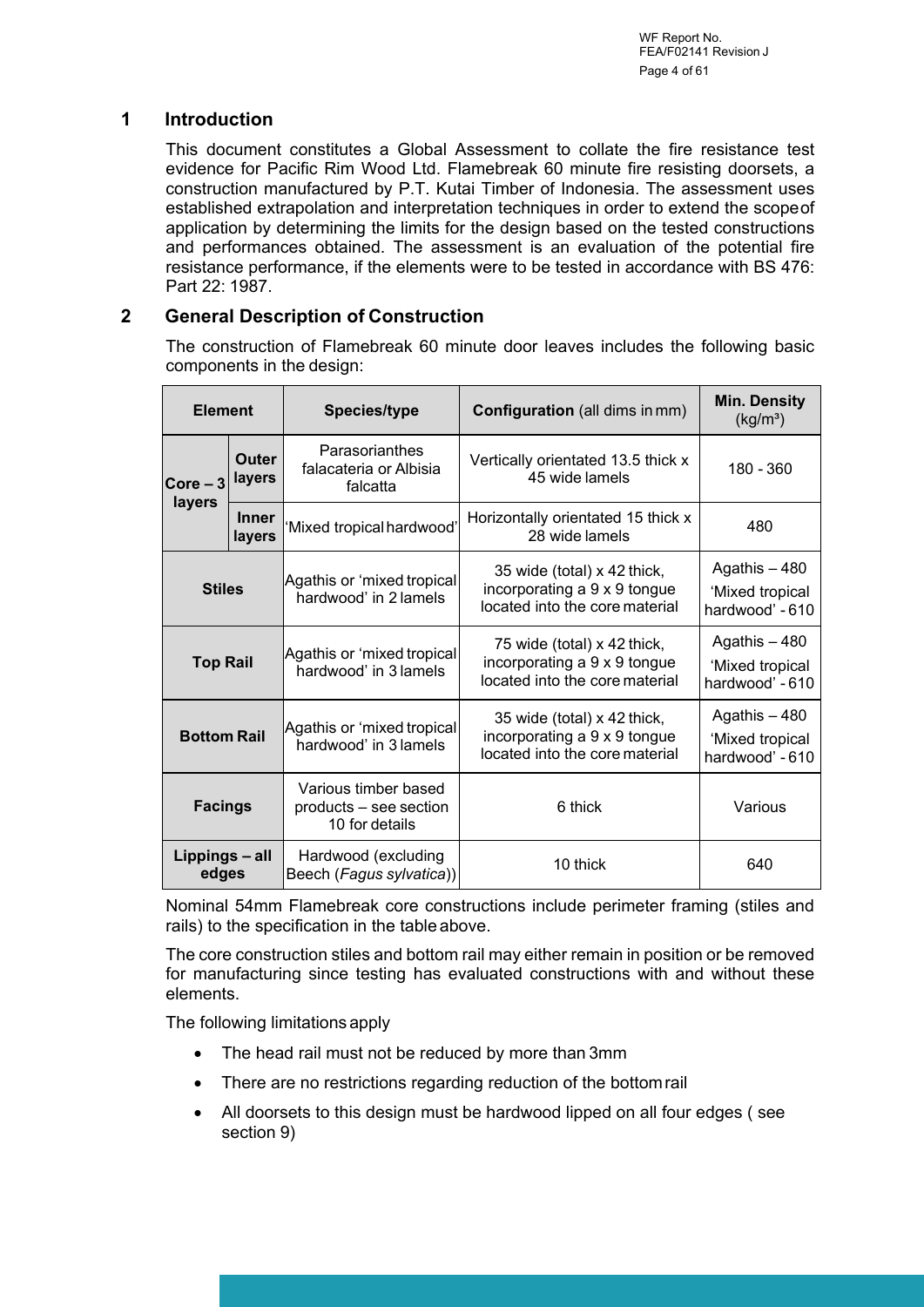### <span id="page-4-0"></span>**3 Leaf Sizes**

The approval for increased leaf dimensions is based on the tests listed in Appendix A and takes into account the margin of over-performance above 60 minutes integrity for the design and the characteristics exhibited during test. Data sheets specifying the maximum approved leaf sizes and graphs showing the permitted gradient between maximum height and width are contained in Appendix D.

Doorsets with reduced dimensions are deemed to be less onerous. Therefore, doors with dimensions that are less than those tested and stated in Appendix D may be manufactured.

### <span id="page-4-1"></span>**4 Configuration and Orientation**

### **4.1 Configuration**

Based on the test evidence listed in Appendix A, this assessment covers the following doorset configurations:

| <b>Abbreviation</b>       | <b>Description</b>                                 |  |
|---------------------------|----------------------------------------------------|--|
| <b>LSASD &amp; ULSASD</b> | Latched & unlatched, single acting, singledoorsets |  |
| <b>DASD</b>               | Double acting, single doorsets                     |  |
| <b>LSADD &amp; ULSADD</b> | Latched & unlatched, single acting, doubledoorsets |  |
| DADD                      | Double acting, double doorsets                     |  |

Unequal leaf double doorsets are covered by this assessment with no restriction on the smaller leaf dimension.

### **4.2 Orientation**

The primary fire resistance tests for this design were all conducted with the doorset hung such that the door leaf opened towards the fire, which is considered the most onerous orientation in terms of fire resistance performance. Based on this testing, assessment is made that doorsets to this design may be hung to open either away from or towards the fire risk side of the doorset.

### <span id="page-4-2"></span>**5 Leaf Size Adjustment**

Flamebreak 60 door leaves may be altered as follows:

| <b>Element</b> | <b>Reduction</b>                                                                                                                                                                               |  |  |
|----------------|------------------------------------------------------------------------------------------------------------------------------------------------------------------------------------------------|--|--|
| Leaf           | Leaves may be reduced in height and width without restriction, but reduction in<br>height must be from the bottom edge only. The top rail must be preserved at its<br>manufactured dimensions. |  |  |
| Lipping        | The dimensions stated in section 9 may be reduced by 20% for fitting purposes.                                                                                                                 |  |  |

### <span id="page-4-3"></span>**6 Overpanels, Fanlights & Side Screens**

### **6.1 Overpanels**

Overpanels of the same construction as the door leaves may be used only when separated from the leaf heads by a transom. The overpanel must be fully contained within the door frame (see following diagram).

The transom required to separate the leaf heads from the overpanel must be to the same specification as the door frame (see the note under the table in section 8.1).

Door frame joints must utilise one of the following methods: mortice and tenon joints or butt joints (see section 8.2).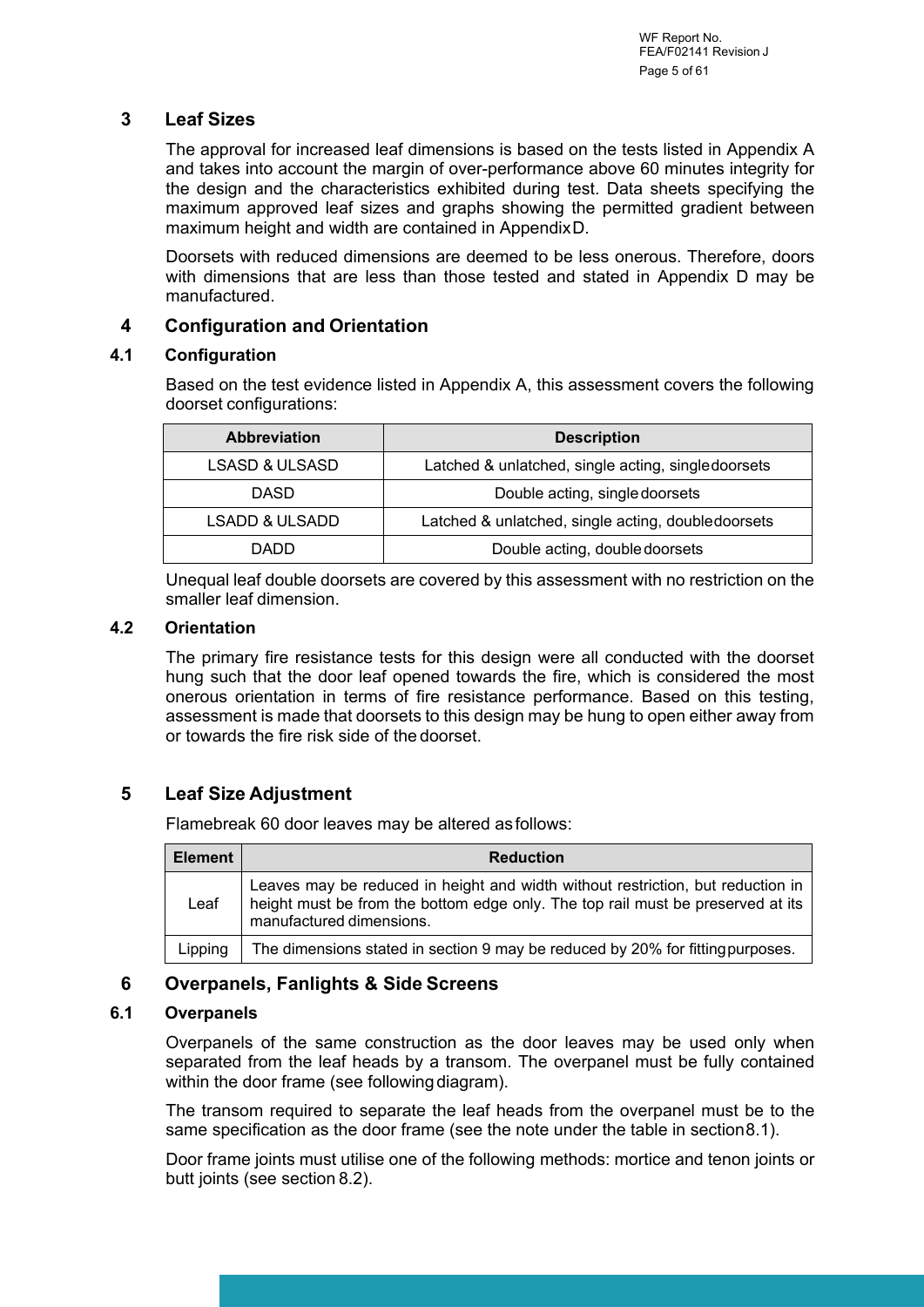Either method requires joints to be tight, with no gaps, and require mechanical fixing with the appropriate size ring shank nails or screws. Butt joints must be additionally bonded with urea formaldehyde.

Overpanels must be fixed using the following method:

 screwing through the rear of the frame with steel screws passing at least 30mm into the centre line of the overpanel. Fixings must be no more than 100mm from each corner and a maximum of 250mm centres in between.

The intumescent seals specified for the jambs in Appendix D may be fitted in the overpanel edges or frame reveal, if required for the manufacturing process. Providing the intumescent seals are fitted to all edges of the overpanel, the frame to overpanel junction is permitted to have a maximum 2mm gap tolerance.

**Overpanel** fixings Intumescent seals Transom Leaf head **Configuration Max. Overpanel Height**  $(mm)$ Single doorsets 2000 Double doorsets and the 1500

Maximum overpanel height is as follows:

**Note:** Drawing is representative of doorset construction only; actual construction must be as the text within this document specifies.

#### **6.2 Glazed Fanlights & Side Screens**

#### **6.2.1 General**

It is our assessment that Flamebreak 60 doorsets may include glazed fanlights or side screens. The timber frame and glazing beads must be hardwood (excluding Beech (*Fagus sylvatica*)) with a minimum density of 640kg/m<sup>3</sup> , whilst the frame section must be a minimum of 70mm x 44mm. Other details of the door frame and screen construction must comply with the specification contained in section 8.

The maximum assessed fanlight dimensions are detailed in the table below, subject to the following restriction:

 The glazing system and glass must be able to demonstrate adequate performance when tested as a window or screen in accordance with BS 476: Part 22: 1987 or BS EN 1634-1, at the pane dimensions to be installed.

| <b>Screen Element</b> | Configuration            | Height (mm)         | <b>Width</b> (mm)  |
|-----------------------|--------------------------|---------------------|--------------------|
| Fanlight              | Single & double doorsets | ≤600                | Overall door width |
| Side Screen           | Single & double doorsets | Overall door height | ≤600               |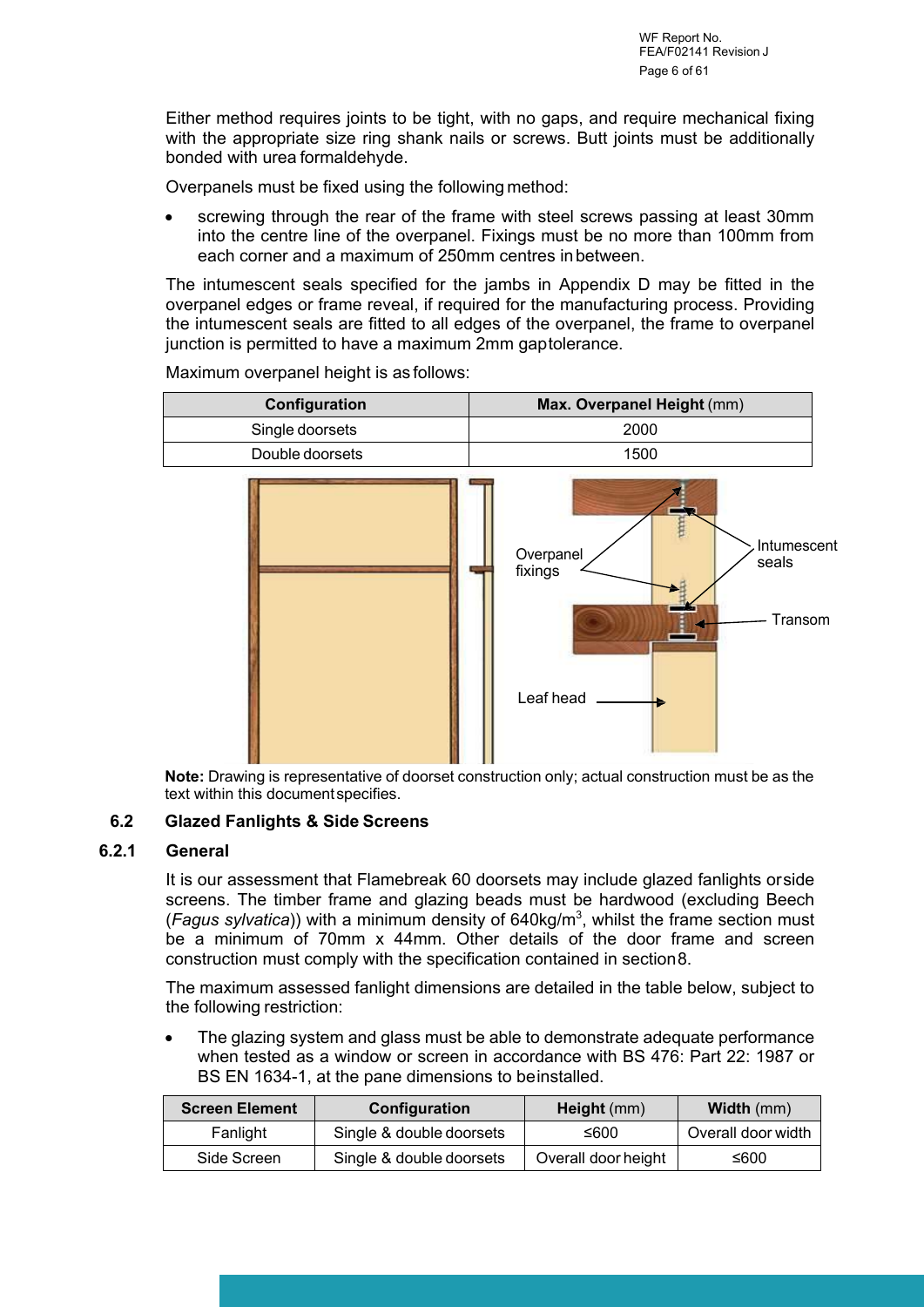WF Report No. FEA/F02141 Revision J Page 7 of 61



**Note:** Drawing is representative of doorset construction only; actual construction must be as the text within this document specifies.

### **6.2.2 Common Frame Sections – Glazed Screens**

Based on the fire test referenced RF05036, the following drawings depict possible constructions of common frame sections for the screens and door frame jambs: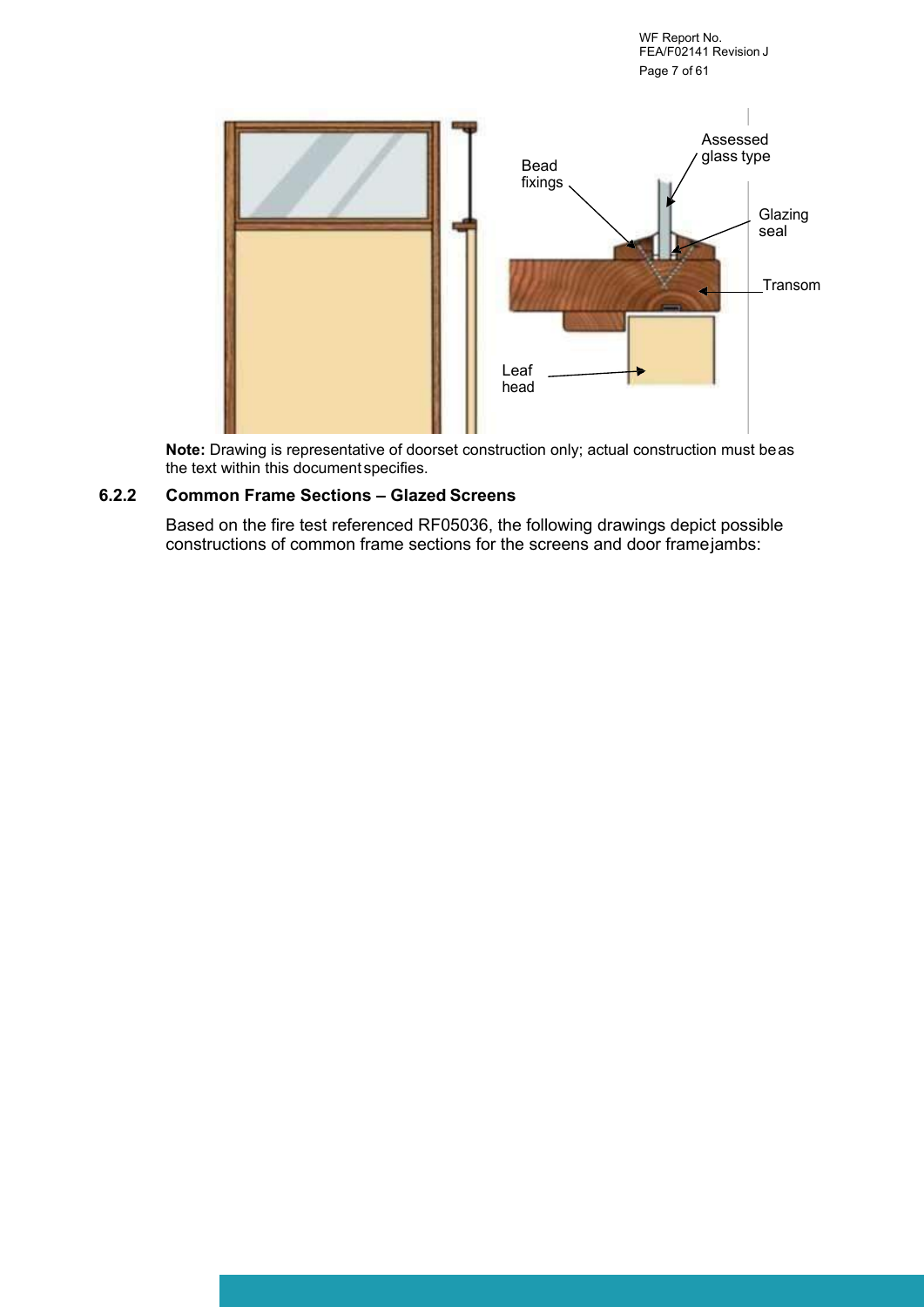WF Report No. FEA/F02141 Revision J Page 8 of 61



When using separate sections of timber, as shown above (option 2 and 3), each section must be suitably fixed to one another using appropriate steel screw fixings and glued using Urea Formaldehyde. Screws must be fixed at 600mm centres and locate to approximately 2/3 depth of the adjacent timber section. The overall frame section and material must match that given in this assessment for each glass type and glazing specification. Joints must be tight with no gaps.

It is permitted to include maximum 3mm (w) x 3mm (d) quirks at the junction of each timber section for option 2 and 3.

Drawing is representative of each type of common frame member, actual construction in terms of intumescent seal location and material, etc. must be as the text within this document specifies.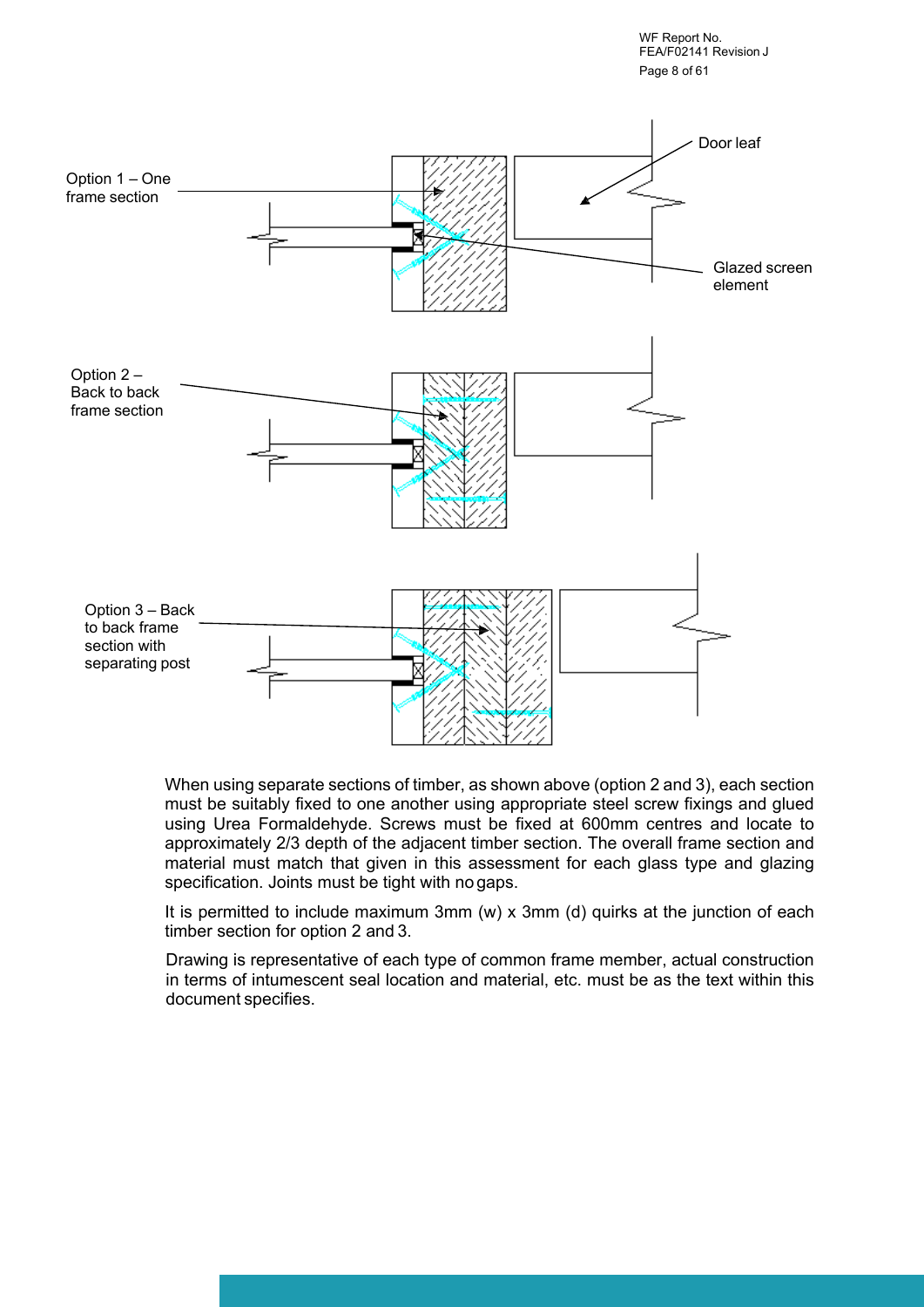WF Report No. FEA/F02141 Revision J Page 9 of 61

#### **6.2.3 Screen Elevations**

The following drawing depicts a possible door and glazed screen configuration. The diagram is for information only. All details to remain as specified herein.



#### **6.3 Specific Glass Type**

The following section provides a scope of approval for the glass type tested in RF05036 when used for glazing fanlights or side screens. Fanlights may be used in conjunction with side screens subject to the specification given below.

Unless stated in the following section, all construction details for the doorset must remain as specified in the main assessment.

#### **6.3.1 Pyrodur 60-10 (10mm thick) – Pilkington Group Ltd.**

Transom/mullion details:

• Minimum 80mm deep x 44mm thick hardwood (minimum density 640kg/m<sup>3</sup>) excluding Beech (*Fagus sylvatica*). This timber section can be used for both door jambs and transoms above doors included within screens and for the perimeter framing of the screen and the transoms and mullions separating individual panes of glass within the fanlights and side screens.

Glazing details:

- 20mm high x 20mm deep hardwood beads (minimum density  $640$ kg/m<sup>3</sup>) excluding Beech (*Fagus sylvatica*) with a 15º chamfer.
- 40mm long size 6 8 steel wood screws at maximum of 50mm from corners and 150mm centres inserted at 30˚ to the glass.
- 20mm x 2mm Interdens located between the glass and the beads.
- 3mm high x 6mm wide x 40mm long hardwood or non-combustible setting blocks fitted at 300mm centres along bottom edge of glass with 3mm expansion allowance to all edges.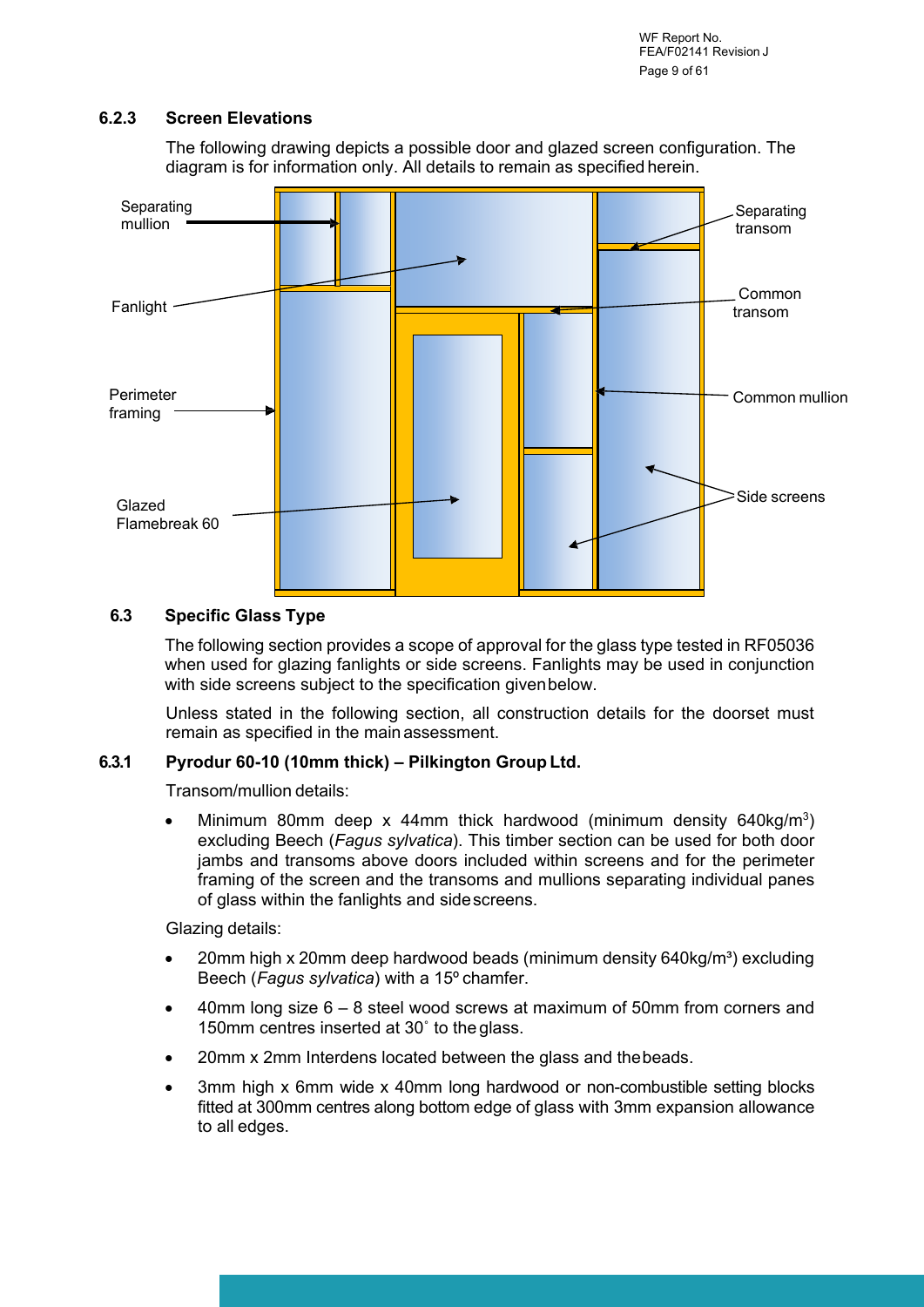Maximum single pane dimensions:

| <b>Screen Element</b> | Height (mm) | <b>Width</b> (mm) |
|-----------------------|-------------|-------------------|
| Fanlight              | 810         | 1670              |
| Side screen           | 2057        | 956               |

 The pane dimensions given above represent the maximum permitted width against maximum permitted height. Panes with smaller dimensions are acceptable.

Multiple panes:

 The fanlights and side screens may comprise multiple panes of glass providing the total doorset and screen assembly does not exceed 2950mm high and the transom/mullion restrictions above are complied with.

Leaf configurations and screen dimensions:

- The total width of the screen assembly is unlimited.
- The screen assembly may only contain 1No. single or double leaf doorset.

#### **6.4 Norsound Vision Glazing Systems – Fanlights & Side Screens**

#### **6.4.1 General**

Timber framed doorsets may include glazed fanlights and/or side screens.

The glazing system and beads must meet the specification shown in sections 6.4.4 – 6.4.6.

The door frame and screen framing construction must comply with the specification shown in section 6.4.7.

The maximum assessed fanlight and side screen dimensions are detailed in the table below, subject to the following restriction:

• The glass must be able to demonstrate adequate performance when tested as a window or screen in accordance with BS 476: Part 22: 1987 or BS EN 1634-1, at the pane dimensions to be installed.

| <b>Screen Element</b> | Configuration            | Height $(mm)$       | <b>Width (mm)</b>  |
|-----------------------|--------------------------|---------------------|--------------------|
| Fanlight              | Single & double doorsets | ≤600                | Overall door width |
| Side Screen           | Single & double doorsets | Overall door height | ≤600               |



**Note:** Drawing is representative of doorset construction only; actual construction must be as the text within this document specifies.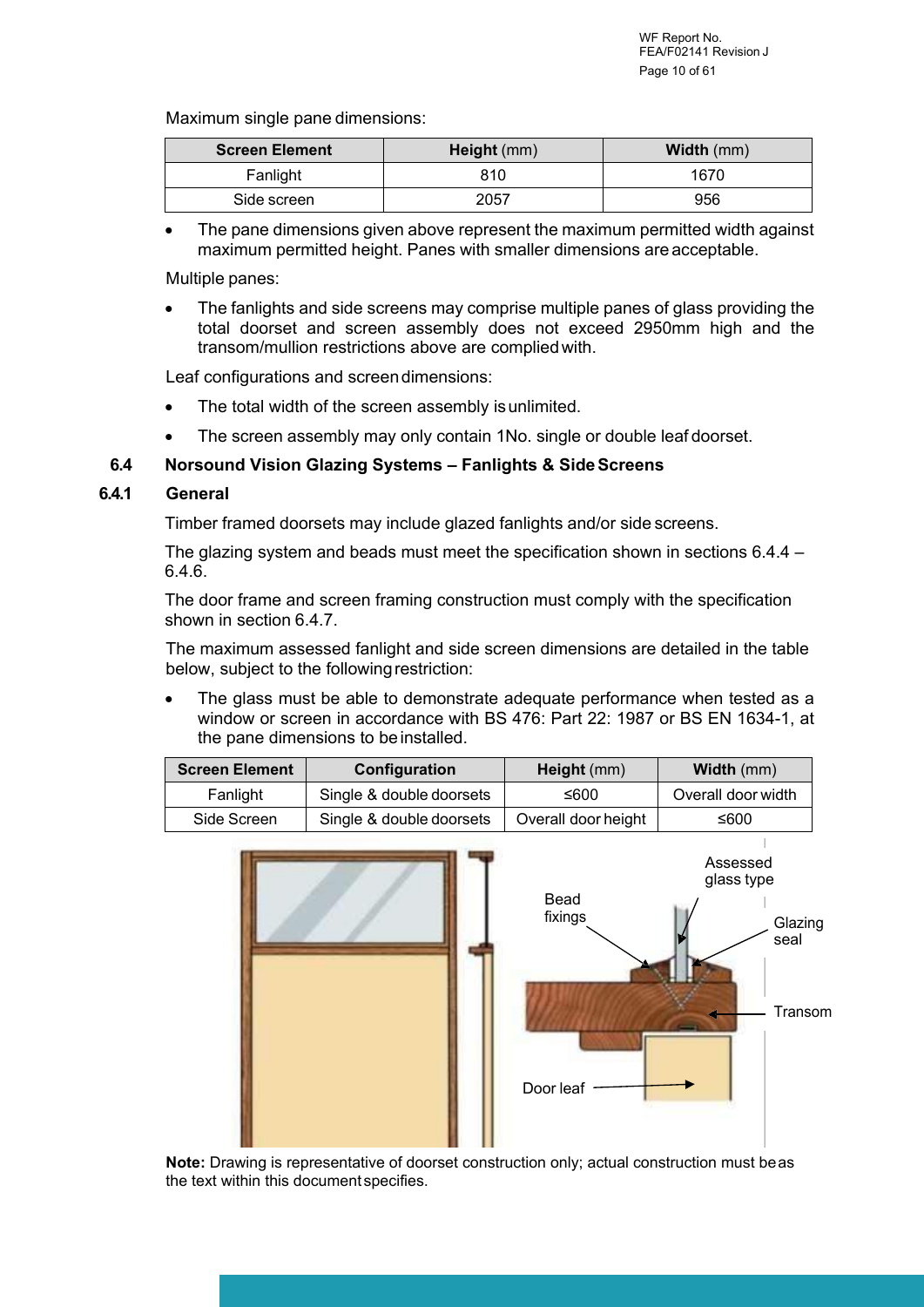WF Report No. FEA/F02141 Revision J Page 11 of 61

#### **6.4.2 Common Frame Sections – Norsound Vision Glazing System**

The following drawings depict possible constructions of common frame sections for screens and door frame jambs:

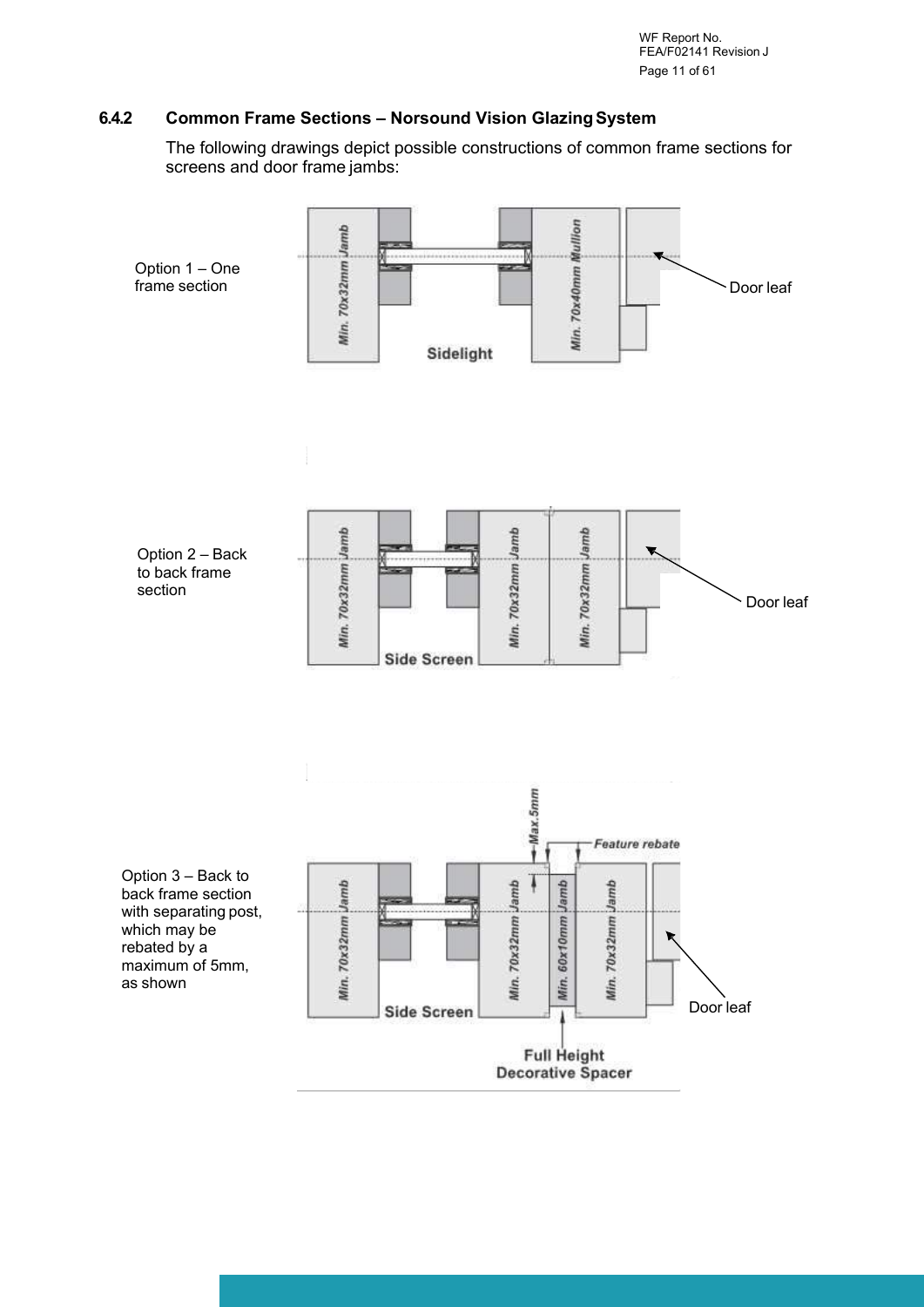When using separate sections of timber, as shown above (options 2 and 3), each section must be suitably fixed to one-another using appropriate steel screw fixings and glued using Urea Formaldehyde. Screws must be fixed at 600mm centres and locate to approximately 2/3 depth of the adjacent timber section. The overall frame section and material must match that given in this assessment for each glass type and glazing specification. Joints must be tight with no gaps.

It is permitted to include maximum 3mm (w) x 3mm (d) quirks/pencil rounds at the junction of each timber section for options 2 and 3.

Drawings are representative of each type of common frame section makeup; actual construction in terms of intumescent seal location and material, etc. must be as the text within this document specifies.

#### **6.4.3 Screen Elevations – Norsound Vision Glazing System**

The following drawing depicts a possible door and glazed screen configuration. The diagram is for information only. All construction details to remain as specified herein.

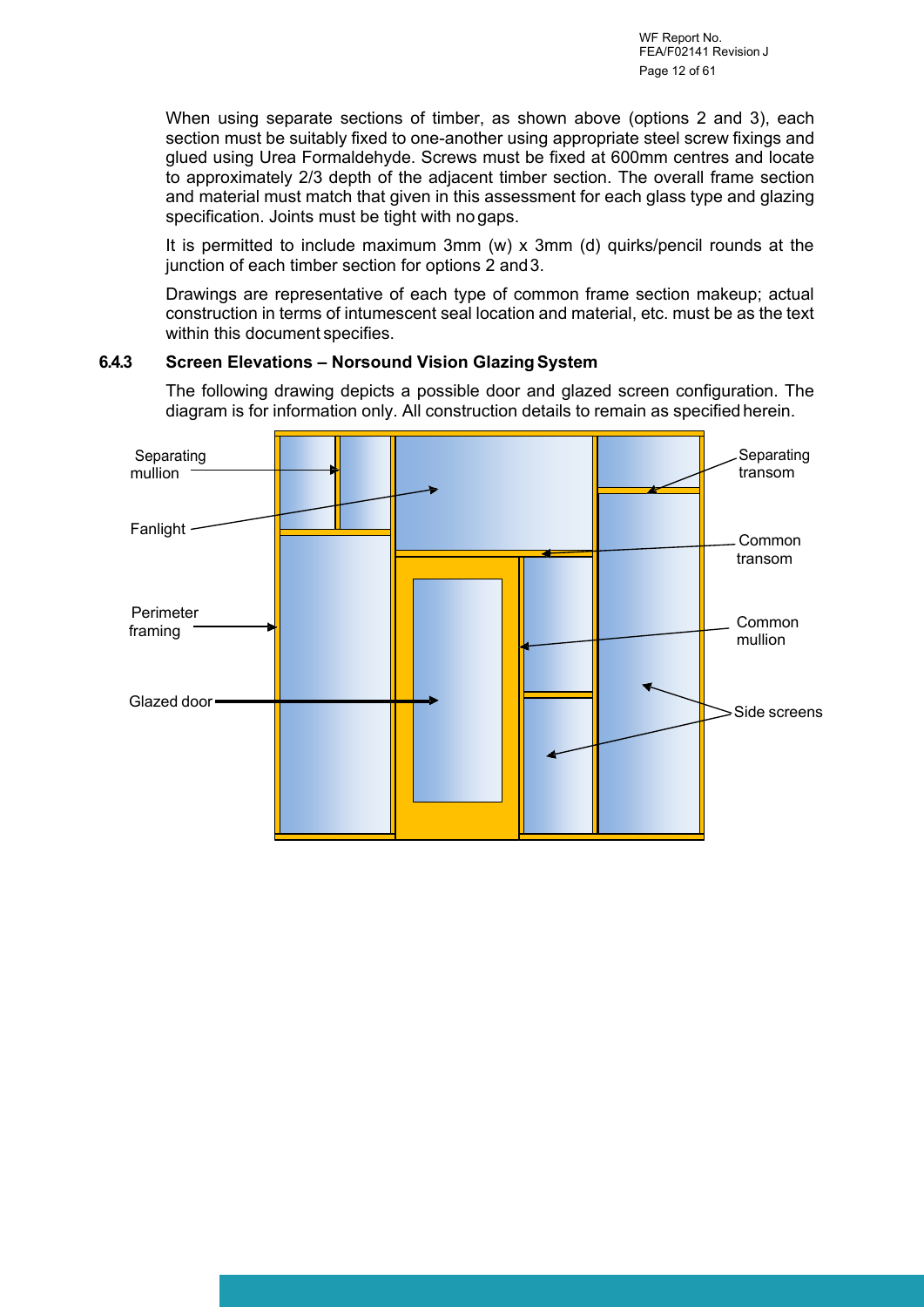### **6.4.4 Glazing Beads & Installation – Norsound Vision Glazing System**

Glazing beads and intumescent materials must be installed in line with the following sections:

| <b>System Name</b>          |                                    | <b>Norsound Vision 60B</b>                                                                                | <b>Norsound Vision 60T</b>                                                                                |
|-----------------------------|------------------------------------|-----------------------------------------------------------------------------------------------------------|-----------------------------------------------------------------------------------------------------------|
| <b>Typical Installation</b> |                                    | Align face of glass<br>with the glass used in<br>door leaf<br><b>TRANSOM</b><br>Min. 70mm<br>DOOR<br>LEAF | Align face of glass<br>with the glass used in<br>door leaf<br><b>TRANSOM</b><br>Min. 70mm<br>DOOR<br>LEAF |
| <b>Dimensions</b>           | <b>Bead height</b><br>(mm)         | Nominally 24.5                                                                                            | Nominally 14.5                                                                                            |
|                             | <b>Intumescent</b><br><b>Seals</b> | 25 high x 3 thick                                                                                         | 15 high $x$ 3 thick $+$ 'plug'                                                                            |
| <b>Aperture Liner</b>       |                                    | Nominally – 2mm thick x minimum 42mm wide                                                                 |                                                                                                           |

### **6.4.5 Norsound Vision 60B & 60T Applications**

The following bead designs are assessed as acceptable for Norsound Vision 60B:

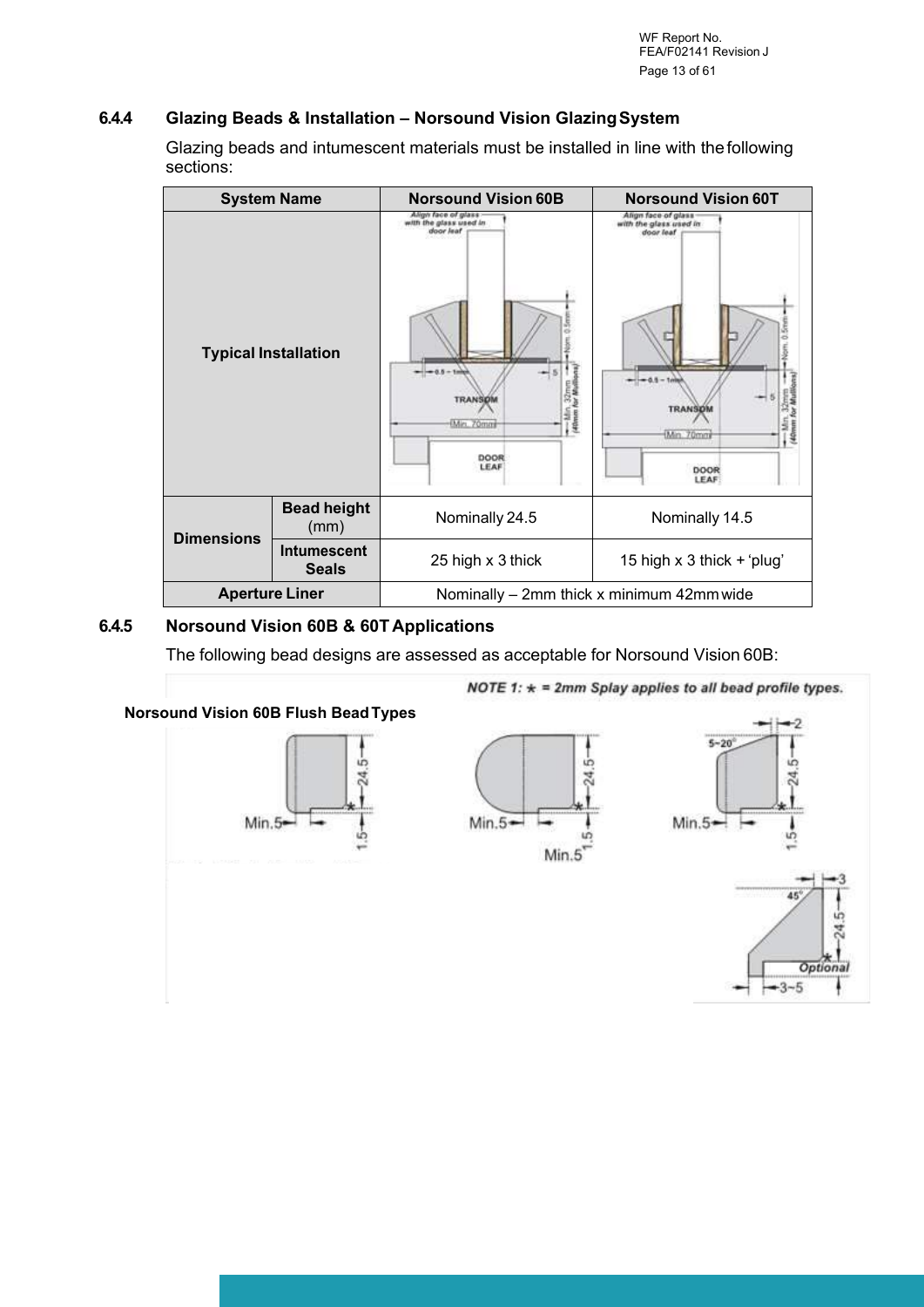The following bead designs are assessed as acceptable for Norsound Vision 60T:



#### **Notes:**

- 1. Bead height must be nominally 24.5mm.
- 2. The intumescent seal component of Norsound Vision 60B & 60T is 25mm high and is required to project 0.5mm above the sightline of the bead.
- 3. Glazing aperture must be lined with the Norsound 5202LNR liner which is supplied at 52mm wide and may be reduced to a minimum of 42mm wide – liner must be fitted centrally in the glazed aperture.
- 4. Glazing beads must be retained in position with minimum 50mm long x 2mm diameter steel pins, or minimum 50mm long No.  $6 - 8$  screws, inserted at  $35 - 40^{\circ}$  to the vertical, at no more than 50mm from each corner and at 150mm maximum centres.
- 5. Pneumatically fired pins are acceptable providing the pins meet the specification given above.

#### **6.4.6 Glazing Bead Material – Norsound Vision Glazing System**

All timber for glazing beads must be straight grained, joinery quality hardwood (excluding Beech (*Fagus sylvatica*)), free from knots, splits and checks.

| <b>Integrity Performance</b> | <b>Bead Profile</b>  | <b>Material</b> | <b>Min. Density</b> ( $kg/m3$ ) |
|------------------------------|----------------------|-----------------|---------------------------------|
| 60                           | All in section 6.4.5 | Hardwood        | 640                             |

#### **6.4.7 Timber Screen Framing – Norsound Vision Glazing System**

Timber used for constructing framing elements comprising screen assemblies as illustrated in section 6.4.3 must meet the following specification:

| <b>Element</b>                                                              | <b>Material</b> | <b>Min. Section</b><br>Size (mm) | <b>Min. Density</b><br>(kg/m <sup>3</sup> ) |
|-----------------------------------------------------------------------------|-----------------|----------------------------------|---------------------------------------------|
| Perimeter screen framing                                                    | Hardwood        | 70 x 32                          | 640                                         |
| Mullions & transoms separating glass<br>panes with side screens & fanlights | Hardwood        | 70 x 32                          | 640                                         |
| Back to back mullions separating side<br>screens & doorsets (options 2 & 3) | Hardwood        | 70 x 32                          | 640                                         |
| Transoms common to doorsets & fanlights                                     | Hardwood        | 70 x 32                          | 640                                         |
| Mullions common to doorset jambs & side<br>screens                          | Hardwood        | $70 \times 40$                   | 640                                         |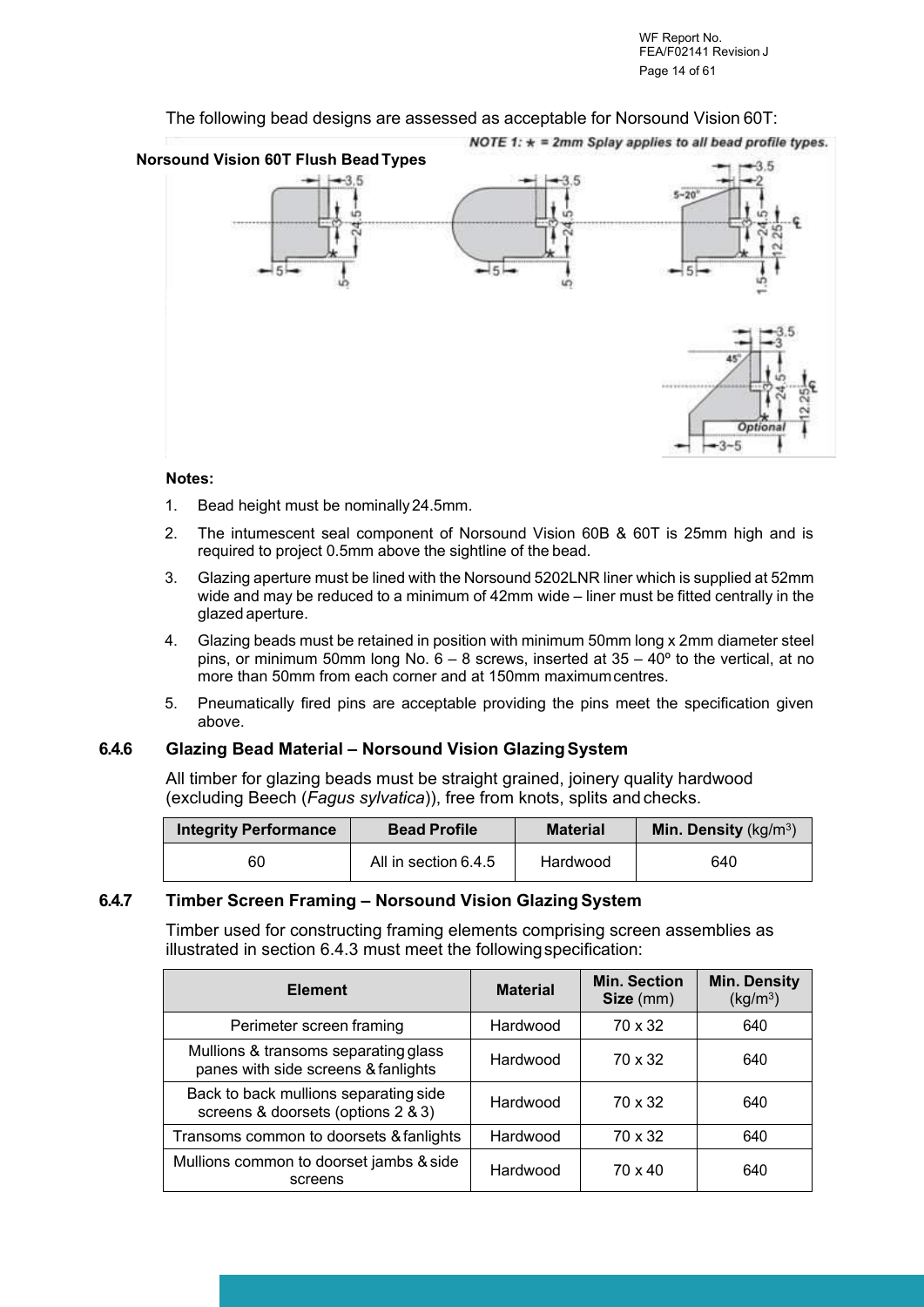#### **Notes:**

- 1. Timber (excluding Beech (*Fagus sylvatica*)) for side screens must meet or exceed class J30 as specified in BS EN 942: 2007 (subject to adequate repair of any defects).
- 2. The fanlights and side screens may comprise multiple panes of glass providing the total doorset and screen assembly does not exceed 2950mm high and the transom/mullion restrictions above are complied with.
- 3. Gaps between glass and framing to permit expansion should be set according to the glass manufacturer's information, using non-combustible or hardwood setting blocks at the bottom edge.

### <span id="page-14-0"></span>**7 Glazing**

#### **7.1 General**

The testing conducted on the Flamebreak 60 design has demonstrated that the design is capable of tolerating glazed apertures, whilst providing a margin of overperformance. Glazing is therefore acceptable within the following parameters.

The maximum assessed glazed area for all configurations is 0.72m². The glazing system must be one of the following tested proprietary systems:

#### **7.2 Assessed Glazing Systems**

The glazing system must be one of the following proprietary tested systems:

|             | <b>Glazing System</b>             | <b>Manufacturer</b>       | Max. Area $(m2)$ |
|-------------|-----------------------------------|---------------------------|------------------|
| $1_{\cdot}$ | Therm-A-Glaze 60                  | Intumescent Seals Ltd.    | 0.72             |
| 2.          | Fireglaze 60                      | Sealmaster Ltd.           | 0.72             |
| 3.          | System 90+                        | Lorient Polyproducts Ltd. | 0.72             |
| 4.          | System 36 Plus <sup>1</sup>       | Lorient Polyproducts Ltd. | 0.72             |
| 5.          | System 63 <sup>2</sup>            | Lorient Polyproducts Ltd. | 0.72             |
| 6.          | RF <sub>1</sub>                   | Lorient Polyproducts Ltd. | 0.72             |
| 7.          | Pyroglaze $603$                   | Mann McGowan Ltd.         | 0.72             |
| 8.          | <b>FG60</b>                       | Pyroplex Ltd.             | 0.64             |
| 9.          | Norsound Vision 60 <sup>4</sup>   | Norsound Ltd.             | 0.72             |
| 10.         | Norsound Universal60 <sup>5</sup> | Norsound Ltd.             | 0.72             |

**Notes:**

- 1. System 36 Plus must only be used with the 14 16mm thick glass types listed in section 7.3 below, i.e. glass types 7, 8 & 9 from the table in section 7.3 below.
- 2. Only suitable for use with circular apertures and the Pyroshield 2 glass product listed in the table below (section 7.3).
- 3. Only suitable for use with 60mm long steel screw bead fixings.
- 4. See section 7.10 below for additional scope.
- 5. See section 7.11 below for additional scope.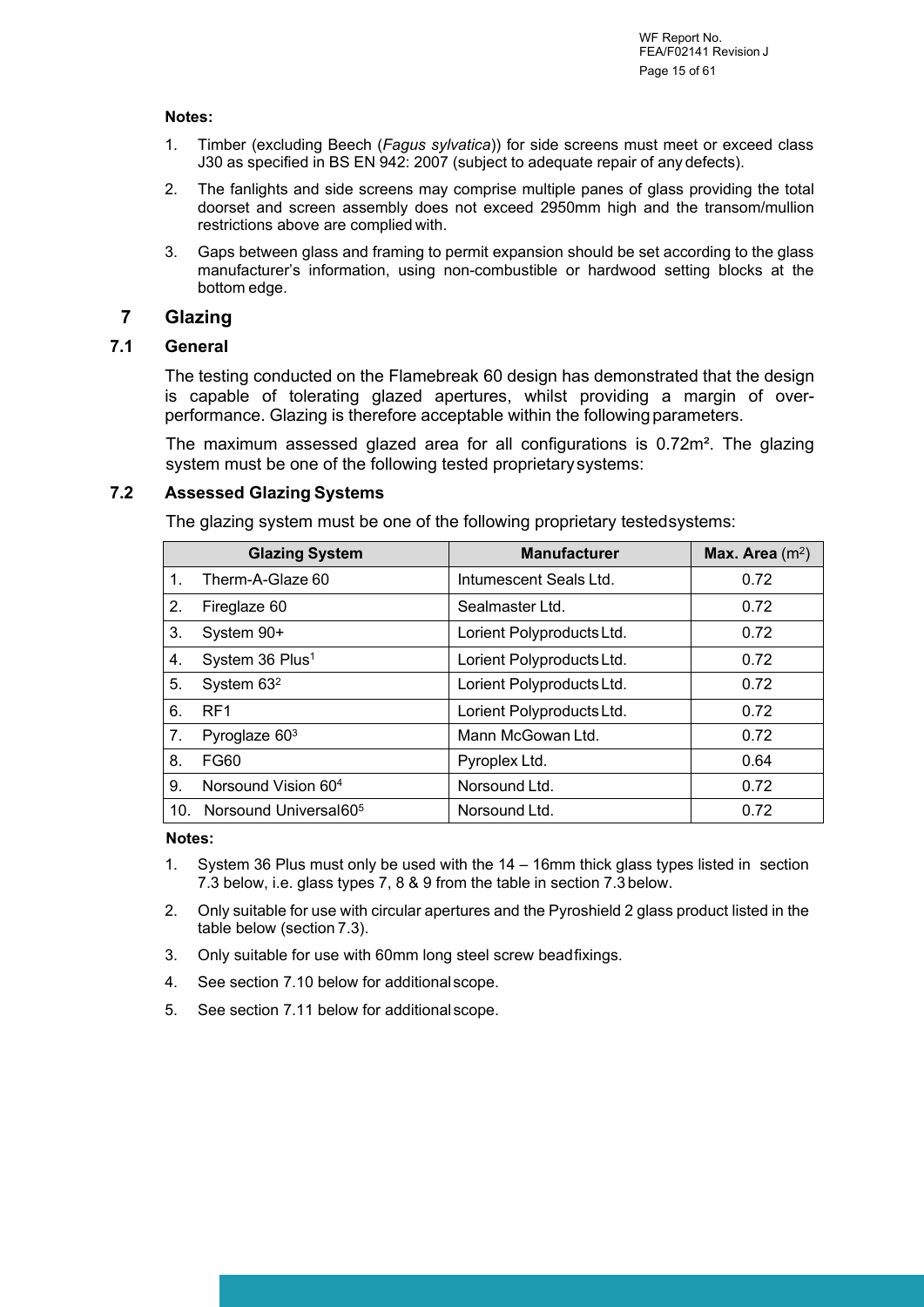WF Report No. FEA/F02141 Revision J Page 16 of 61

#### **7.3 Assessed Glass Products**

Assessed glass types are as follows:

|     | <b>Glass Type</b>            | <b>Manufacturer</b>          | Thickness (mm) | Max. Area $(m^2)$ |
|-----|------------------------------|------------------------------|----------------|-------------------|
| 1.  | Pyroshield 2                 | Pilkington Group Ltd.        | 6 & 7          | 0.72              |
| 2.  | Pyran S                      | Schott Glass Ltd.            | 6              | 0.72              |
| 3.  | Pyrostem                     | Pyroguard UK Ltd.            | 6              | 0.60              |
| 4.  | Pyroclear 60-0011            | Pilkington Group Ltd.        | 6              | 0.72              |
| 5.  | Pyrodur 60-10                | Pilkington Group Ltd.        | 10             | 0.72              |
| 6.  | Pyrobelite 12                | <b>AGC Flat Glass Europe</b> | 12             | 0.72              |
| 7.  | Contraflam 60                | Vetrotech St. Gobain Ltd.    | 14             | 0.72              |
| 8.  | Pyrostop 30-10               | Pilkington Group Ltd.        | 15             | 0.72              |
| 9.  | Pyrobel 16                   | <b>AGC Flat Glass Europe</b> | 16             | 0.72              |
| 10. | Pyrostop60-101 <sup>2</sup>  | Pilkington Group Ltd.        | 23             | 0.72              |
| 11. | Pyroguard 60-23 <sup>3</sup> | Pyroguard UK Ltd.            | 23             | 0.72              |
| 12. | Pyrobel $254$                | <b>AGC Flat Glass Europe</b> | 25             | 0.72              |

#### **Notes:**

- 1. See section 7.6 below for details.
- 2. See section 7.7 below for details.
- 3. See section 7.8 below for details.
- 4. See section 7.9 below for details.
- 5. All glass types must be fitted fully in accordance with the manufacturers' tested details/installation requirements, particularly with respect to edge cover and expansion tolerances.
- 6. Glass types 8 12 are fully insulating in terms of the criteria set out in BS 476: Part 20: 1987.

#### **7.4 Glazing Beads & Installation**

Glazing beads must be from hardwood (excluding Beech (*Fagus sylvatica*)) as specified in the following table:

| <b>Material</b> | <b>Profile</b> | <b>Application</b>                                                                                                  | <b>Min. Density</b><br>(kg/m <sup>3</sup> ) |
|-----------------|----------------|---------------------------------------------------------------------------------------------------------------------|---------------------------------------------|
| Hardwood*       | Splayed        | All proprietary systems detailed in section 7.2<br>& shown in Appendix B & all glass types<br>listed in section 7.3 | ≥640                                        |
| Hardwood*       | Square         | Proprietary systems $1 - 3$ as specified in<br>section 7.2 & glass types $5 - 12$ listed in<br>section 7.3          | ≥640                                        |

See Appendix B for square and splayed bead profile options. A 6 – 10mm thick square aperture liner is permitted for use with square beads providing it is constructed from hardwood (excluding Beech (*Fagus sylvatica*)) of minimum density 640kg/m<sup>3</sup> and glued in position using an adhesive type specified for the lippings (see section 12).

It is permitted to use a flush bead (i.e. a bead with no bolection return) with a chamfer providing all other details meet the specification given for the square bead option in the table above.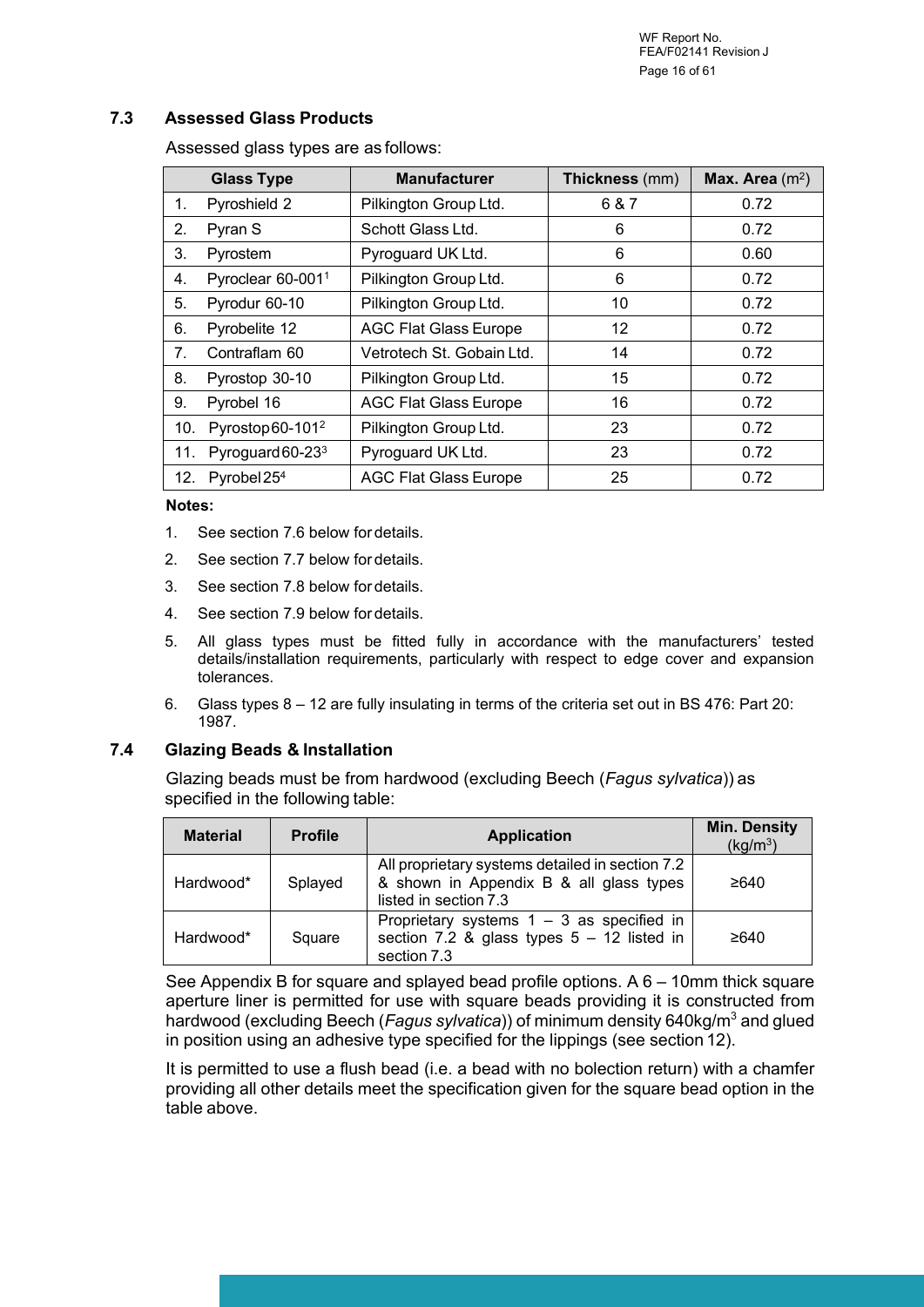Glazing beads must be retained in position with 60mm long steel pins or 60mm long No.  $6 - 8$  screws, inserted at  $35 - 40^{\circ}$  to the vertical, at no more than 50mm from each corner and at 150mm maximum centres. Pneumatically fired pins are acceptable providing they meet the specification given in section 7.5 below.

Glazed openings must not be less than 100mm from any door edge. Multiple apertures are acceptable within the permitted glazed area, with a minimum dimension of 80mm between apertures. Aperture shape is not restricted, providing the glazing system and beads are compatible with that shape.

\* Timber for glazing beads must be straight grained, joinery quality hardwood (excluding Beech (*Fagus sylvatica*)), free from knots, splits and checks.

Sectional drawings detailing the tested and approved proprietary glazing systems are contained in Appendix B.

### **7.5 Gun (Pneumatically) Fired Pins**

The following pin specification is permitted and has been considered suitable for gun (pneumatically) fired applications:

### **7.5.1 Option 1 – Round, Oval & Rectangular Pins**

The following dimension of pin has been approved for round, oval and rectangular shaped pins:

- Minimum Standard Wire Gauge (SWG) 16.
- Minimum cross section area of 2.03mm<sup>2</sup>.
- Minimum linear dimension of 1.6mm in any direction.

Round pin diameter (mm) = minimum 1.6mm:

## 1.6mm

Oval/rectangular pin minimum diameter linear dimension = 1.6mm:



1.6mm ( )  $\begin{array}{ccc} 1.6$ mm

### **7.5.2 Option 2 – Rectangular Pins**

### **Dimensions**

The following dimension of rectangular pin has been deemed suitable for gun (pneumatically) fired applications:

- Minimum Standard Wire Gauge (SWG) 16.
- Minimum cross section area of 2.24mm<sup>2</sup>.
- Minimum linear dimension of 1.4mm.

Rectangular pin minimum diameter linear dimension = 1.4mm:



1.4mm

### **7.5.3 Note of Caution**

Pins with dimensions less than those stated above are not covered by this assessment.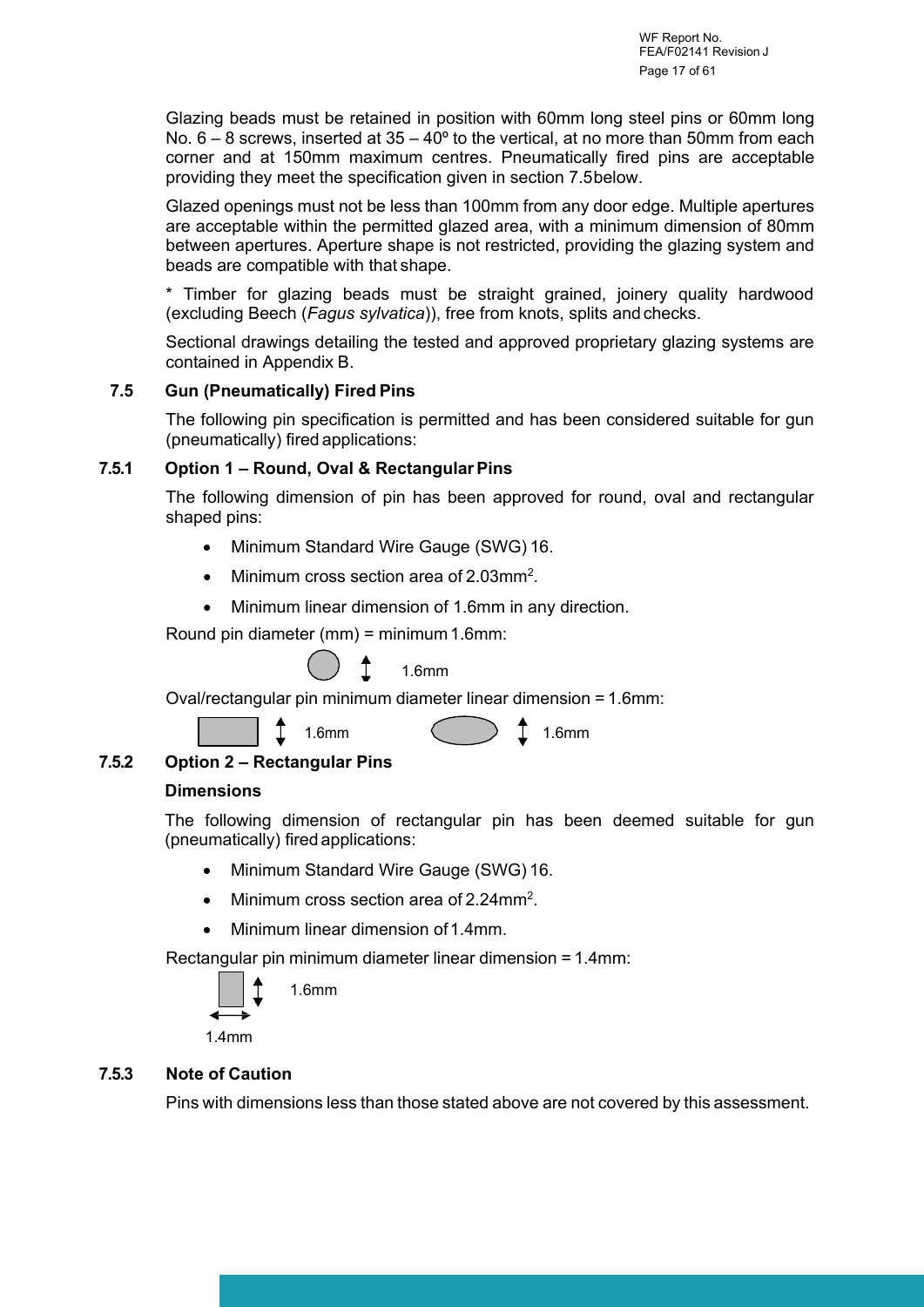### **7.6 Pyroclear 60-001 (6mm thick) – Pilkington Group Ltd.**

The following limitations will apply to Pilkington Pyroclear 60-001 glass type tested in RF12077 and listed in section 7.3 above:

- Hardwood (min. density 640kg/m<sup>3</sup>) excluding Beech (Fagus sylvatica) glazing beads 25mm high x 25mm deep including a 5mm x 5mm bolection return and a 20º chamfer.
- 2. Beads must be retained in position with 50mm long x 2mm diameter steel pins or 50mm long No. 6 – 8 steel screws, inserted at 45º to the vertical, at no more than 50mm from each corner and at 150mm maximum centres. Pneumatically fired pins are acceptable providing the pins meet the specification given in section 7.5 above.
- 3. 20mm x 5mm Kerafix Flexit seal compressed to 4mm and fitted between the bead and the glass on both faces.
- 4. 54mm x 2mm Palusol ELSA 1000 glazing liner must be fitted lining the full width of the glazing aperture.
- 5. 10mm x 2mm Interdens must be fitted on top of the Palusol glazing liner, underneath the edge of the glass in between the beads.
- 6. The glass must be fitted with maximum 12mm edge cover and allowing for 8mm expansion on all edges.
- 7. Aperture shape is not restricted, providing the glazing system and beads are compatible with that shape.
- 8. Timber for glazing beads must be hardwood (excluding Beech (*Fagus sylvatica*)), straight grained, joinery quality, free from knots, splits and checks.
- 9. Glazed openings must not be less than 100mm from any edge, with a minimum dimension of 100mm between apertures.
- 10. Multiple apertures are permitted, subject to point 9 above.

#### **7.7 Pyrostop 60-101 (23mm thick) – Pilkington Group Ltd.**

The following system must be used with the Pilkington 23mm Pyrostop glass type tested in RF05035 and listed in section 7.3:

- 1. Hardwood (min. density 640kg/m³) excluding Beech (*Fagus sylvatica*) glazing beads 20mm high x 12.5mm deep including a 5mm x 5mm bolection return.
- 2. Beads must be retained in position with 60mm long No. 6 8 steel screws, inserted at 30º to the vertical, at no more than 50mm from each corner and at 150mm maximum centres.
- 3. 20mm x 3mm Hodgsons Sealants Firestrip 60 fitted between the bead and the glass on both faces.
- 4. 50mm x 2mm Norseal flexible glazing liner must be fitted around the perimeter of the glazing aperture.
- 5. The glass must be fitted with maximum 5mm edge cover and allowing for 5mm expansion on all edges.
- 6. Aperture shape is not restricted, providing the glazing system and beads are compatible with that shape.
- 7. Timber for glazing beads must be hardwood (excluding Beech (*Fagus sylvatica*)), straight grained, joinery quality, free from knots, splits and checks.
- 8. Glazed openings must not be less than 100mm from any edge, with a minimum dimension of 100mm between apertures.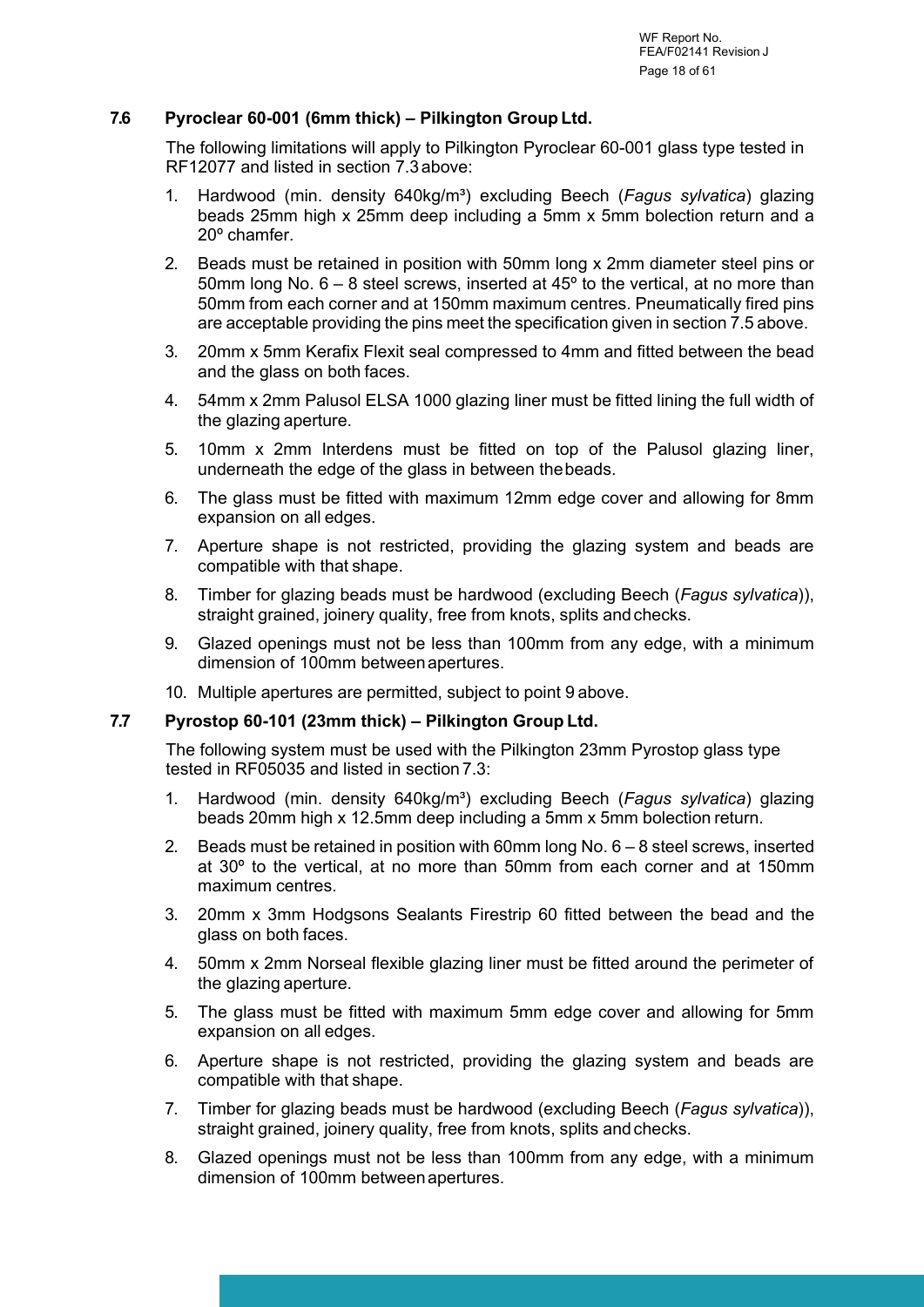9. Multiple apertures are permitted, subject to point 8 above.

### **7.8 Pyroguard 60-23 (23mm thick) – Pyroguard UK Ltd.**

The following system must be used with the Pyroguard UK Ltd. 23mm Pyroguard glass type listed in section 7.3:

- 1. Hardwood (min. density 640kg/m³) excluding Beech (*Fagus sylvatica*) glazing beads 25mm high x 18mm deep including a 5mm x 5mm bolection return and a 16° chamfer.
- 2. Beads must be retained in position with 70mm long No. 6 8 steel screws, inserted at 30 – 45º to the vertical, at no more than 50mm from each corner and at 150mm maximum centres.
- 3. 13mm x 3.5mm Lorient Polyproducts Ltd. Flexible Figure 1 glazing gasket fitted between the bead and the glass on both faces.
- 4. 54mm x 2mm Lorient Polyproducts Ltd. glazing liner must be fitted lining the glazing aperture.
- 5. The glass must be fitted with maximum 15mm edge cover and allowing for 5mm expansion on all edges.
- 6. Aperture shape is not restricted, providing the glazing system and beads are compatible with that shape.
- 7. Timber for glazing beads must be hardwood (excluding Beech (*Fagus sylvatica*)), straight grained, joinery quality, free from knots, splits and checks.
- 8. Glazed openings must not be less than 100mm from any edge, with a minimum dimension of 100mm between apertures.
- 9. Multiple apertures are permitted, subject to point 8 above.

#### **7.9 Pyrobel 25 (25mm thick) – AGC Flat Glass Europe**

The following system must be used with the AGC Flat Glass Europe 25mm Pyrobel glass type tested in RF05126 and listed in section 7.3:

- 1. Hardwood (min. density 640kg/m³) excluding Beech (*Fagus sylvatica*) glazing beads 30mm high x 17.5mm deep including a 5mm x 5mm bolection return and a 20° chamfer.
- 2. Beads must be retained in position with 60mm long No. 6 8 steel screws, inserted at 30º to the vertical, at no more than 50mm from each corner and at 150mm maximum centres.
- 3. 25mm x 2mm Superwool X607 fitted between the bead and glass on both faces.
- 4. 2mm thick Sealmaster GL60 intumescent liner around perimeter of glazing aperture.
- 5. The glass must be fitted with maximum 21mm edge cover and allowing for 4mm expansion on all edges.
- 6. Aperture shape is not restricted, providing the glazing system and beads are compatible with that shape.
- 7. Timber for glazing beads must be hardwood (excluding Beech (*Fagus sylvatica*)), straight grained, joinery quality, free from knots, splits and checks.
- 8. Glazed openings must not be less than 100mm from any edge, with a minimum dimension of 100mm between apertures.
- 9. Multiple apertures are permitted, subject to point 8 above.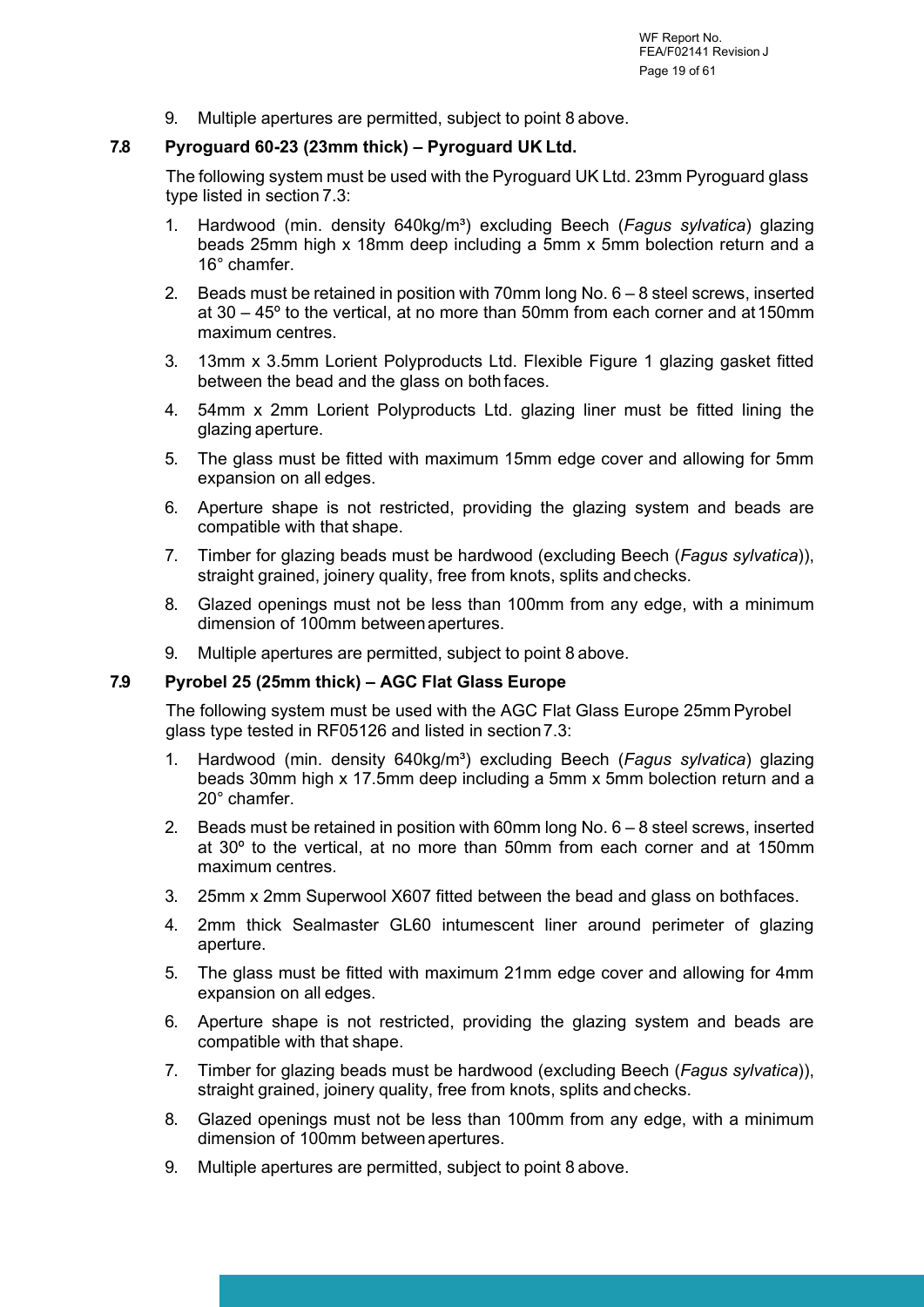WF Report No. FEA/F02141 Revision J Page 20 of 61

-2

X,

### **7.10 Norsound Ltd. – Norsound Vision 60B & 60T**

The Norsound Ltd. glazing system assessed in Chilt/A12161 has the following scope of application in addition to that described in sections  $7.1 - 7.3$ .

The Norsound Vision 60B is illustrated below:



NOTE 1:  $\star$  = 2mm Splay applies to all bead profile types.







**Norsound Vision 60B Bolection Bead Types**

![](_page_19_Figure_10.jpeg)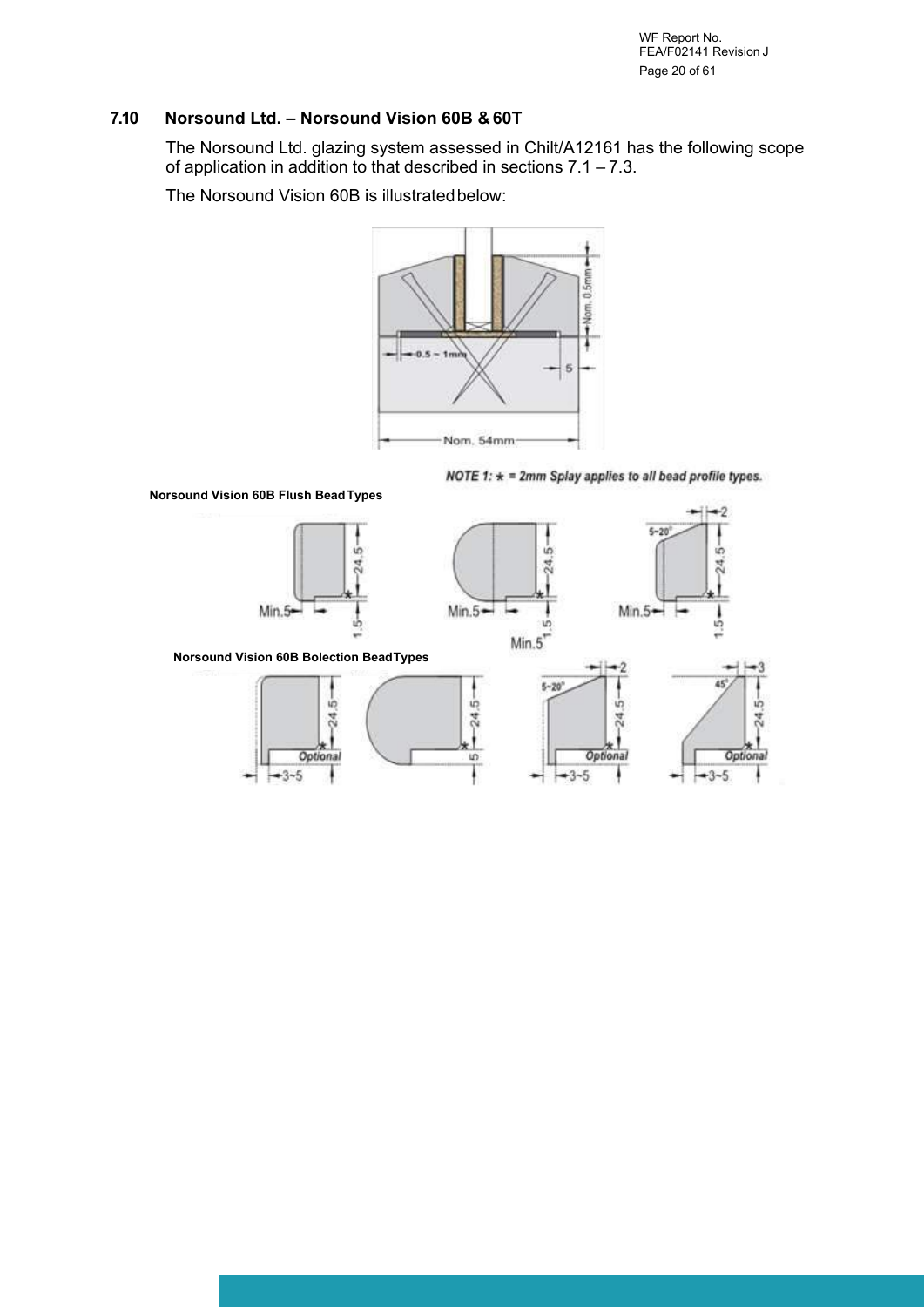WF Report No. FEA/F02141 Revision J Page 21 of 61

The Norsound Vision 60T is illustrated below:

![](_page_20_Figure_2.jpeg)

![](_page_20_Figure_3.jpeg)

- 1. For flush style beads, the bead height must be nominally 26mm with a minimum rebate of 1.5mm. For bolection style beads, the bolection returns must be a minimum of 5mm high and project a minimum of 3mm from the leafface.
- 2. The intumescent seal component of Norsound Vision 60B is 25mm high and is required to project 0.5mm above the sightline of the bead.
- 3. Glazing aperture must be lined with the Norsound 5202LNR liner which is supplied at 52mm wide and may be reduced to a minimum of 42mm wide – liner must be fitted centrally in the glazed aperture.
- 4. Bolection returns should be a minimum of 5mm high, and a minimum of 3mm thick (projecting from the leaf face).
- 5. Glazing beads must be retained in position with minimum 50mm long x 2mm diameter steel pins, or 50mm long No.  $6 - 8$  screws, inserted at  $35 - 40^{\circ}$  to the vertical at no more than 50mm from each corner and at 150mm maximum centres.
- 6. Pneumatically fired pins are acceptable providing the pins meet the specification given in section 7.5 above.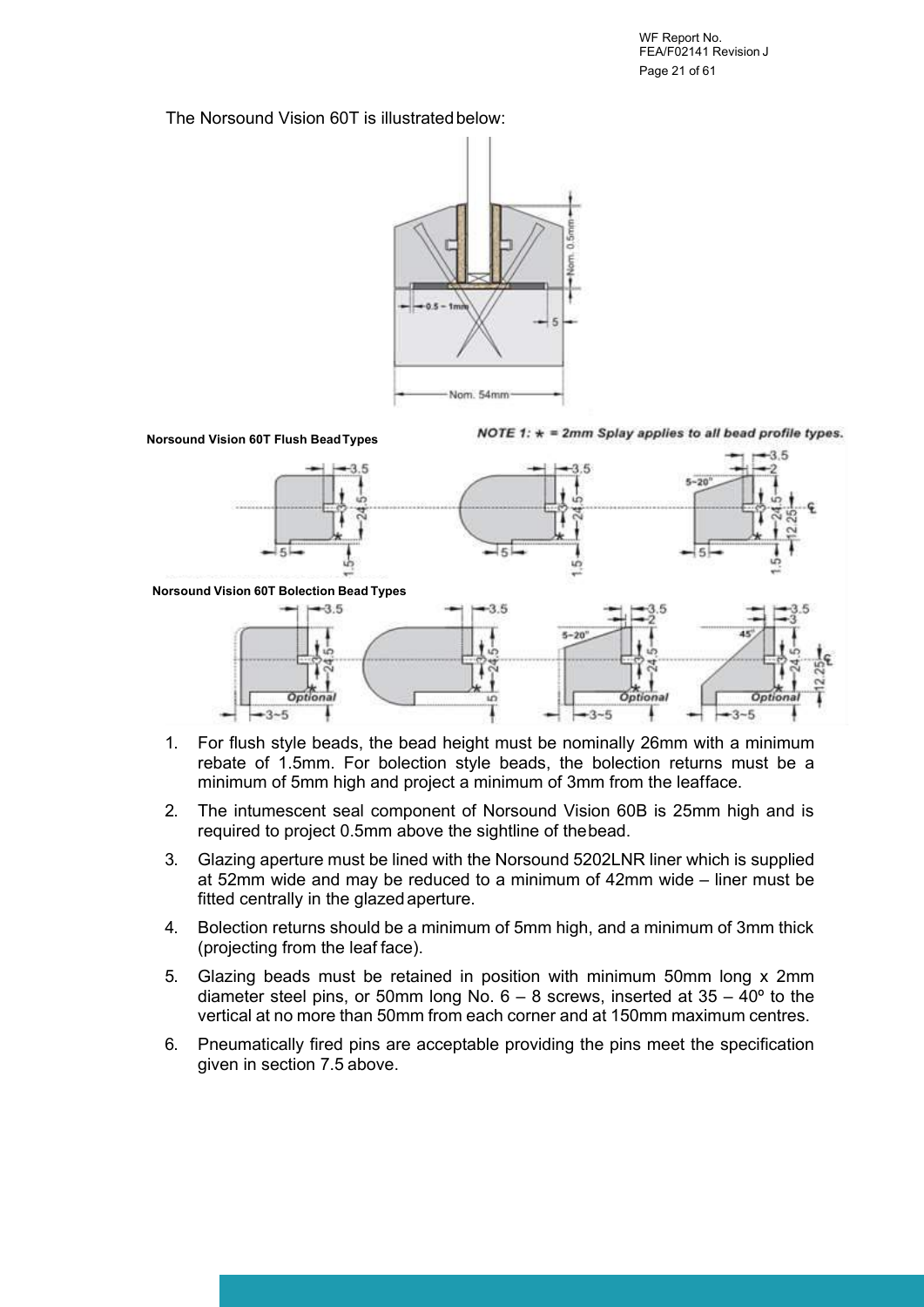| <b>Bead Type</b> | <b>Material</b>                                                                                                          | Min. Density<br>(kq/m <sup>3</sup> ) | <b>Permitted</b><br><b>Glass Types</b>         |
|------------------|--------------------------------------------------------------------------------------------------------------------------|--------------------------------------|------------------------------------------------|
| Square flush     | Straight grained, joinery quality hardwood<br>(excluding Beech (Fagus sylvatica)), free from<br>knots, splits and checks | 640                                  | $1 - 4$ (see<br>section 7.3)                   |
| <b>Bolection</b> | Straight grained, joinery quality hardwood<br>(excluding Beech (Fagus sylvatica)), free from<br>knots, splits and checks | 640                                  | $1 - 9$<br>excluding 5<br>(see section<br>7.3) |

The bead type and permitted glass types must meet the following specification:

### **7.10.1 Norsound Ltd. – Norsound Vision 60 Slimline**

The Norsound Ltd. Vision 60 Slimline glazing system has the following scope of application to that described in sections  $7.1 - 7.3$ .

The Norsound Vision 60 Slimline with flush square beads is illustrated below:

![](_page_21_Figure_6.jpeg)

The Norsound Vision 60 Slimline with bolection beads is illustrated below:

### **Bolection Bead**

![](_page_21_Figure_9.jpeg)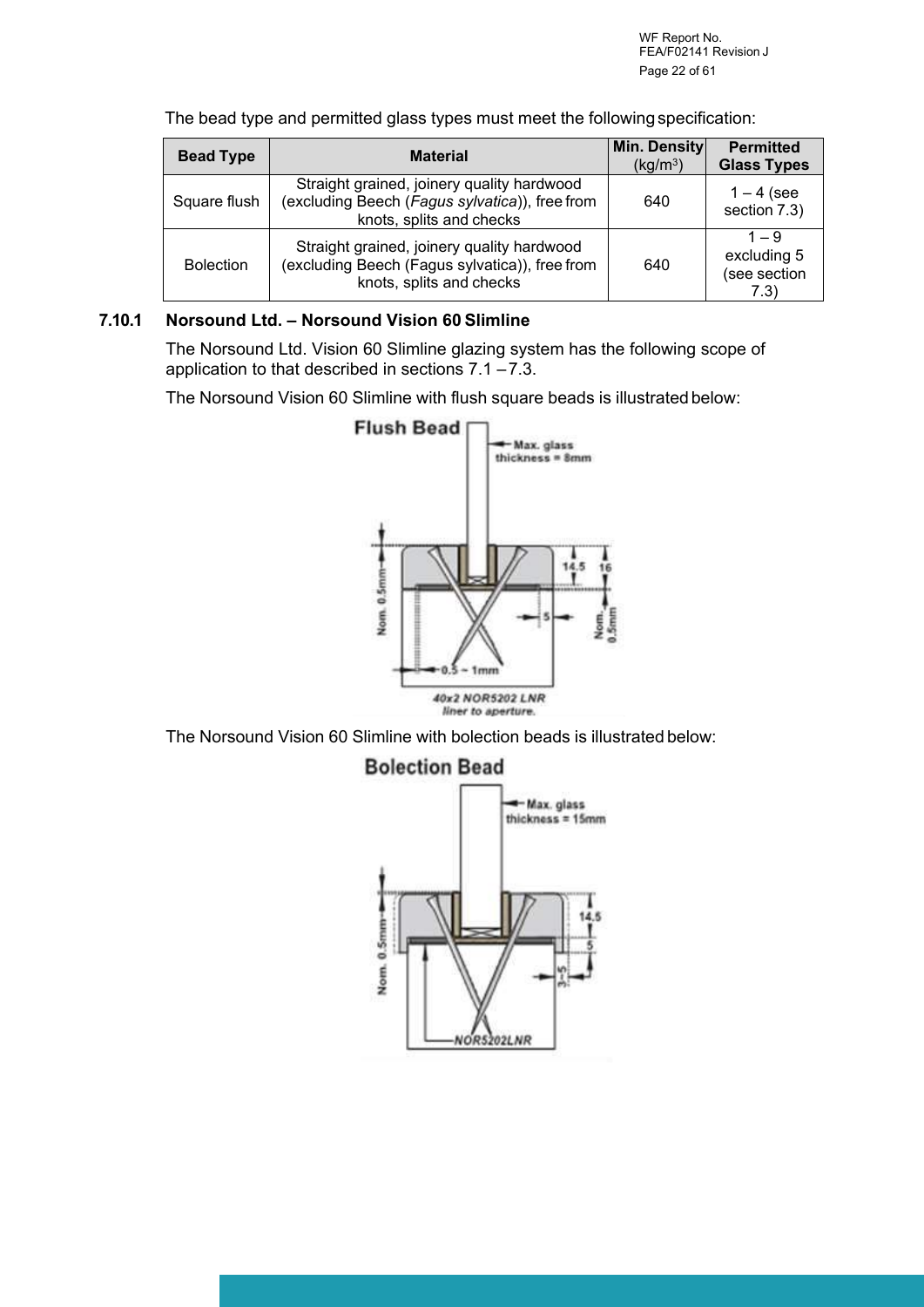WF Report No. FEA/F02141 Revision J Page 23 of 61

## **7.10.2 Norsound Ltd. – Norsound Vision 60B & 60T Slimline Applications**

The following bead designs are assessed as acceptable:

 $\star$  = 2mm splay applicable to all bead profiles

**Typical Flush Bead Types:** 

![](_page_22_Figure_5.jpeg)

Norsound Vision 60T Slimline may utilise the same range of bead shapes:

 $\star$  = 2mm splay applicable to all bead profiles

**Typical Flush Bead Types:** 

![](_page_22_Figure_9.jpeg)

**Typical Bolection Bead Types:** 

![](_page_22_Figure_11.jpeg)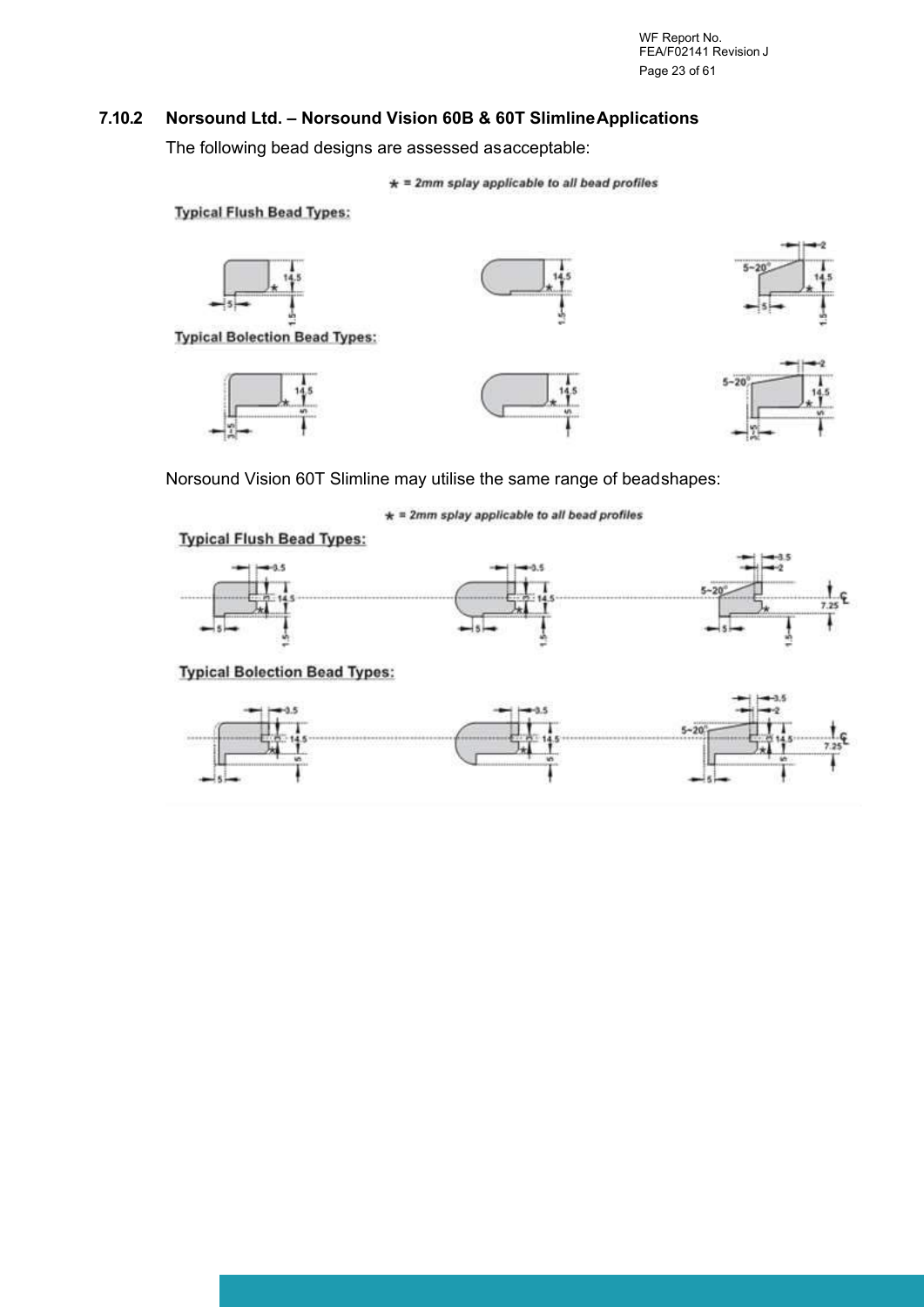WF Report No. FEA/F02141 Revision J Page 24 of 61

### **7.11 Norsound Ltd. – Norsound Universal 60B & 60T**

The Norsound Ltd. Universal glazing system has the following scope of application in addition to that described in sections  $7.1 - 7.3$ .

The Norsound Universal 60B is illustrated below:

![](_page_23_Figure_4.jpeg)

The Norsound Ltd. Universal 60T glazing system has the following scope of application in addition to that described in sections  $7.1 - 7.3$ . The Norsound Universal 60T is illustrated below:

![](_page_23_Figure_6.jpeg)

- 1. The core bead height must be nominally 14.5mm wide with a 1.5mm rebate.
- 2. The intumescent seal component of Norsound Universal 60B and 60T is 15mm high and is required to project 0.5mm above the sightline of the bead.
- 3. Glazing aperture must be lined with the Norsound 5202LNR liner which is supplied at 52mm wide and may be reduced to a minimum of 42mm wide – liner must be fitted centrally in the glazed aperture.
- 4. The position of the groove in the rear of the bead is therefore critical for installation of Norsound Universal 60T.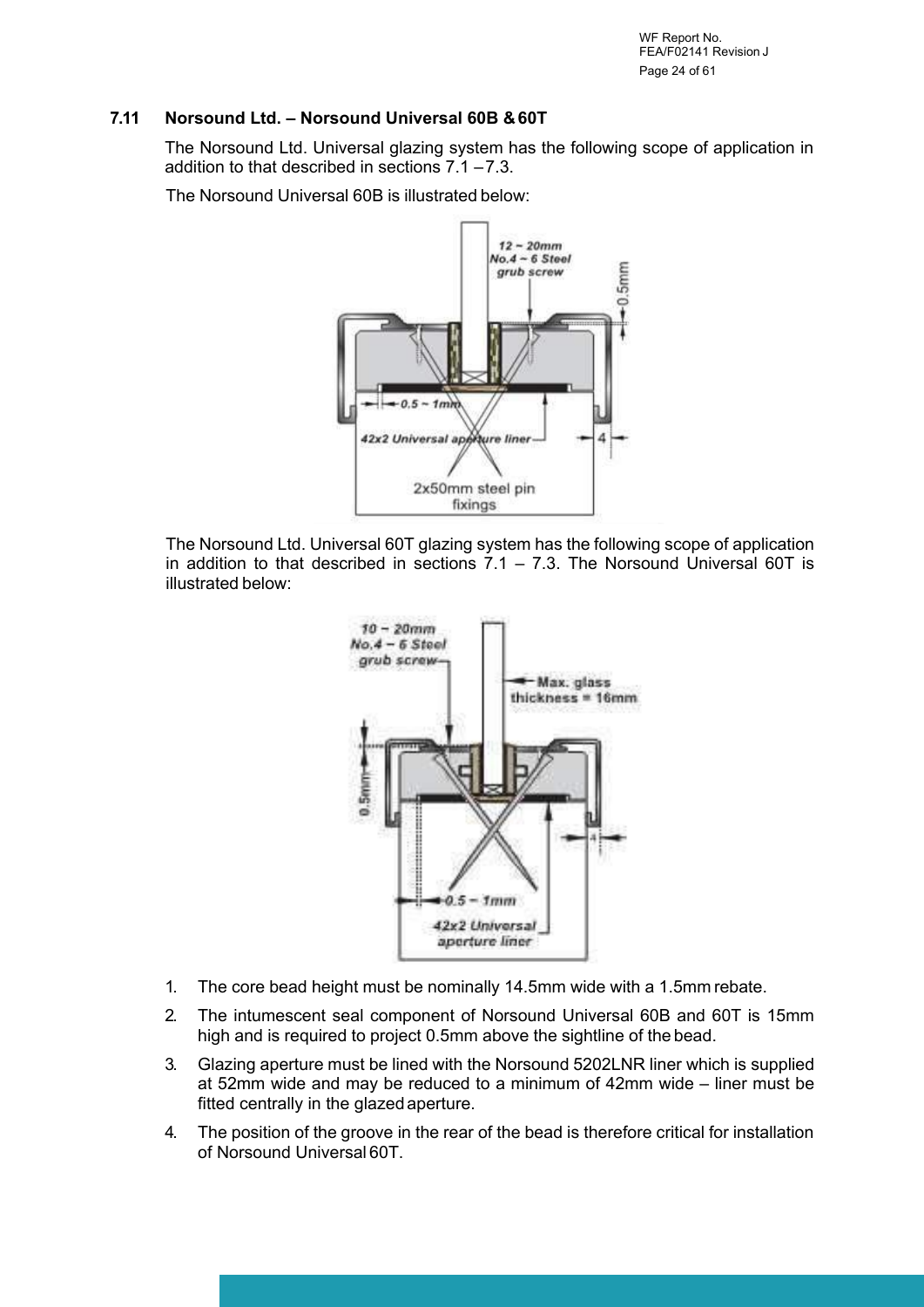- 5. Glazing beads must be retained in position with minimum 50mm long x 2mm diameter steel pins or, minimum 50mm long No. 6 – 8 screws, inserted at 35 – 40º to the vertical at no more than 40mm from each corner and at 150mm maximum centres.
- 6. Pneumatically fired pins are acceptable providing the pins meet the specification given in section 7.5 above.
- 7. The Norsound Universal aluminium section cladding the timber bead must be secured to the core bead by use of 3No. 10 – 12mm No. 4 grub screws per length.
- 8. The intumescent seal must project nominally 0.5mm above the sight line of the beading.

The bead material must meet the following specification and can be used with glass types  $1 - 4$  and  $6 - 9$  listed in section 7.3.

| <b>Material</b>                                                                                                    | <b>Min. Density</b> ( $kg/m3$ ) |
|--------------------------------------------------------------------------------------------------------------------|---------------------------------|
| Straight grained joinery quality hardwood (excluding Beech (Fagus<br>sylvatica)), free from knots, splits & checks | 640                             |

### <span id="page-24-0"></span>**8 Door Frames**

### **8.1 Door Frame Construction**

Door frames for Flamebreak 60 must be timber as follows:

| <b>Material</b> | <b>Min. Section</b><br>Size (mm) | <b>Min. Density</b><br>(kg/m <sup>3</sup> ) | <b>Application</b> | <b>Leaf Size</b><br>Range |
|-----------------|----------------------------------|---------------------------------------------|--------------------|---------------------------|
| Hardwood*       | 70 x 32                          | 640                                         | All configurations | ΑIΙ                       |

\* All door frame timber must be straight grained, joinery quality hardwood (excluding Beech (*Fagus sylvatica*)), free from knots, splits and checks.

A 12mm deep planted stop is adequate for single acting frames whilst double acting frames may be scalloped or square (see diagram below). If frames are square, the maximum radius to the corners of the leaf is 8mm.

Frame joints may be mortice and tenoned, mitred, half lapped or butted and with no gaps (see section 8.2). All jointing methods require mechanical fixing with the appropriate size ring shank nails or screws.

The following diagram depicts the assessed frame profiles and dimensions:

![](_page_24_Figure_15.jpeg)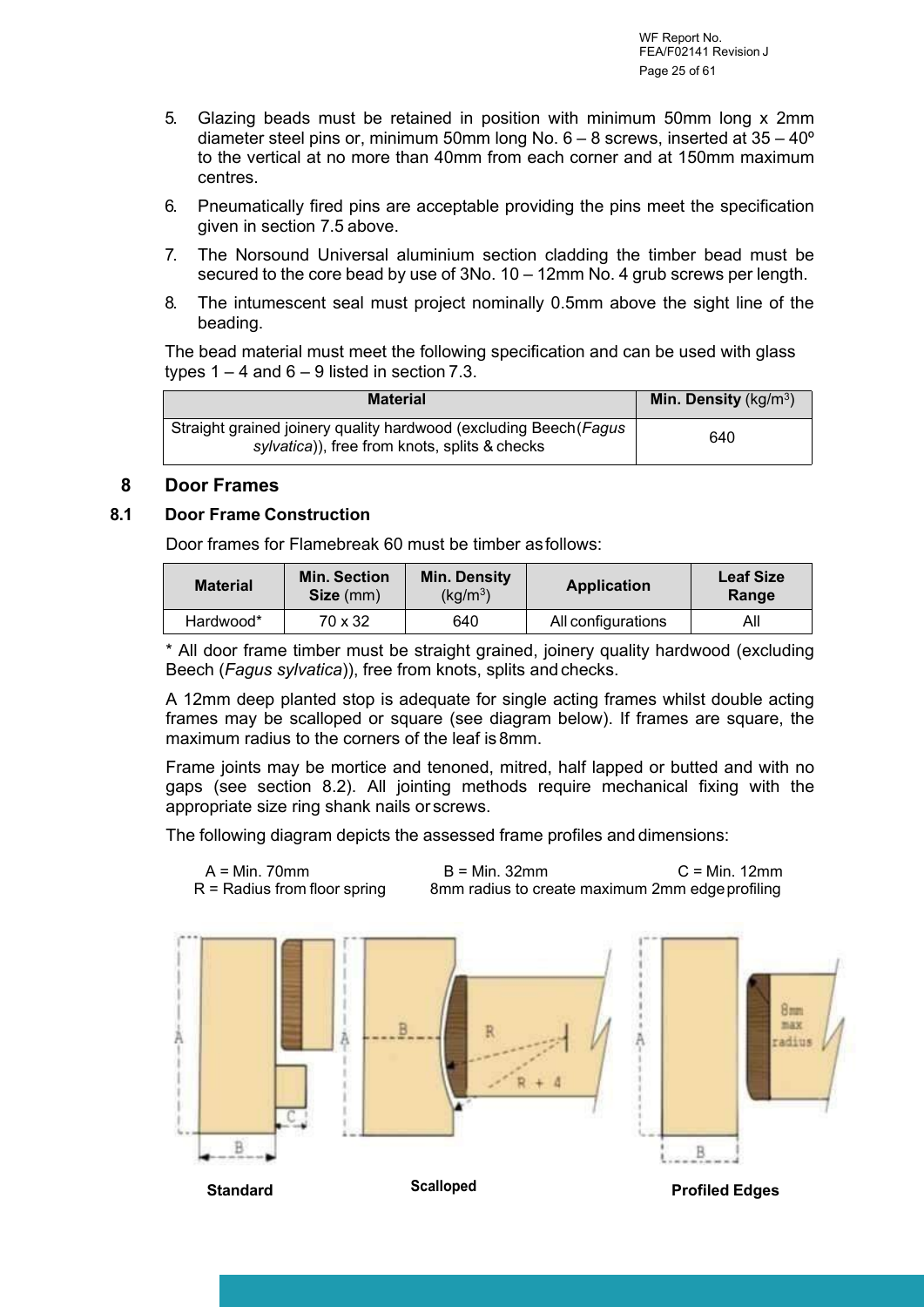WF Report No. FEA/F02141 Revision J Page 26 of 61

#### **8.2 Door Frame Joints**

![](_page_25_Figure_2.jpeg)

**Note:** Drawing is representative of each type of door frame joint; actual construction in terms of intumescent seal location and material, etc. must be as the text within this document specifies.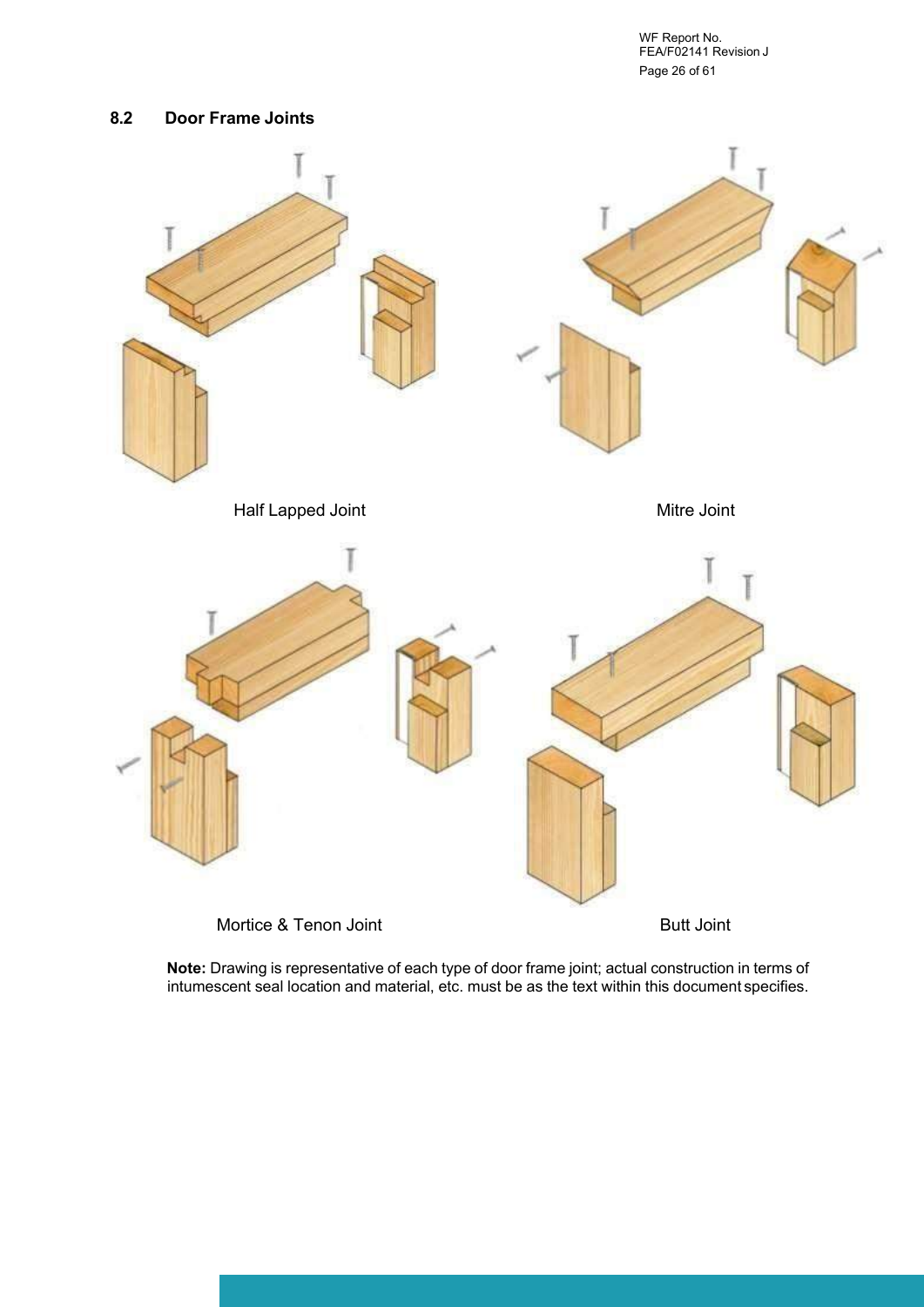WF Report No. FEA/F02141 Revision J Page 27 of 61

#### **8.3 Door Frame Installation**

The following diagrams indicate acceptable and unacceptable door frame installations:

![](_page_26_Figure_3.jpeg)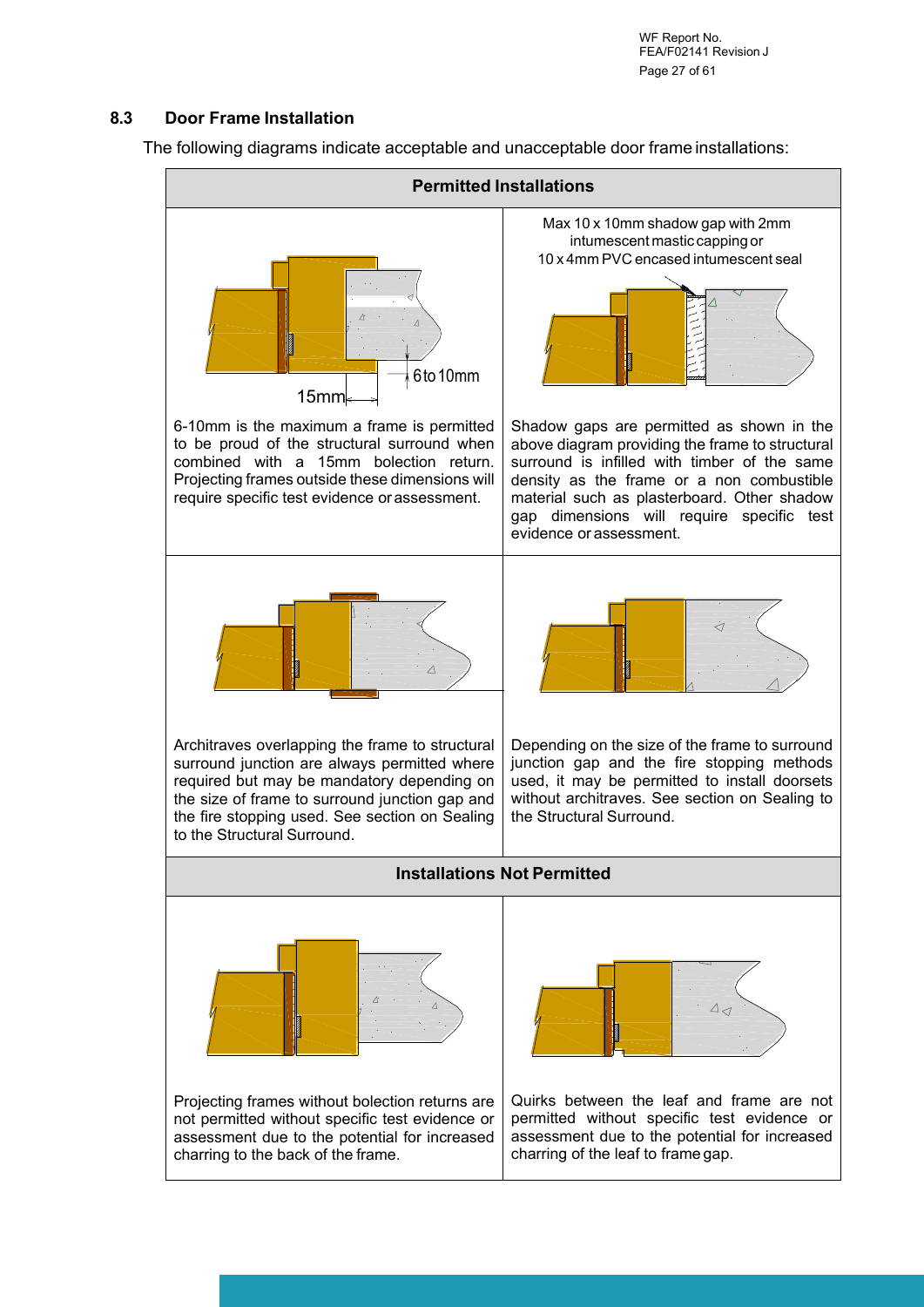WF Report No. FEA/F02141 Revision J Page 28 of 61

#### **Notes:**

- 1. Drawing is representative of door frame installation; actual installation must be as the text within this document specifies. See section 18 for specification on sealing to structural opening.
- 2. For the shadow detail depicted above (top right), the sub-frame material must be manufactured from one of the following materials, tightly fitted and with no gaps:
	- Timber with a density ≥450kg/m<sup>3</sup> ;
	- Plywood with a density ≥600kg/m<sup>3</sup> ;
	- MDF with a density ≥700kg/m<sup>3</sup>;
	- Particleboard with a density ≥600kg/m<sup>3</sup> ;
	- Non-combustible board.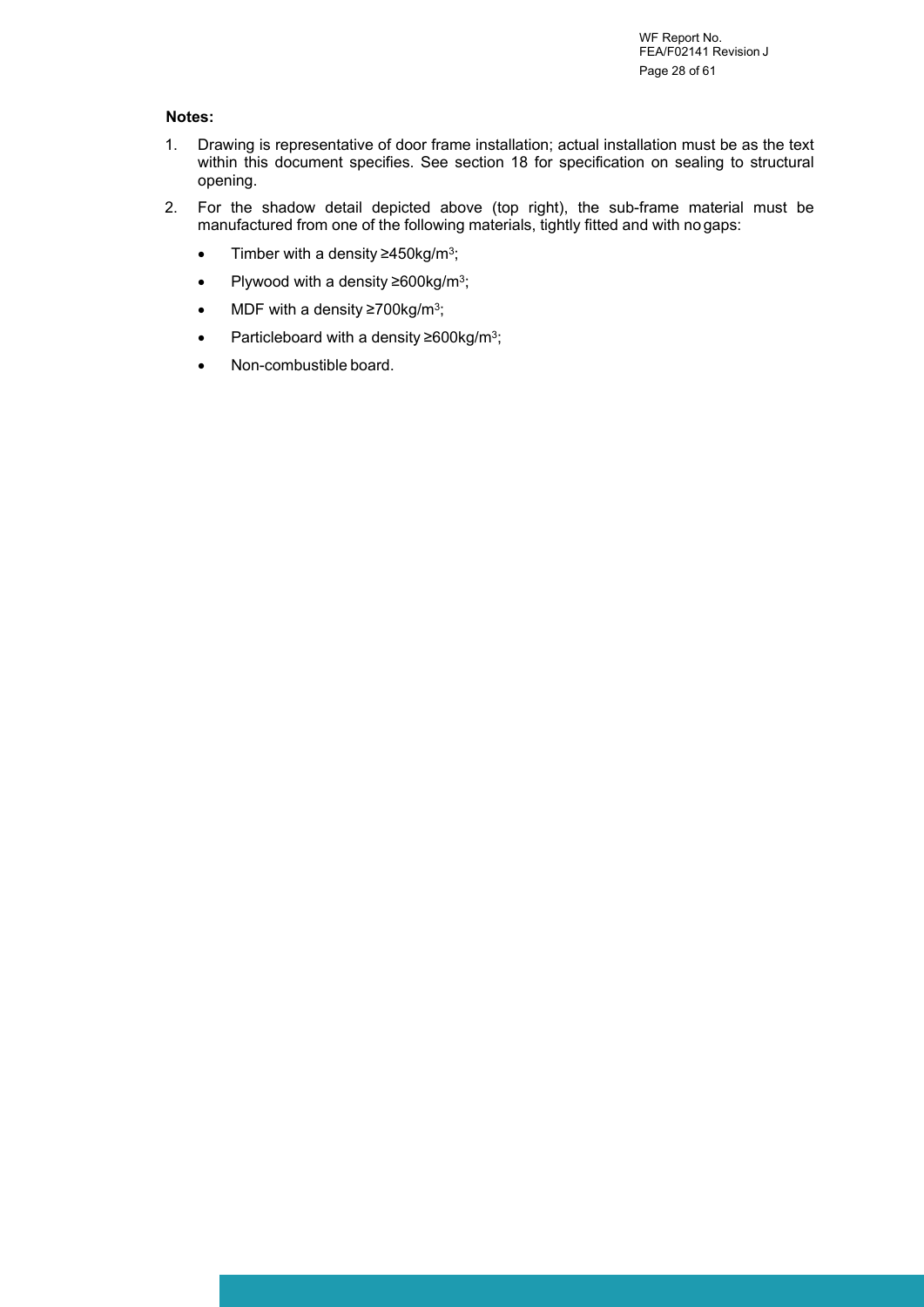### <span id="page-28-0"></span>**9 Edging Materials**

Flamebreak 60 doorsets must be lipped on all four edges in accordance with the following specification.

| <b>Material</b>                                                                 | Size (mm)                                                                                                                   | <b>Min. Density</b><br>(kg/m <sup>3</sup> ) |  |
|---------------------------------------------------------------------------------|-----------------------------------------------------------------------------------------------------------------------------|---------------------------------------------|--|
| Hardwood<br>excluding Beech)<br>(Fagus sylvatica))                              | 1. Flat = $10 - 15$ thick with a maximum of 2<br>profiling permitted at corners of lipping (see<br>section 8.1).            |                                             |  |
| must be straight<br>grained, joinery<br>quality, free from<br>knots, splits and | 2. Rounded = $12 - 17$ thick with a radius matching<br>the distance between leaf edge and floor pivot<br>(see section 8.1). | 640                                         |  |
| checks.                                                                         | Rebated = Not permitted.<br>3.                                                                                              |                                             |  |

#### **Notes:**

- All doorsets to this design must be lipped on all fouredges.
- Lippings along the vertical edges must over-run the lippings along the horizontal edges
- The use of rebated meeting stiles for double doorsets is not approved
- The use of doorset designs with flush overpanels is not approved

### **9.1 Hardwood Blocking for Pivots**

The following option is permitted for lipping the bottom of doors that are to receive pivot fixings and are to be used in severe duty locations (diagram below). It is not necessary to introduce additional blocking at the head of the door because of the presence of the integral top rail.

The hardwood (excluding Beech (*Fagus sylvatica*)) insert may be a maximum of 15mm high by a length suitable for the hardware to be installed plus a maximum of 50mm (not full door width). The hardwood insert must be a maximum of 28mm wide and fitted centrally in the leaf leaving 8mm of leaf material on either face. The inserted block must be bonded on all contact faces using adhesives approved for the application of lippings (see section 12). Alternatively lippings in accordance with details shown in section 9.1 may be used.

#### **Cross Section through Bottom of Leaf fitted onto Floor Spring and Pivot**

![](_page_28_Figure_13.jpeg)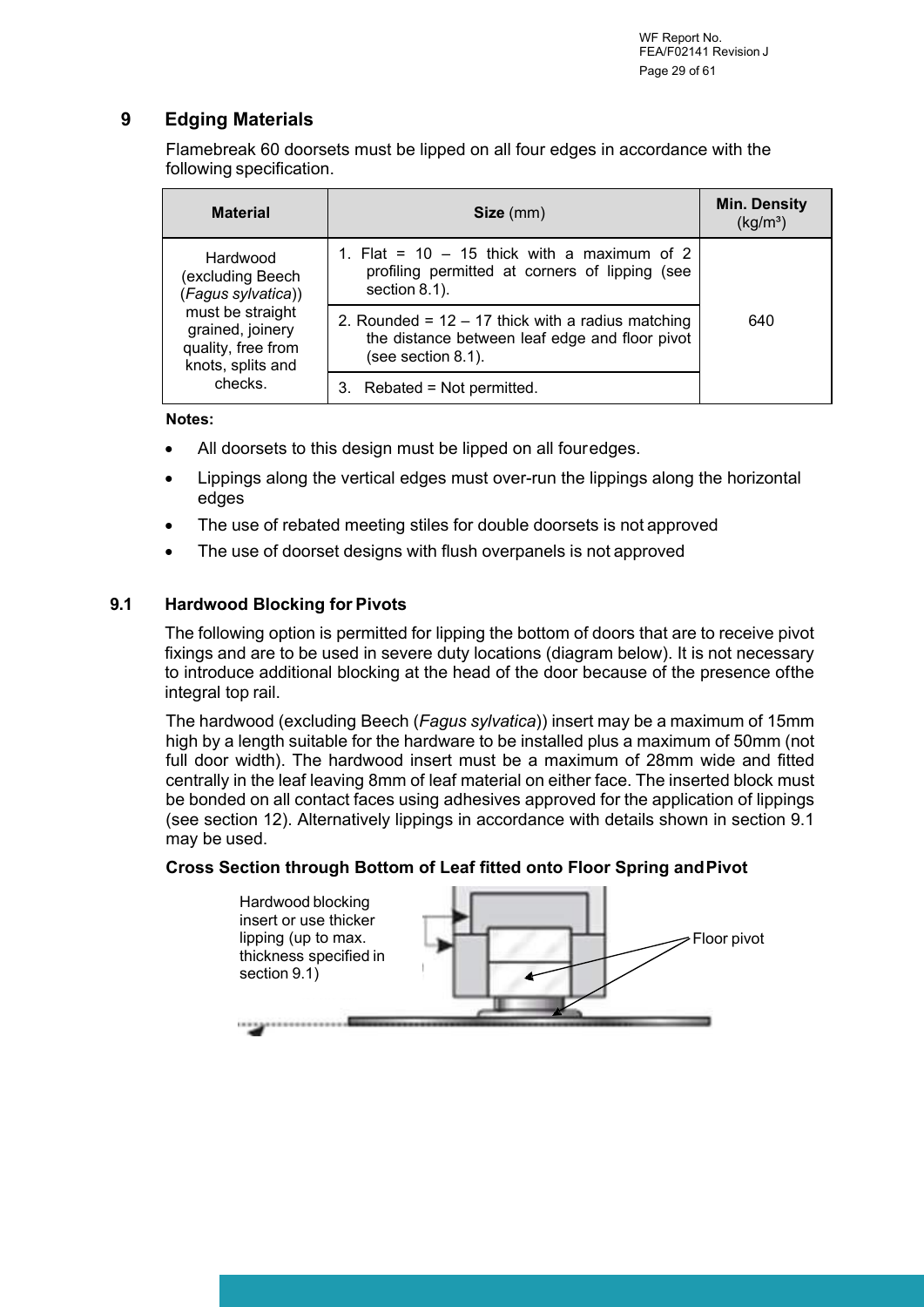WF Report No. FEA/F02141 Revision J Page 30 of 61

#### **9.2 PVC Edge Protectors & Post-Formed CS Group Acrovyn**

#### **9.2.1 CS Group Edge Protectors**

The Pacific Rim Wood Flamebreak 60 design has been assessed for use with the CS Group edge protectors based on the supporting test evidence contained within Chilt/A11130 Revision A. CS Group edge protectors are supplied pre-formed with the approved intumescent material. The CS Group edge protectors must be used as part of a complete intumescent system and the required intumescent specification and leaf sizes are given in the relevant data sheets in Appendix D. CS Group edge protectors must only be fitted to new doorsets, i.e. they must not be retro-fitted to existing doorsets. CS Group must be contacted for precise installation and fixing details ([www.c-sgroup.co.uk\)](http://www.c-sgroup.co.uk/).

The Flamebreak 60 design with 6mm plywood facings can be fitted with the CS Group edge protectors up to the maximum dimensions stated in the CS Group headed data sheets in Appendix D. When the Flamebreak 60 design is faced with 6mm MDF, CS Group edge protectors can be fitted, but the leaf dimensions must be limited to those stated in section 10.1 below.

#### **9.2.2 Yeoman Shield/Lorient PVCu Edge Protectors**

The Pacific Rim Wood Flamebreak 60 design has been assessed for use with the Yeoman Shield/Lorient PVCu edge protectors based on the supporting data contained within Chilt/A08001 Revision C and the following specification:

- 1. The Yeoman Shield/Lorient edge protectors must be used as part of a complete intumescent system and the required intumescent specification and leaf sizes are given in the relevant data sheets in Appendix D.
- 2. The Yeoman Shield/Lorient edge protectors must be fitted to vertical leaf edges only.
- 3. It is permitted to fit the edge protectors to one or both vertical leaf edges.
- 4. If Yeoman Shield/Lorient edge protectors are required at the meeting edges of double doorsets, they must be fitted to both meeting edges.
- 5. Timber lippings must be fitted, as per the specification given in section 9.1 above.
- 6. Lippings must be square, with no profiling permitted and containing no intumescent material.
- 7. The Yeoman Shield/Lorient edge protectors must be fixed with 50mm long No. 6- 8 steel wood screws, with a fixing no more than 150mm from the top and bottom of the edge protector and at maximum 200mm centres in between.
- 8. The PVC elements must be adhered to the door leaf using PVA adhesive, as detailed in section 12.

The Flamebreak 60 design with 6mm plywood facings can be fitted with the Yeoman Shield/Lorient edge protectors up to the maximum dimensions stated in the Yeoman Shield/Lorient headed data sheets in Appendix D. When the Flamebreak 60 design is faced with 6mm MDF, Yeoman Shield/Lorient edge protectors can be fitted, but the leaf dimensions must be limited to those stated in section 10.1 below.

#### **9.2.3 Post-Formed CS Group Acrovyn**

It is possible to encapsulate the Flamebreak 60 doorset design by post-forming the leaf in CS Group Acrovyn, based on the supporting test evidence contained within Chilt/A11130 Revision A and the following specification:

1. CS Group Acrovyn must be wrapped around the vertical edges of the leaf only, i.e. the top and bottom of the leaf must remain exposed.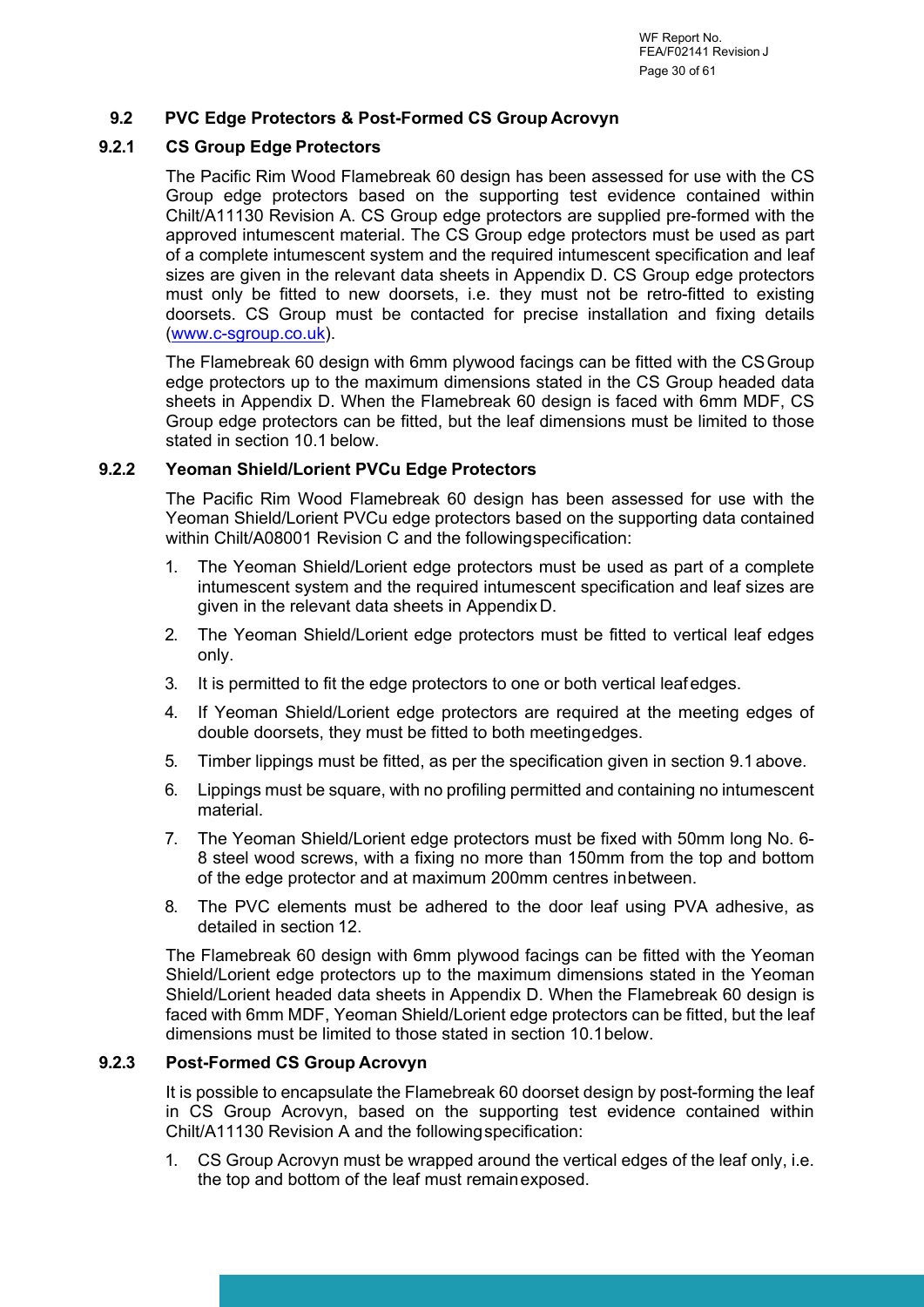- 2. The vertical edge detail prior to post-forming must be either lipped with 8mm thick PVC, or hardwood as detailed in this assessment (see section 9.1).
- 3. The maximum radius of the lipping at the corners of the vertical edges before postforming must be 9mm, which provides for 11mm external radius after the CS Group Acrovyn has been applied.
- 4. The intumescent detail as specified in section 11 and the relevant (CS Group headed) data sheets contained in Appendix D of this assessment must be replicated.
- 5. CS Group Acrovyn must be bonded to the leaf using 3M Scotch-Grip cement 10 contact adhesive, or equivalent.
- 6. See relevant (CS Group headed) data sheets in Appendix D of this assessment for maximum permitted leaf sizes.
- 7. The maximum thickness of CS Group Acrovyn used must be 2mm, as per test evidence.
- 8. The CS Group Acrovyn can be provided as pre-formed trays with dimensions to suit the proposed leaf sizes, as well as sheets for post-forming by the door manufacturer.

#### **9.3 Meeting Stile Astragals**

Generally, fire doors should be able to open simultaneously. However, where additional performances are required (e.g. acoustic performances) it may be necessary to provide for sequential opening.

The astragal detail may be used where these conditions apply, without adverse influence on existing fire test/assessment data.

Astragals can be applied to both door leaves and may be profiled for aesthetic effect providing they meet the minimum specification given below.

The hardwood (excluding Beech (*Fagus sylvatica*)) for the astragal must be hardwood of the same minimum density being used for the lipping material. See following diagram:

![](_page_30_Figure_13.jpeg)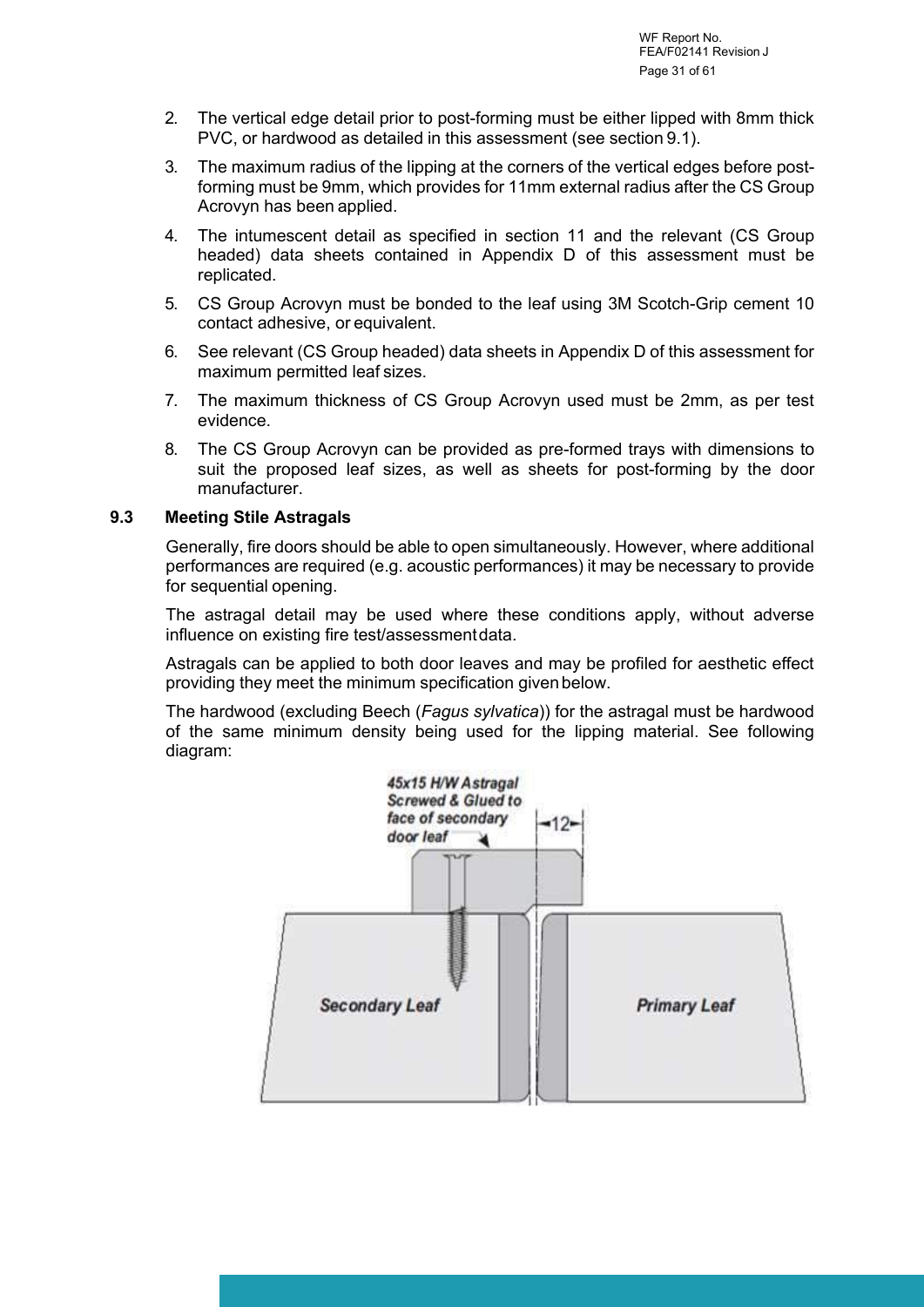### <span id="page-31-0"></span>**10 Leaf Facing Materials**

### **10.1 Structural Facings**

The following facing materials have been tested or assessed for use with the Flamebreak 60 doorset design:

| <b>Facing</b><br><b>Materials</b> | Thickness<br>(mm) | Max. Leaf Size (mm)                                   | <b>Permitted</b><br><b>Configurations</b> | <b>Min. Density</b><br>(kg/m <sup>3</sup> ) |
|-----------------------------------|-------------------|-------------------------------------------------------|-------------------------------------------|---------------------------------------------|
| Plywood                           | 6                 | All                                                   | All                                       | 520                                         |
| MDF                               | 6                 | From: $2080(h) \times 960(w)$<br>To: 2132(h) x 936(w) | Single leaf doorsets only                 | 750                                         |

### **10.2 Decorative & Protective Facings**

The following additional facing materials are permitted for this door design since they would degrade rapidly under test conditions without significant effect:

| <b>Facing Material</b>             | <b>Maximum Permitted Thickness (mm)</b> |
|------------------------------------|-----------------------------------------|
| Paint                              | 0.5                                     |
| Timber veneers                     |                                         |
| PVC/plastic laminates              |                                         |
| Decorative paper/non-metallic foil | 0.4                                     |

#### **Notes:**

- 1. Metallic facings are not permitted except for push plates and kick plates.
- 2. The door leaf thickness may be reduced by a total maximum of 0.5mm for calibration purposes in order to accommodate the chosen finish.
- 3. Materials must not conceal intumescent strips.
- 4. PVC/plastic laminates may only be applied to the edges of leaves meeting the specification given in section 9.3.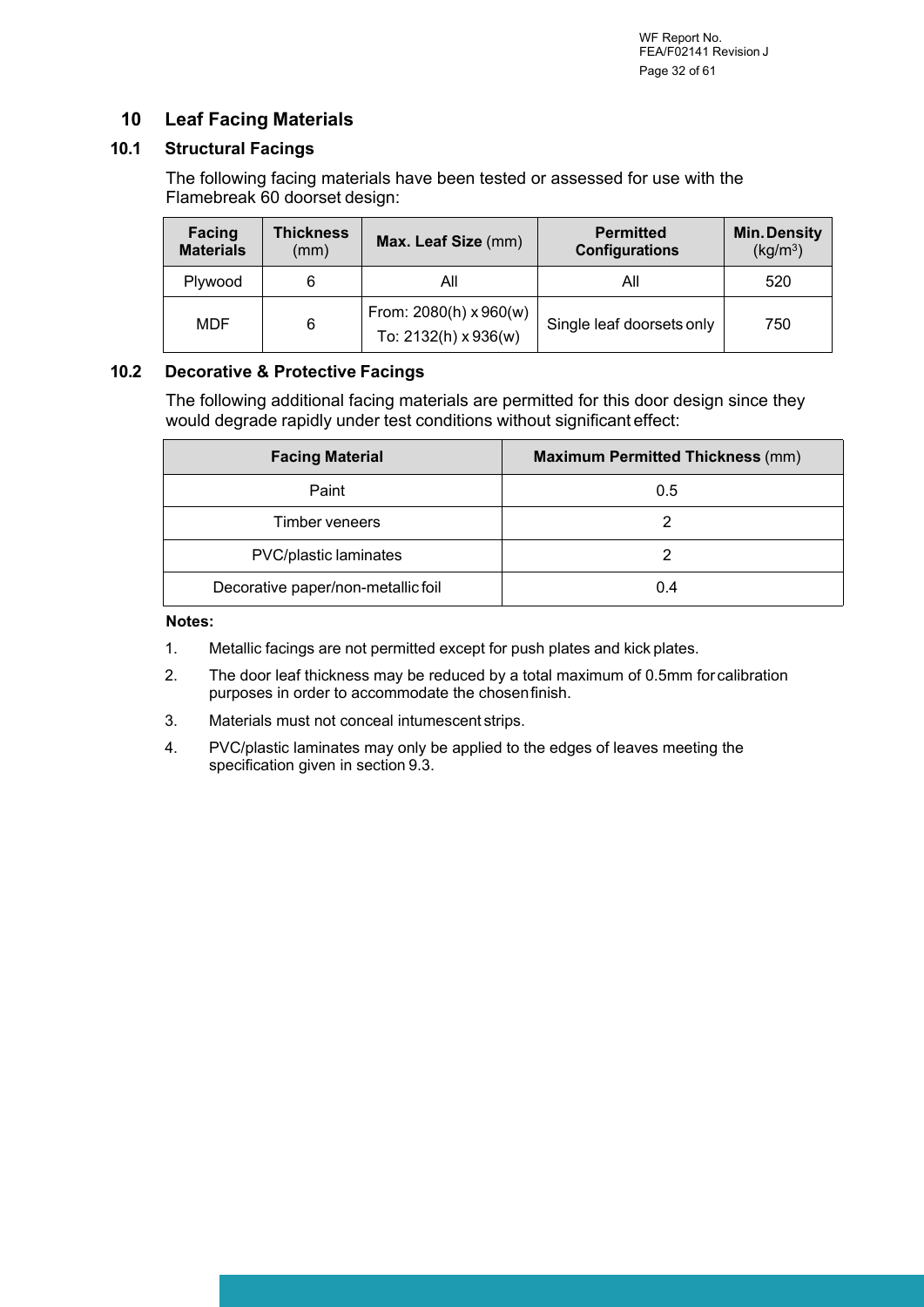WF Report No. FEA/F02141 Revision J Page 33 of 61

### <span id="page-32-0"></span>**11 Intumescent Materials**

### **11.1 General**

The intumescent materials tested and assessed for this doorset design are as follows:

| <b>Application</b> | Location                                                | <b>Product/Manufacturer</b>                                                                                                                                                              |
|--------------------|---------------------------------------------------------|------------------------------------------------------------------------------------------------------------------------------------------------------------------------------------------|
| Edge seals         | Fitted in the frame<br>jambs or leaf edges              | Pyrostrip 500P - Mann McGowan Ltd.<br>1.<br>2.<br>Pyroplex Rigid Box Seals- Pyroplex Ltd.<br>3.<br>Type 617 - Lorient Polyproducts Ltd.                                                  |
| <b>Hinges</b>      | Under both hinge<br>blades                              | 1mm Interdens - Dufaylite Developments Ltd.<br>1.<br>2.<br>1mm Therm-A-Strip - Intumescent Seals Ltd.<br>1mm G30 - Sealmaster Ltd.<br>3.<br>1mm NOR910 - Norsound Ltd.<br>4.             |
| Lock/latches       | Under latch forend &<br>latch keep                      | 1.<br>1mm Interdens - Dufaylite Developments Ltd.<br>1mm Therm-A-Strip - Intumescent Seals Ltd.<br>2.<br>3.<br>1mm G30 - Sealmaster Ltd.<br>1mm NOR910 - Norsound Ltd. <sup>1</sup><br>4 |
| <b>Top pivots</b>  | Lining all sides of the<br>mortices                     | 1.<br>2mm Interdens - Dufaylite Developments Ltd.<br>2mm Therm-A-Strip - Intumescent Seals Ltd.<br>2.<br>2mm G30 - Sealmaster Ltd.<br>3                                                  |
| <b>Flush bolts</b> | Lining all sides of the<br>mortices                     | 2mm Interdens - Dufaylite Developments Ltd.<br>1.<br>2mm Therm-A-Strip - Intumescent Seals Ltd.<br>2.<br>2mm G30 - Sealmaster Ltd.<br>3.<br>1mm NOR910 - Norsound Ltd.<br>$4_{-}$        |
| <b>Cableways</b>   | Lining the base of the<br>groove (see section<br>14.14) | 1.<br>2mm Interdens - Dufaylite Developments Ltd.<br>2.<br>2mm Therm-A-Strip - Intumescent Seals Ltd.<br>2mm G30 - Sealmaster Ltd.<br>3.<br>2mm NOR920 - Norsound Ltd. <sup>2</sup><br>4 |

#### **Notes:**

- 1. The maximum latch forend size for use with 1mm NOR910 is 155mm high by 25mm wide.
- 2. The seal specification for each configuration is shown in Appendix D.

### <span id="page-32-1"></span>**12 Adhesives**

The following adhesives must be used in construction:

| <b>Element</b> | <b>Product</b>                                                                                                         |  |  |
|----------------|------------------------------------------------------------------------------------------------------------------------|--|--|
| Facings        | Melamine                                                                                                               |  |  |
| Lippings       | Urea formaldehyde<br>$\bullet$<br>Resorcinol formaldehyde<br>$\bullet$                                                 |  |  |
|                | PU (only permitted for use on single leaf doorsets of the maximum dimensions<br>$\bullet$<br>specified in Appendix D). |  |  |
| Core           | <b>PVA</b>                                                                                                             |  |  |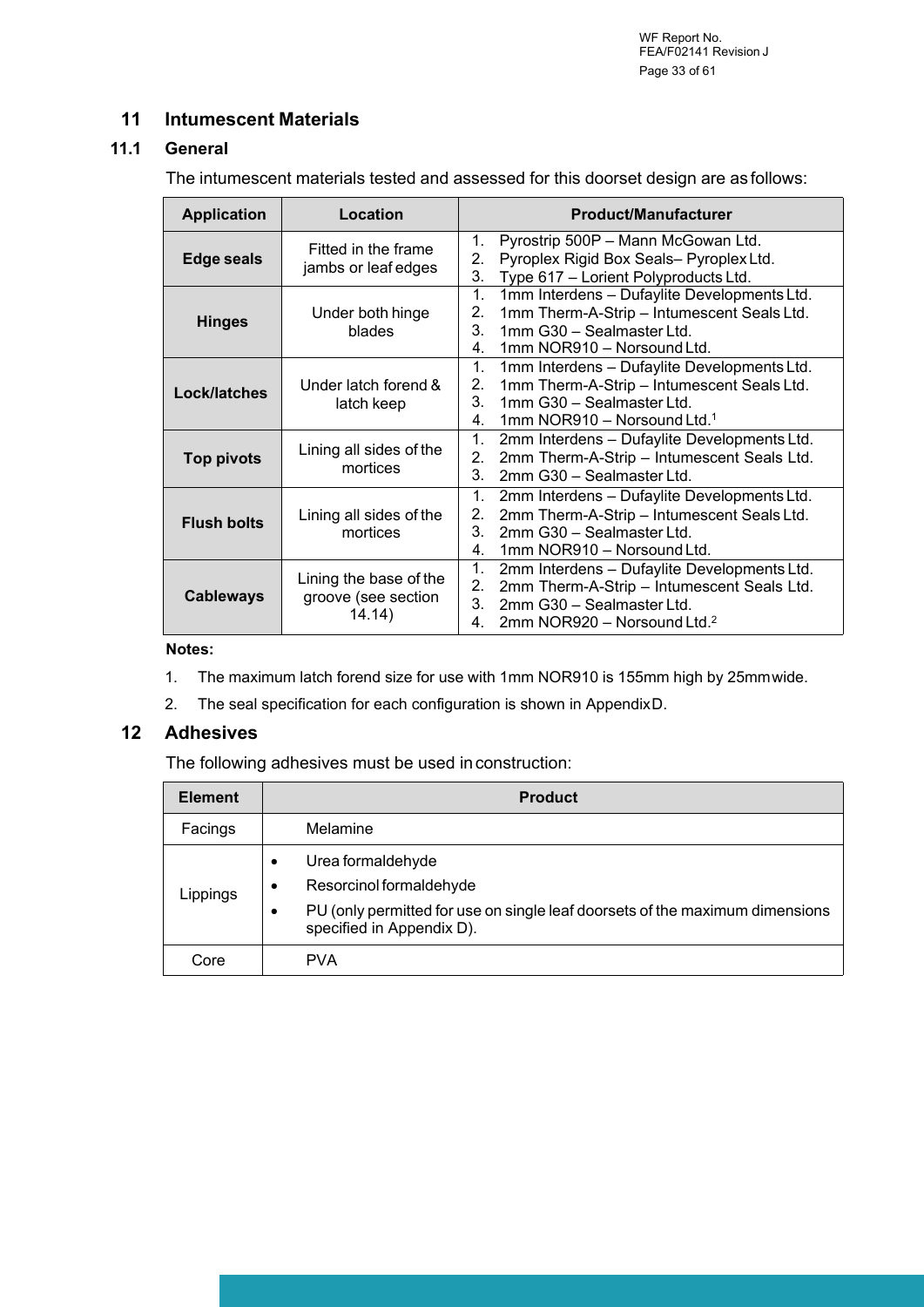### <span id="page-33-0"></span>**13 Tested Hardware**

The following hardware has been successfully incorporated in the tests on this design:

| <b>Element</b>   | <b>Manufacturer &amp; Product Reference</b>                                       |  |
|------------------|-----------------------------------------------------------------------------------|--|
| Hinges           | 1. Royde & Tucker H101 Hi-Load steel butt type hinges                             |  |
| <b>Closers</b>   | 1. Dorma TS83V overhead type door closer                                          |  |
| Latches/locks    | Henderson Hardware tubular mortice latch<br>2. E*S Hardware tubular mortice latch |  |
| <b>Furniture</b> | 1. Aluminium lever type handle                                                    |  |

### <span id="page-33-1"></span>**14 Additional & Alternative Hardware**

#### **14.1 General**

The following section details the permitted scope and constraints for fitting hardware to this door design.

**The parameters of this assessment always take precedence, including specified protection such as hardware gaskets,** where alternative hardware to that tested is permitted in the following sections, Certifire approved hardware may be incorporated subject to the design, material and dimensional limitations identified within this assessment report and identified on the relevant Certifire certificate. This route cannot be used where only specific hardware options stated by the doorset manufacturer are permitted (i.e. where alternative hardware is not permitted).

The following items of hardware must also bear the CE Mark:

- Latches & Locks: Standard EN 12209;
- Electro-Mechanically Operated Locks: Standard EN 14846;
- Single Axis Hinges: Standard EN 1935;
- Controlled Door Closing Devices: Standard EN 1154;
- **Electrically Powered Hold-Open Devices: Standard EN 1155;**
- Door Co-ordinators: Standard EN 1158:
- Emergency Exit Hardware: Standard EN 179;
- Panic Exit Hardware: Standard EN 1125.

#### **14.2 Latches & Locks**

Latches and locks must either be as tested, or alternatively components with the following specification are acceptable:

| <b>Element</b>                           | <b>Specification</b>                                                                                          |
|------------------------------------------|---------------------------------------------------------------------------------------------------------------|
| Maximum forend & strike plate dimensions | 235mm high by 24mm wide by 4mm thick                                                                          |
| Maximum body dimensions                  | 165mm high by 100mm wide by 18mm thick                                                                        |
| Intumescent protection                   | See section 11                                                                                                |
| <b>Materials</b>                         | All parts essential to the locking/latching action<br>(including the latch bolt, forend & strike) to be steel |
| ncation                                  | Between 800 - 1200mm from the threshold                                                                       |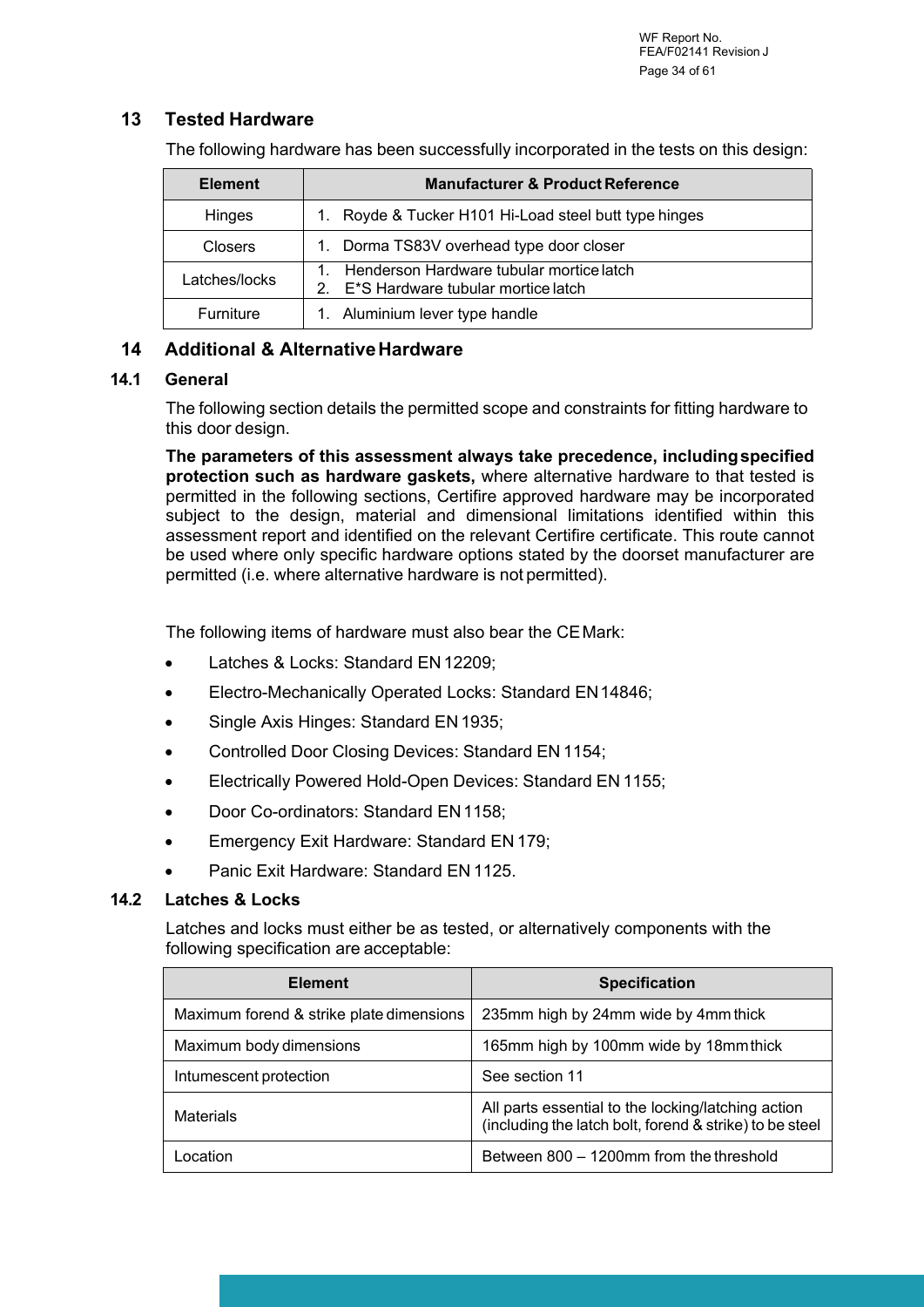#### **14.3 Hinges**

Flamebreak 60 leaves must be hung on a minimum of 3 hinges. Leaves over 2300mm high must fit 4 hinges. Leaves less than 1500mm high must be hung on a minimum of 2 hinges located at the top and bottom positions given below. Hinges with the following specification are acceptable:

| <b>Element</b>         |                                                    | <b>Specification</b>                                                   |                                                                                                                               |  |
|------------------------|----------------------------------------------------|------------------------------------------------------------------------|-------------------------------------------------------------------------------------------------------------------------------|--|
| <b>Blade height</b>    |                                                    | $90 - 120$ mm                                                          |                                                                                                                               |  |
|                        | Blade width (excluding knuckle)                    | $30 - 35$ mm                                                           |                                                                                                                               |  |
| <b>Blade thickness</b> |                                                    |                                                                        | $2.5 - 4$ mm                                                                                                                  |  |
| Fixings                |                                                    | Minimum of 4No. 30 long No. 8 or No. 10 steel wood screws<br>per blade |                                                                                                                               |  |
| <b>Materials</b>       |                                                    |                                                                        | Steel or stainless steel                                                                                                      |  |
|                        | l eaf<br>dimensions<br>up to<br>2300mm             | Top                                                                    | 200 – 220mm from the head of the leaf to the<br>centreline of the hinge                                                       |  |
|                        |                                                    | 2 <sub>nd</sub>                                                        | Minimum 200mm from centreline of top hinge to<br>centreline of second hinge OR equally spaced<br>between top and bottom hinge |  |
|                        |                                                    | <b>Bottom</b>                                                          | 220 – 300mm from the foot of the leaf to the<br>centreline of the hinge                                                       |  |
| Hinge<br>positions     | Leaf<br>dimensions<br>equal and<br>above<br>2300mm | Top                                                                    | 200 – 220mm from the head of the leaf to the<br>centreline of the hinge                                                       |  |
|                        |                                                    | 2nd                                                                    | Minimum 200mm from centreline of top hinge to<br>centreline of second hinge                                                   |  |
|                        |                                                    | 3 <sub>rd</sub>                                                        | Equally spaced between 2 <sup>nd</sup> hinge and bottom<br>hinge                                                              |  |
|                        |                                                    | <b>Bottom</b>                                                          | 220 – 300mm from the foot of the leaf to the<br>centreline of the hinge                                                       |  |
| Intumescent protection |                                                    | See section 11                                                         |                                                                                                                               |  |

#### **14.4 Automatic Closing**

Automatic closing devices must either be as tested or components of equal specification that have demonstrated contribution to the required performance of these types of 60 minute doorset design, when tested to BS 476: Part 22: 1987 or BS EN 1634-1.

**Notes:** The top pivots to floorspring assemblies must be protected with 2mm thick intumescent gasket (see section 11) or alternatively the manufacturers tested intumescent gaskets.

It is not permitted to fit concealed closers without suitable fire test evidence supporting the specific concealed closer with this door design.

#### **14.5 Flush Bolts**

Flush bolts may be incorporated centrally into the top and bottom of one meeting edge, providing the following maximum dimensions are not exceeded and the components are fitted opposite the edge fitted with intumescent strips:

200mm long x 20mm deep x 20mm wide

Flush bolts must be steel or stainless steel and the mortice must be as tight to the mechanism as is compatible with its operation. All edges of the mortice of the body and keep must be protected with intumescent gaskets as specified in section 11. Alternatively the hardware manufacturers tested gaskets may be used. See diagram below for example of intumescent protection to flush bolt: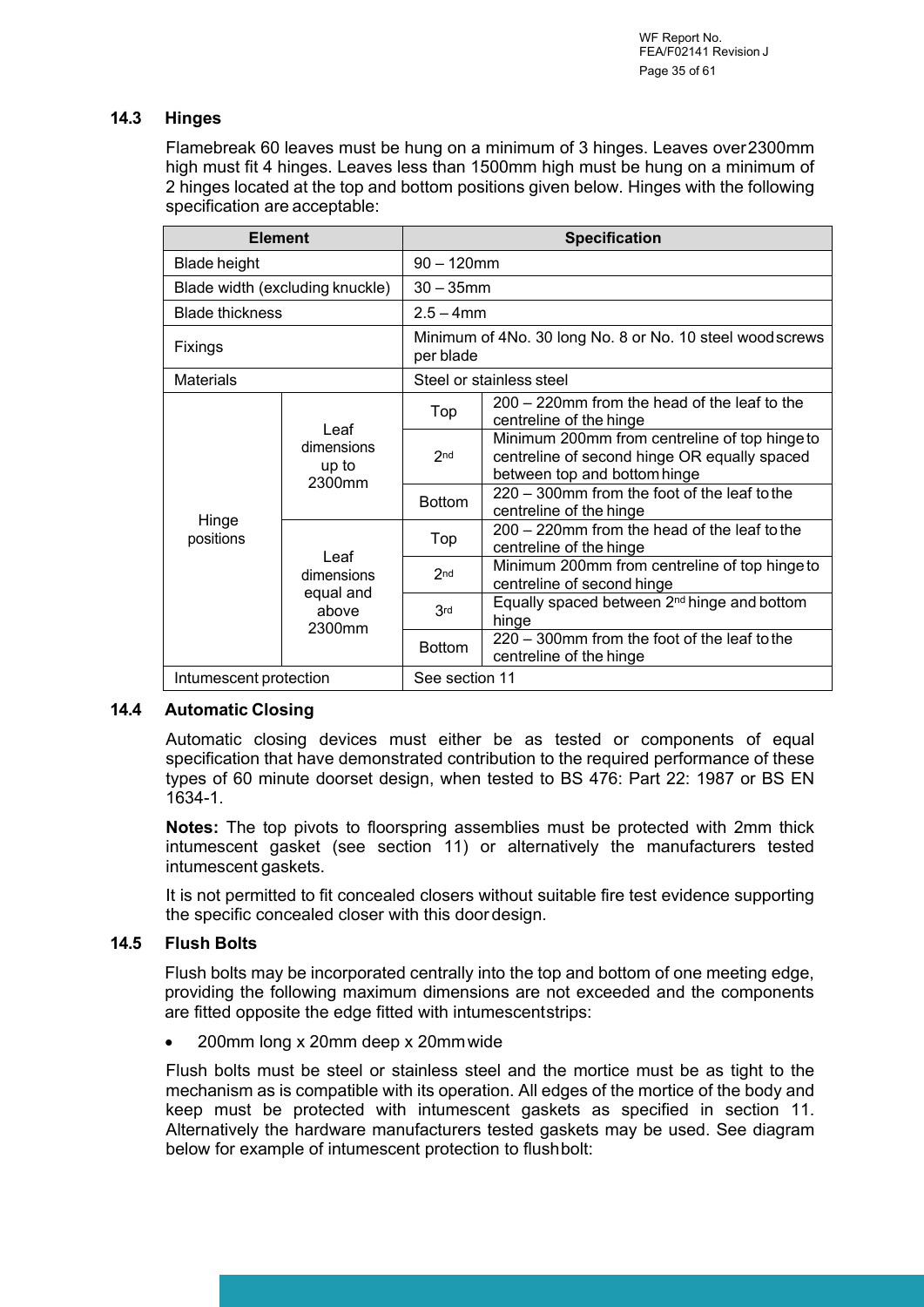WF Report No. FEA/F02141 Revision J Page 36 of 61

![](_page_35_Picture_1.jpeg)

#### **14.6 Surface-Fixed Barrel Bolts**

It is permitted to fit a surface-fixed barrel bolt to the top closing corner of a double leaf providing the item does not require removal of material from the leaf or door frame and does not interfere with the perimeter intumescent seals. The item must be no longer than 450mm.

#### **14.7 Pull Handles**

Handles may be surface-fixed to the door leaf, providing they are steel or brass and the length is limited to 1200mm between the fixing points. No additional intumescent protection is required unless test evidence dictates otherwise.

#### **14.8 Push Plates & Kick Plates**

Steel and Stainless steel face-fixed hardware such as push plates and kick plates may be fitted to the doorsets provided that their fitting requires the removal of no part of the door leaf. These items of hardware are permitted up to a maximum of 20% of the door leaf area if mechanically fixed and a maximum of 30% if bonded with a thermallysoftening contact adhesive. Plates must not return around the door leaf edges.

#### **14.9 Door Selectors**

These may be freely applied, provided that they are non-combustible and not invasive in the leaf edges or door frames and they do not interfere with the self-closing action of the door leaf. Products that are invasive will require fire resistance test/assessment evidence to support their use.

#### **14.10 Door Security Viewers**

Door security viewers with brass or steel bodies of a diameter less than or equal to 15mm may be used provided that the through-hole is bored tight to the case of the viewer (maximum tolerance +1mm). Lenses must be glass and the item must be bedded in to a tested intumescent mastic.

#### **14.11 Panic Hardware**

Panic hardware may be fitted, provided that its installation does not require the removal of any timber from the leaf, stop or frame reveal and it in no way interferes with the selfclosing action of the door leaf.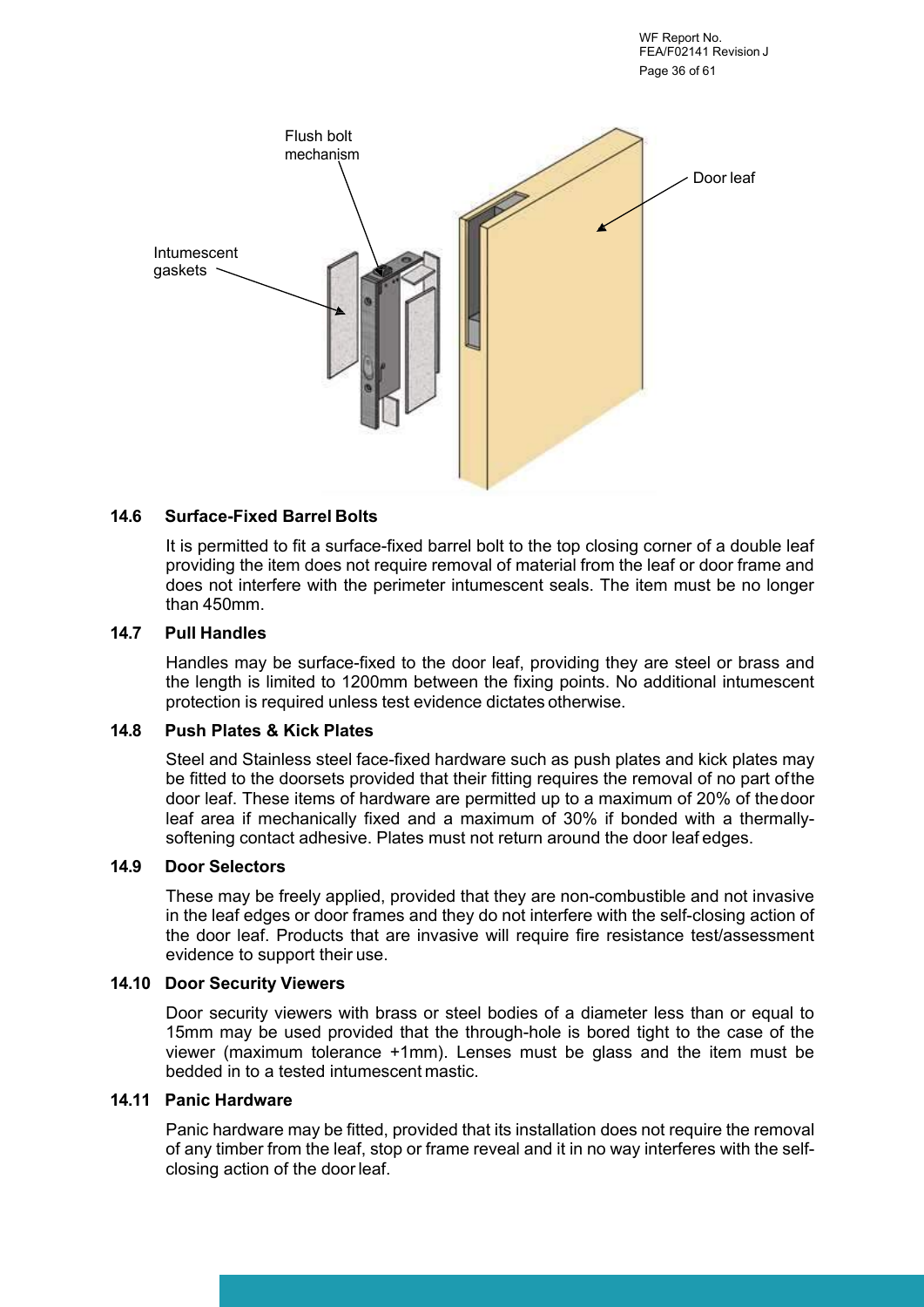### **14.12 Air Transfer Grilles**

#### **14.12.1 General**

Air transfer grilles may be fitted providing the product has suitable test evidence to BS 476: Part 22: 1987 or BS EN 1634-1 that demonstrates a minimum 60 minutes integrity performance when installed within a timber based doorset of comparable thickness. Margins to the leaf edges will remain as detailed for glazing and the position of the unit will be dictated by the pressure regime tested in the proving evidence (normally below mid-height). The area occupied by the air transfer grille must not exceed  $0.2m^2$  and must be deducted from the percentage of glazing, if both elements are fitted.

#### **14.12.2 Pyroplex Air Transfer Grilles**

The following Pyroplex air transfer grilles have been assessed as acceptable for use with the Flamebreak 60 design.

The grilles must be fitted a minimum of 100mm from the edge of the door leaf and a minimum of 80mm apart if more than one grille is to be fitted. The area occupied by the air transfer grille(s) must be deducted from the percentage of glazing, if both elements are fitted. The grilles may be fitted up to a maximum height of 2200mm from the threshold.

| Part No. | <b>Dimensions</b> (mm) | Air Flow (sq. cm) | <b>Compatible Faceplates</b> |
|----------|------------------------|-------------------|------------------------------|
| ATG 1500 | 150 x 150              | 153               | FP1500                       |
| ATG 1503 | 150 x 300              | 307               | FP1503                       |
| ATG 1300 | $300 \times 300$       | 614               | FP1300                       |
| ATG 2251 | 112 x 225              | 161               | FP2251                       |
| ATG 2250 | 225 x 225              | 323               | FP2250                       |

The Pyroplex air transfer grilles must be installed in accordance with the manufacturer's installation details, which include a 6mm thick hardwood (excluding Beech (*Fagus sylvatica)*) aperture liner and Pyroplex intumescent mastic applied around the perimeter of the grille. Full details can be obtained from Pyroplex Ltd.

#### **14.13 Environmental Seals**

Silicon based flame retardant acoustic, weather and dust seals (e.g. Norsound 710, Lorient IS1212, IS1511, IS7025, IS7060) may be fitted to this doorset design without compromising the performance, providing their fitting does not interfere with the activation of the intumescent seals or hinder the self-closing function of the leaves.

#### **14.14 Threshold Seals**

Based on IF11064 the following types of automatic threshold drop seals may be recessed in to the bottom rail of leaves to this design without compromising the performance:

| <b>Manufacturer</b>       | <b>Product</b>             |  |
|---------------------------|----------------------------|--|
| Lorient Polyproducts Ltd. | <b>LAS8001Si</b>           |  |
| Pemko                     | $411 - AR$                 |  |
| Raven                     | RP8Si                      |  |
| Athmer                    | Schall-Ex Duo L-15         |  |
| Norsound Ltd.             | NOR810, NOR810S, NOR810dB+ |  |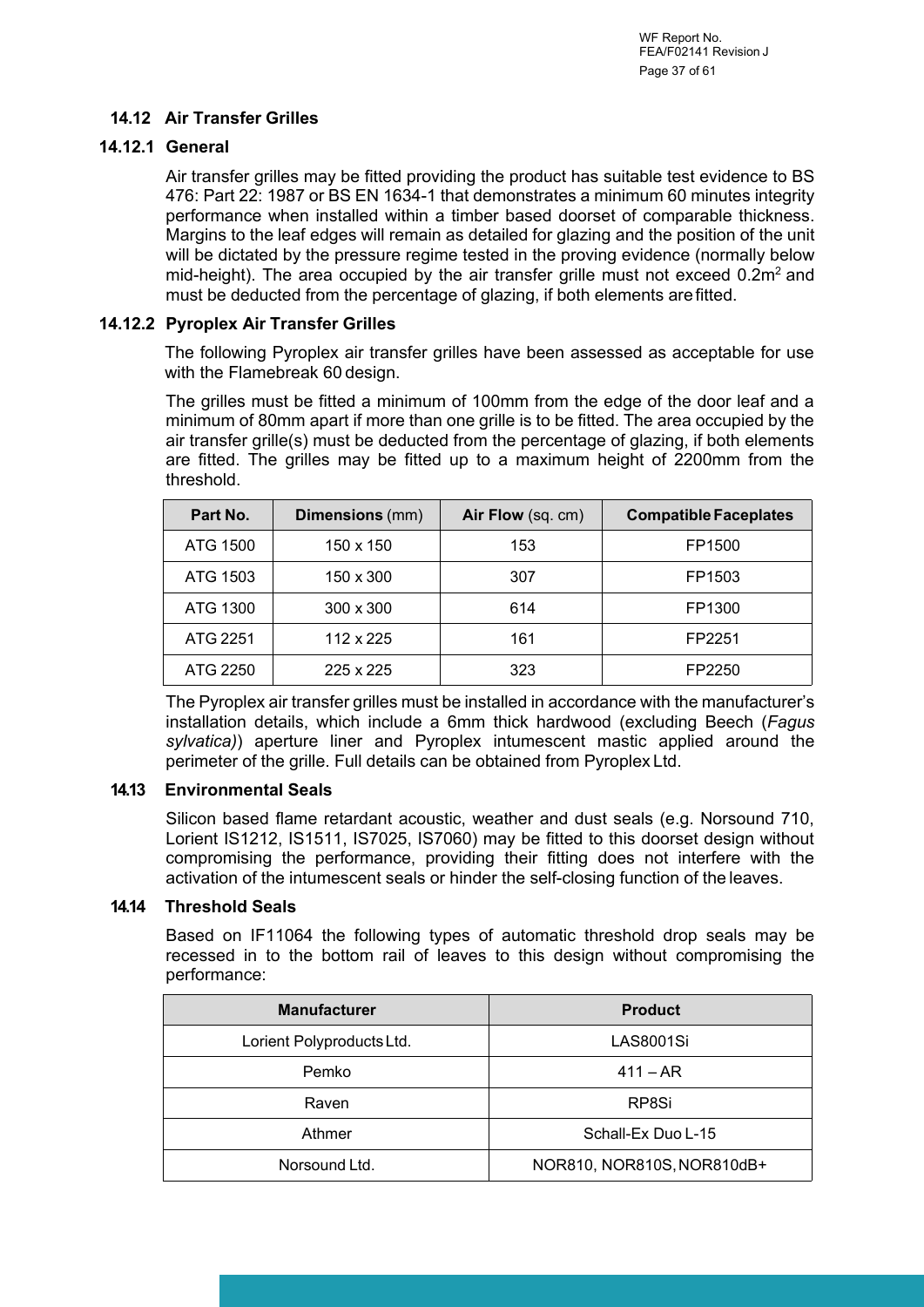#### **14.15 Cable-Way**

Based on the integrity performance of the doorset construction, with no burn through of the core material, we consider it acceptable to allow the provision for a concealed cable-way to facilitate electro-magnetic closing/latching mechanisms. The cable-way must be concealed in the following way:

- 1. A hole drilled centrally through the leaf of maximum 10mm diameter.
- 2. The cable for the electronic closing/latching mechanisms must be no more than 2mm smaller in diameter than the hole through the leaf.
- 3. The cable for the electronic closing/latching mechanism must be PVC encased.
- 4. Cable ways are only permitted for use with latched, single leaf, single acting doorsets with maximum leaf dimensions of 2100mm (h) x 900mm (w).
- 5. The hole must be located below 1500mm from the threshold and must be spaced a minimum of 90mm from any apertures within the leaf, e.g. glazing, air transfer grilles or letter plates, etc.

This approval is subject to the hardware manufacturer having the appropriate test evidence for the product for use with this type of 60 minute construction. Test evidence generated in steel doorsets is not acceptable. Any tested intumescent gaskets for the lockset, closing mechanism, receiver plate, cable loops, etc. must be replicated.

#### **14.16 Letter Boxes/Plates**

Letter boxes/plates may be fitted providing the product can demonstrate contribution to the required performance of this type of 60 minute doorset design, when tested to BS 476: Part 22: 1987 or BS EN 1634-1 and installed at the proposed location, within a timber based doorset of comparable thickness. Margins to the leaf edges must remain as specified for glazing.

#### <span id="page-37-0"></span>**15 Door Gaps**

For fire resistance performance, door edge gaps, threshold gaps and alignment tolerances must fall within the range shown in the following table:

| Location             | <b>Dimensions</b>                                                                                     |
|----------------------|-------------------------------------------------------------------------------------------------------|
| Door edge gaps       | A minimum of 2mm and a maximum of 4mm                                                                 |
| Alignment tolerances | Leaves must not be proud of each other or from the door frame by<br>more than 1mm                     |
| Threshold            | 10mm between bottom of leaf and top of floor covering For guidance<br>on smoke control See section 20 |

### <span id="page-37-1"></span>**16 Structural Opening**

The supporting construction must provide the required level of fire resistance designated for the doorset design and be a suitable medium to permit adequate fixity.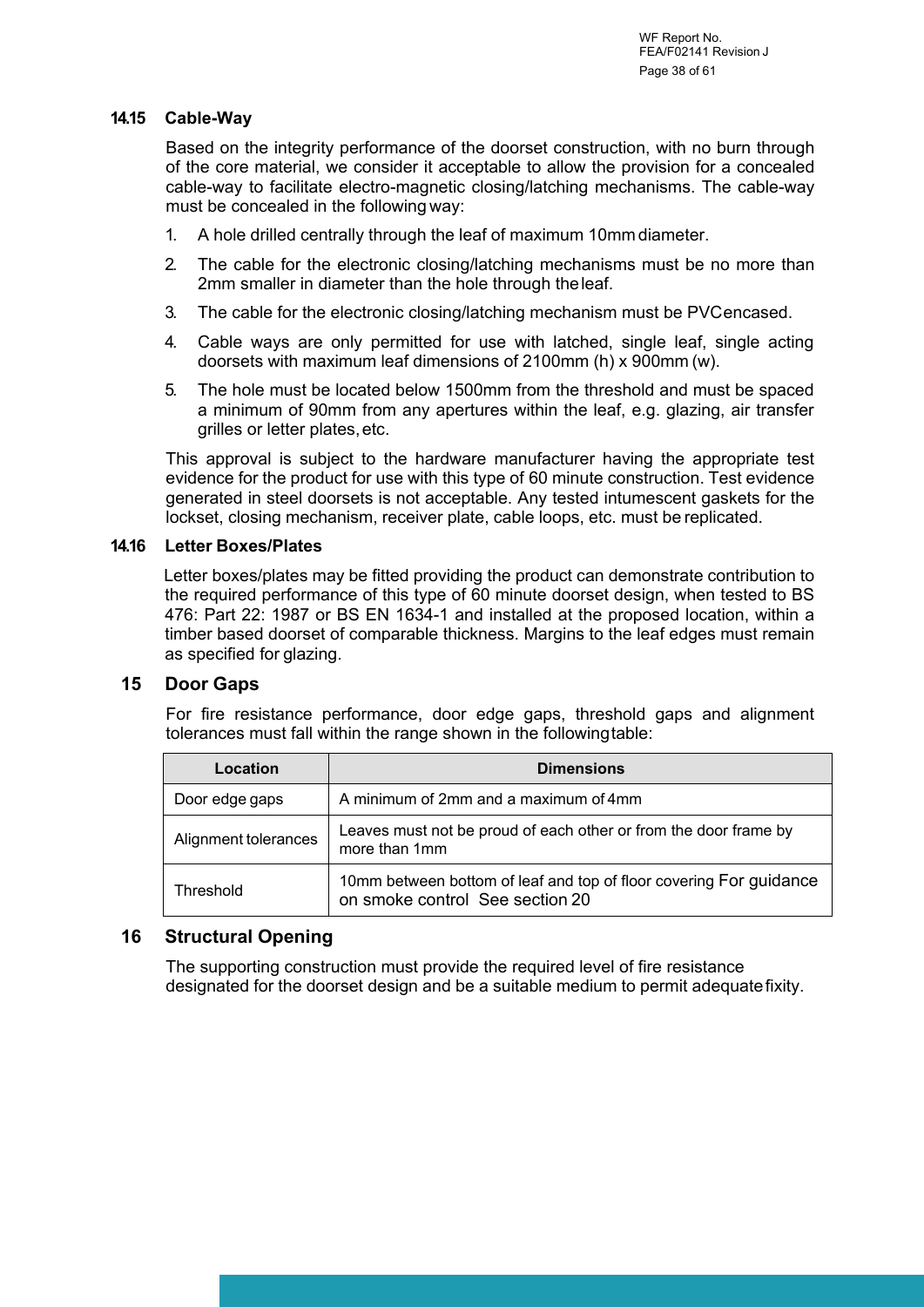### <span id="page-38-0"></span>**17 Fixings**

The positioning of installation fixings in height should be planned to avoid conflicts with hardware, sealing systems and other building elements.

- A top fixing must be located within 100mm from the underside of the head.
- A bottom fixing must be located 100mm from the bottom of the jamb.
- Intermediate fixings must be located at centres of not more than 600mm.

The minimum number of fixings in height must be:

- 1. Doorset height up to 2000mm = 4No.
- 2. Doorset height 2000 2500mm = 5No.
- 3. Add 1No. fixing for each further 500mm increase in door height.
- The fixings must be of the appropriate type for the supporting construction and must penetrate to a minimum depth of 40mm.
- For storey height doorsets a top fixing must be provided within a 100mm from the underside of the frame head with a further top fixing positioned 100mm from the underside of the transom rail (or bottom edge of the over panel if a flush overpanel design is used).
- It is not necessary to fix the frame head, although packers must be inserted. However, for doorset widths in excess of 1100mm the use of an additional fixing centre width of the doorset at the head position is recommended.

See following diagram for illustration on fixings for a typical timber door frame doorset installation:

![](_page_38_Figure_14.jpeg)

Timber frame fixing locations illustrated.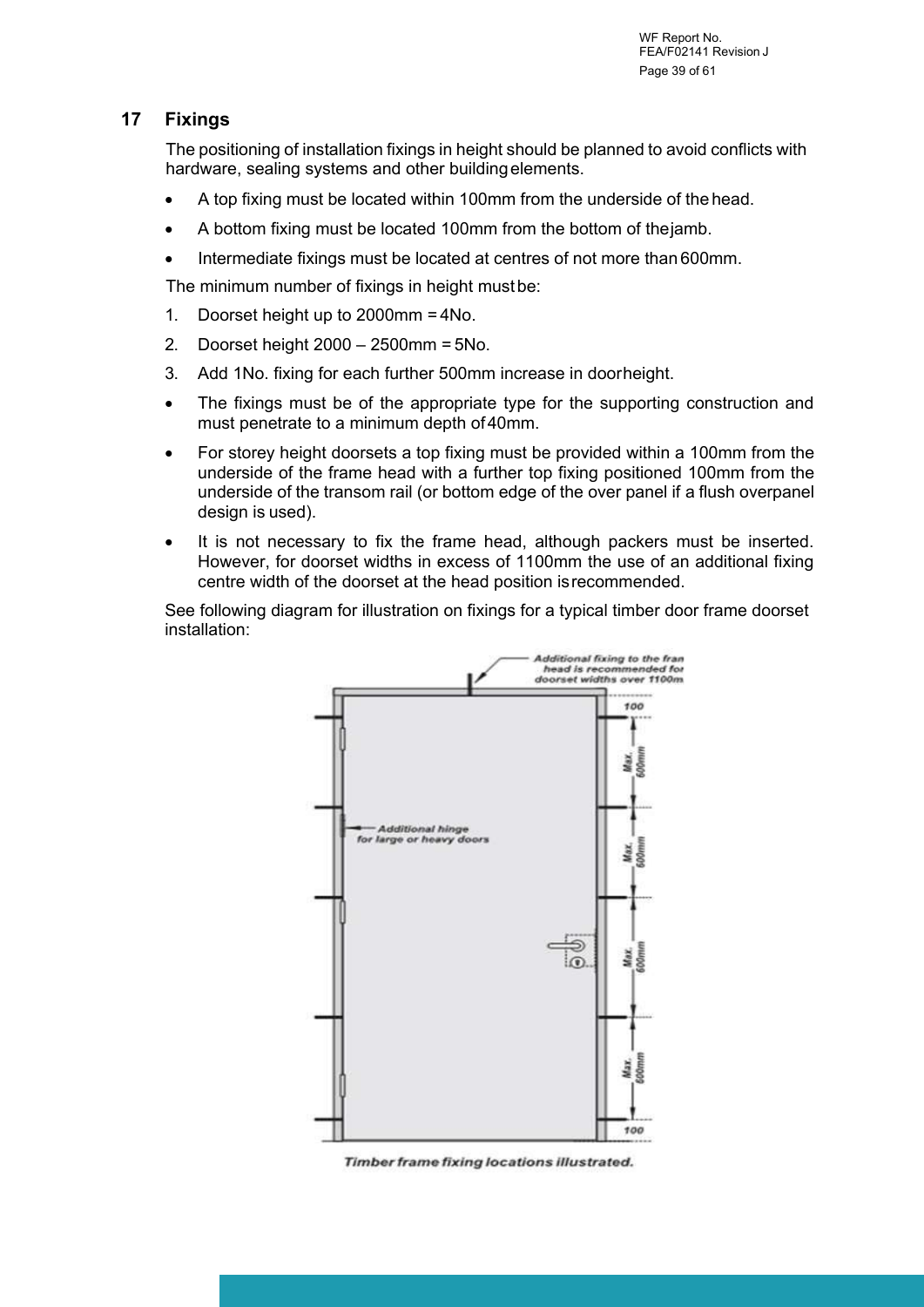WF Report No. FEA/F02141 Revision J Page 40 of 61

### <span id="page-39-0"></span>**18 Sealing to Structural Opening**

The door frame to structural opening gap must be protected using one of the following methods:

![](_page_39_Figure_3.jpeg)

Guidance for various methods of sealing the frame to structural opening gap is also given in BS 8214: 2016, "*Timber –based fire door assemblies. Code of Practice*", which may be referred to where appropriate.

**Note:** Drawings are representative of doorset installation only; actual installations must be as the text within this document specifies.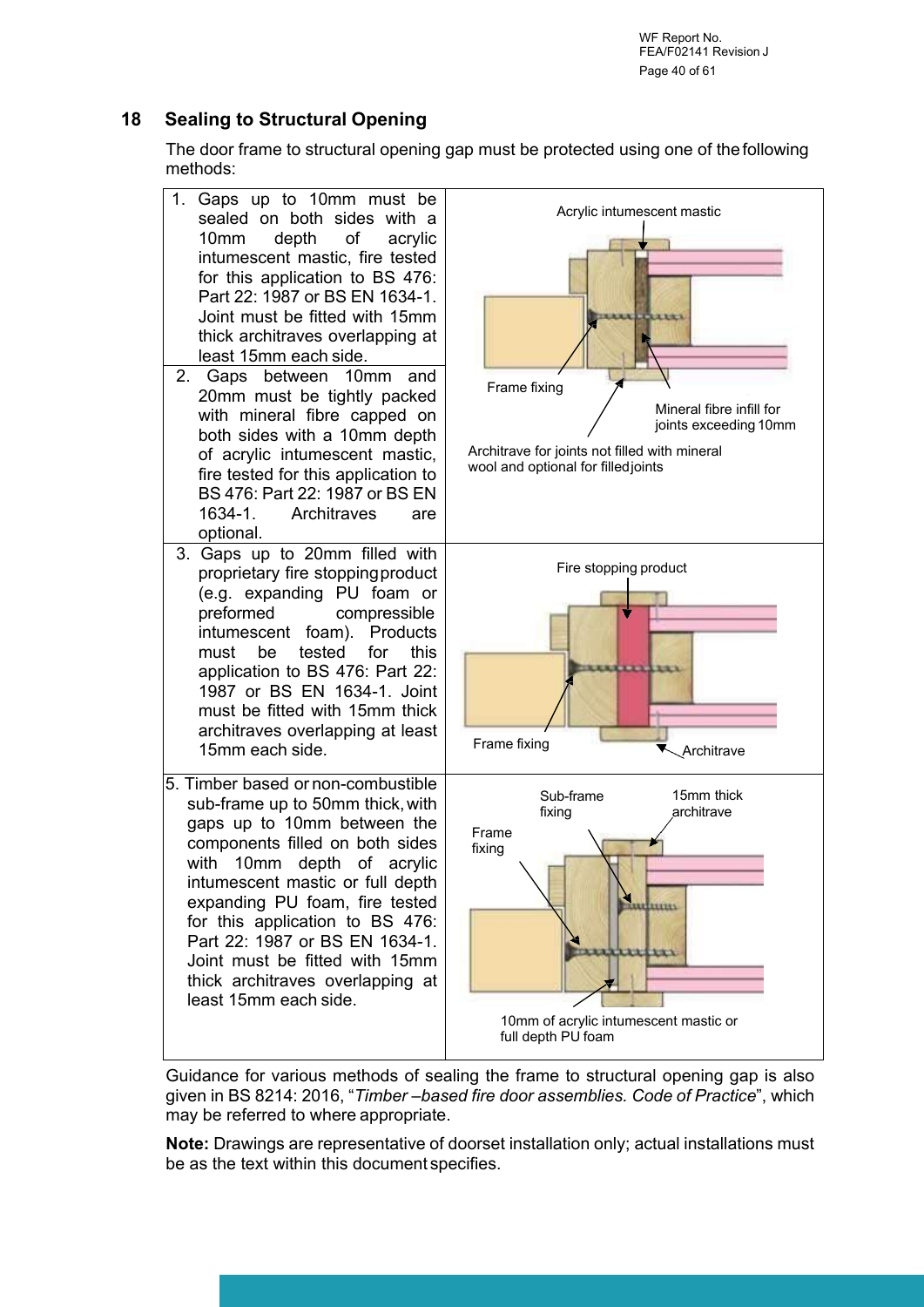### <span id="page-40-0"></span>**19 Insulation**

Insulation performance may be claimed for a doorset to this design meeting the following:

| Type                 | <b>Details</b>                                                                                               |
|----------------------|--------------------------------------------------------------------------------------------------------------|
| Partially insulating | Doorsets incorporating up to 20% of non-insulating glazing                                                   |
| Fully insulating     | Unglazed doorsets or doorsets including 60 minute insulating glazing<br>(e.g. Pyrostop 60-101 or Pyrobel 25) |

#### <span id="page-40-1"></span>**20 Smoke Control**

### **20.1 General**

If the doorset design is required to provide a smoke control function to comply with Building Regulations, in the absence of a suitable pressurisation system, the doorset must meet one of the following criteria:

- (a) have a leakage rate not exceeding  $3m<sup>3</sup>/m/hour$  (head and jambs only) when tested at 25Pa under BS 476 *Fire tests on building materials and structures*, Section 31.1 – *Methods for measuring smoke penetration through doorsets and shutter assemblies, Method of measurement under ambient temperature conditions*; or
- (b) meet the additional classification requirement of Sa when tested to BS EN 1634-3: 2004 – *Fire resistance tests for door and shutter assemblies*, Part 3 – *Smoke control doors*.

Smoke seals or combined intumescent/smoke seals that are fitted to the door to achieve the performance requirements specified above, must have been tested in accordance with the associated test method. Providing the smoke seals, any interruptions, door gaps, and the type/configuration of the doorset are consistent with the detail tested, the doorset will comply with current smoke control legislation under Approved Document B; and a suffix 'S' or 'Sa', as appropriate, may be added to the designation. Any other components installed where smoke leakage may occur must also be taken into account.

#### **20.2 Further Considerations**

Note that there is other guidance available, including BS EN 9999-2017 – *Code of practice for fire safety in the design, management and use of buildings,* which may impose different or additional requirements, such as consideration of the gap between door leaf and threshold.

Responsibility for the appropriate smoke sealing specification and performance of the doors should be agreed between the relevant parties (i.e. specifier, manufacturer, contractor) prior to commencing manufacture and/or installation.

### <span id="page-40-2"></span>**21 Conclusion**

If Flamebreak 60 doorsets, constructed in accordance with the specification documented in this global assessment, were to be tested in accordance with BS 476: Part 22: 1987, it is our opinion that they would provide a minimum of 60 minutes integrity and insulation (subject to section 19).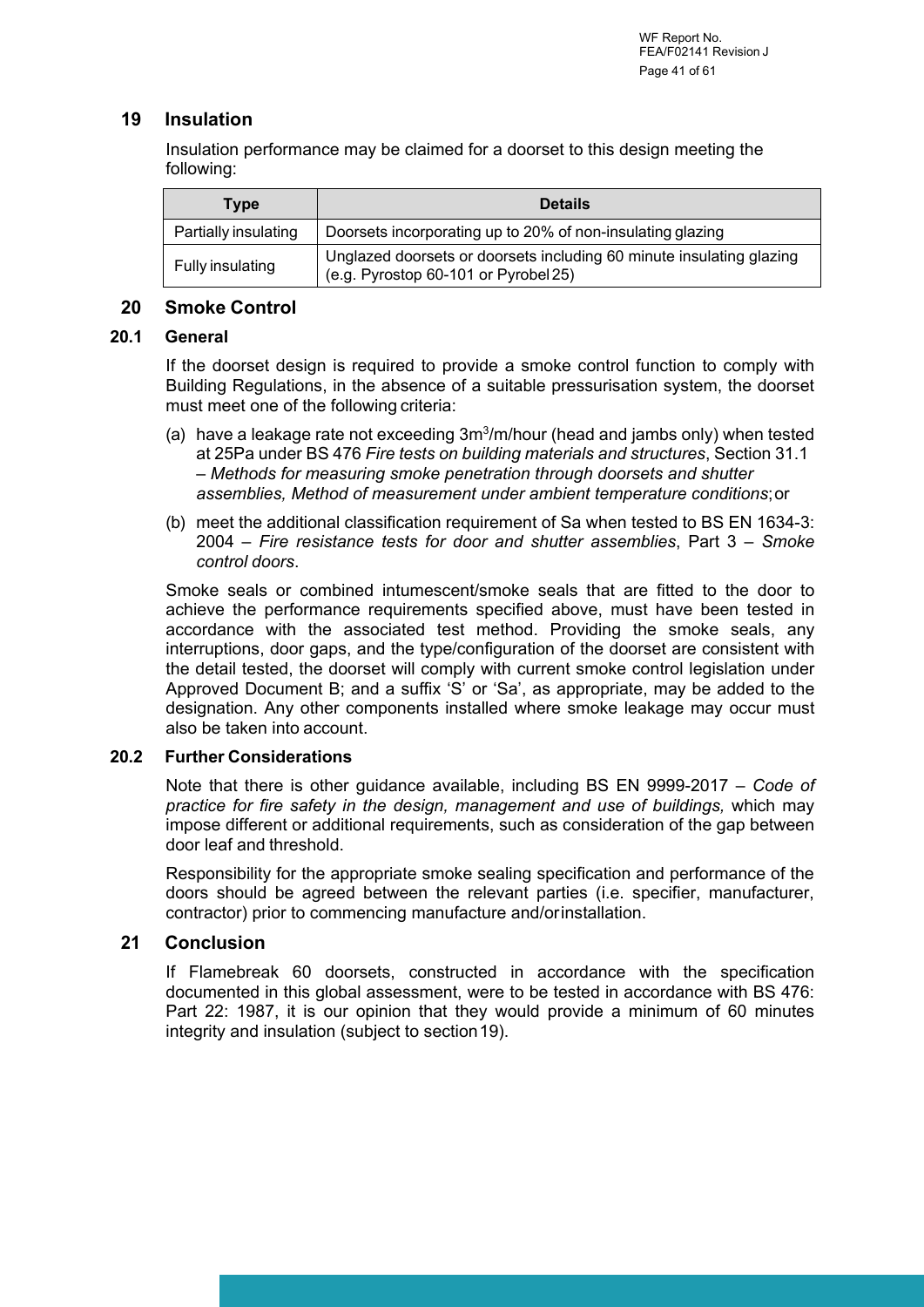WF Report No. FEA/F02141 Revision J Page 42 of 61

#### 22 **Declaration by the Applicant**

- 1. We the undersigned confirm that we have read and comply with obligations placed on us by FTSG Resolution No. 82: 2001.
- 2. We confirm that the component or element of structure, which is the subject of this assessment, has not to our knowledge been subjected to a fire test to the Stan\*dard against which this assessment is being made.
- 3. We agree to withdraw this assessment from circulation should the component or element of structure be the subject of a fire test to the Standard against which this assessment is being made.
- 4. We are not aware of any information that could adversely affect the conclusions of this assessment.
- 5. If we subsequently become aware of any such information we agree to ask the assessing authority to withdraw the assessment.

Signed: Hawn Haman<br>SHAUN HANNAN

Name:

For and on behalf of: PACIFIC RIM WOOD LTD.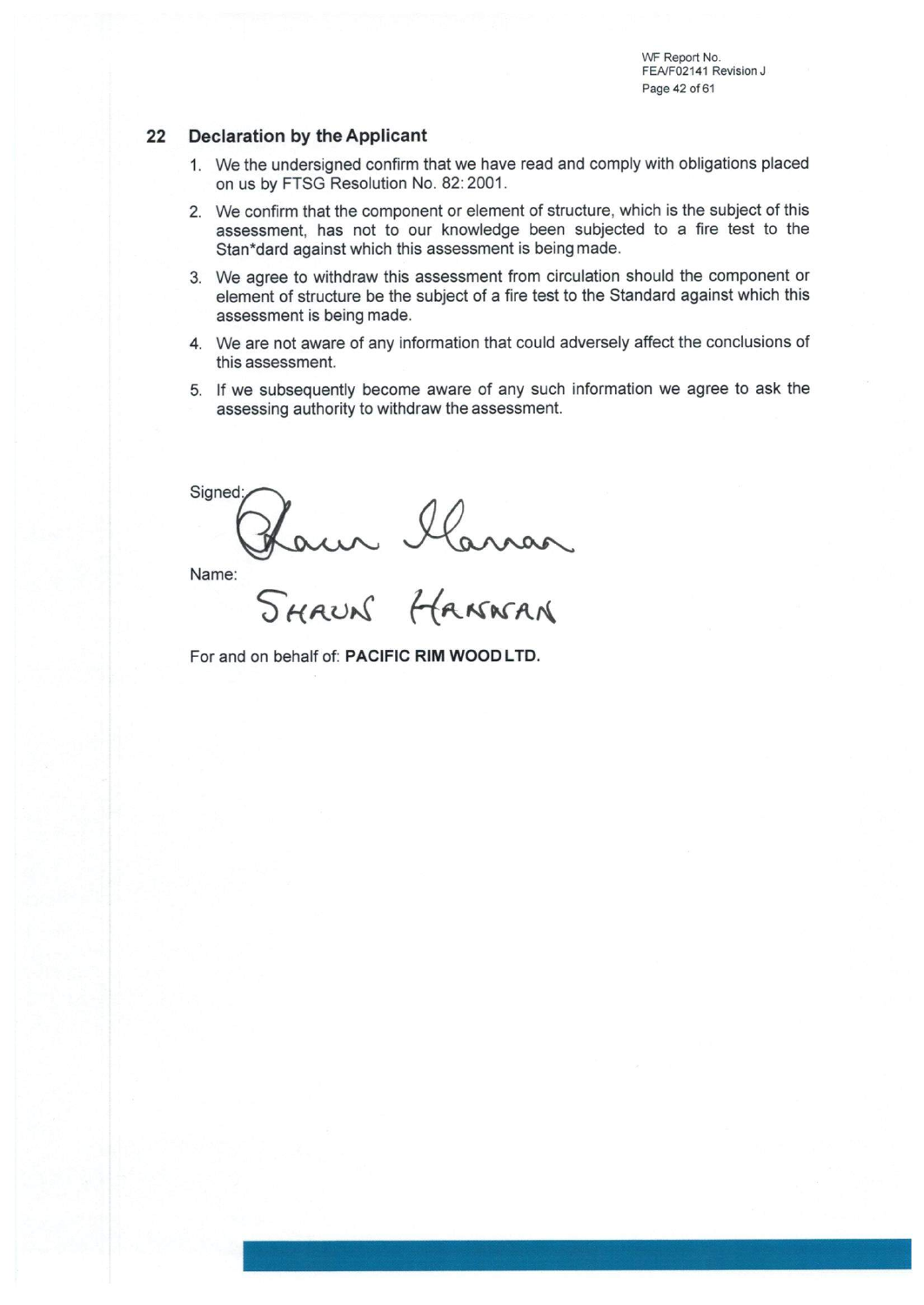### <span id="page-42-0"></span>**23 Limitations**

The following limitations apply to this assessment:

- 1. This assessment addresses itself solely to the elements and subjects discussed and does not cover any other criteria. All other details not specifically referred to should remain as tested or assessed.
- 2. This assessment is issued on the basis of test data and information to hand at the time of issue. If contradictory evidence becomes available, Exova Warringtonfire reserves the right to withdraw the assessment unconditionally but not retrospectively.
- 3. This assessment has been carried out in accordance with Fire Test Study Group Resolution No. 82: 2001.
- 4. Opinions and interpretations expressed herein are outside the scope of UKAS accreditation.
- 5. This assessment relates only to those aspects of design, materials and construction that influence the performance of the element(s) under fire resistance test conditions. It does not purport to be a complete specification ensuring fitness for purpose and long-term serviceability. It is the responsibility of the client to ensure that the element conforms to recognised good practice in all other respects and that, with the incorporation of the guidance given in this assessment, the element is suitable for its intended purpose.

### <span id="page-42-1"></span>**24 Validity**

- 1. The assessment is valid until the expiry date shown on the front cover, after which time it must be submitted to Exova Warringtonfire for re-appraisal and revalidation.
- 2. This assessment report is not valid unless it incorporates the declaration given in Section 22 duly signed by the applicant.

| Signature: |                   |                 |
|------------|-------------------|-----------------|
| Name:      | <b>KDS Towler</b> | <b>S Bailey</b> |
| Title:     | Senior Assessor   | Senior Assessor |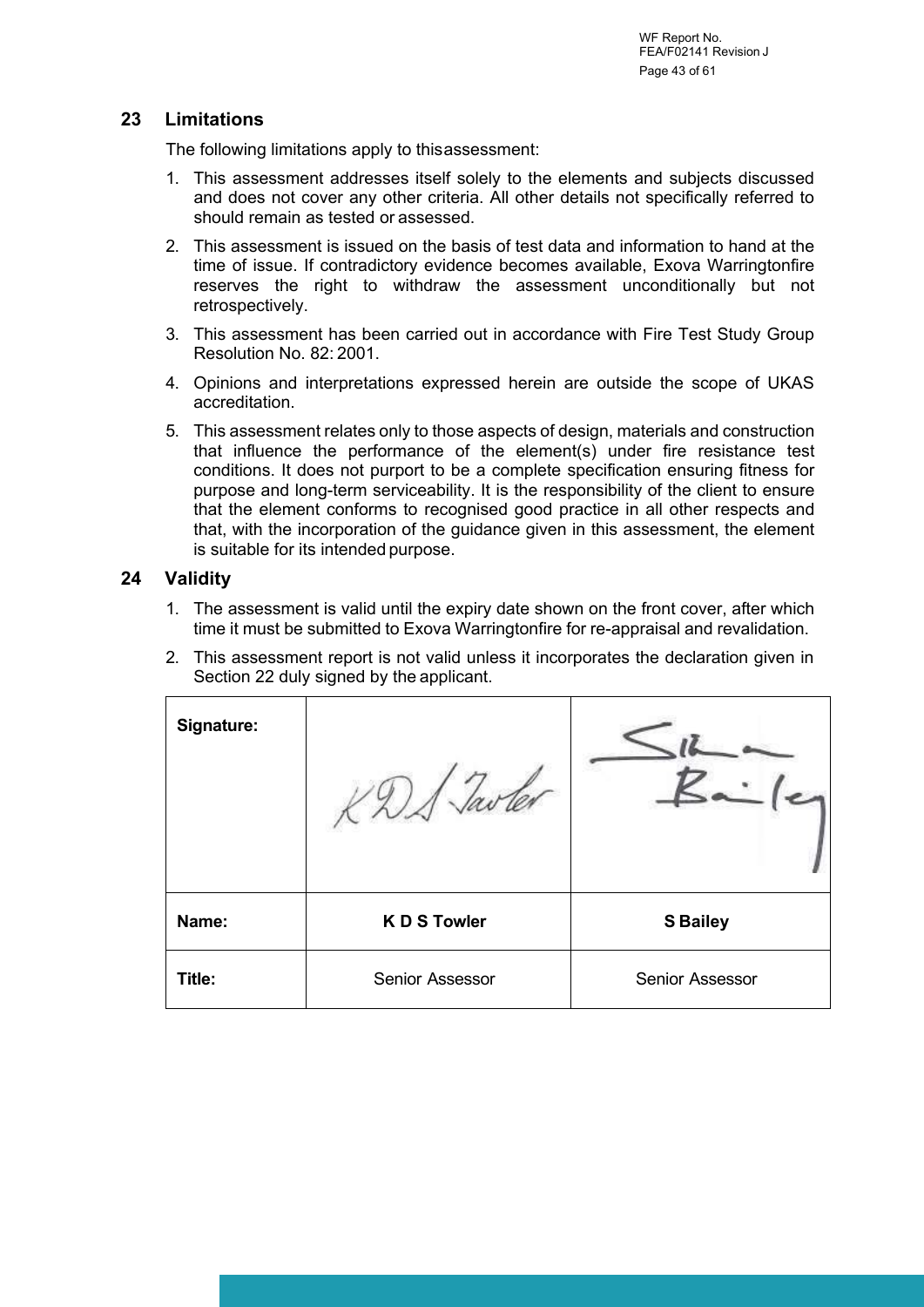WF Report No. FEA/F02141 Revision J Page 44 of 61

## **Appendix A Performance Data**

#### **Primary Data**

| <b>Report No.</b>                                     | Configuration    | Leaf Size (mm)      | <b>Test Standard</b>            | <b>Performance</b> (mins) |
|-------------------------------------------------------|------------------|---------------------|---------------------------------|---------------------------|
| RF02054                                               | A: ULSASD        | 2070 x 935 x 54     | <b>BS</b> 476: Part             | A: $54*$                  |
| (Palusol)                                             | <b>B: ULSASD</b> | 2062 x 935 x 54     | 22:1987                         | $B:58*$                   |
| RF02055<br>(Pyrostrip 500P)                           | <b>ULSADD</b>    | 2155 x 935/845 x 54 | <b>BS</b> 476: Part 22:<br>1987 | 60                        |
| RF02117                                               | A: ULSASD        | 2080 x 937 x 54     | <b>BS 476: Part 22:</b>         | A: 71                     |
| (Pyrostrip 500P)                                      | <b>B: ULSASD</b> | 2380 x 1179 x 54    | 1987                            | B: 61                     |
| RF05042<br>(MDF facings)                              | A: ULSASD        | 2080 x 936 x 54     | <b>BS</b> 476: Part 22:<br>1987 | A: 63                     |
| RF08117<br>(PU lipping glueline)<br>& Pyroplex seals) | <b>B: ULSASD</b> | 2040 x 826 x 54     | <b>BS 476: Part 22:</b><br>1987 | B: 62                     |
| WF 307381<br>(Pyroplex seals)                         | <b>ULSADD</b>    | 2156 x 936 x 54     | <b>BS 476: Part 22:</b><br>1987 | 62                        |

\* The failed single leaf, single acting doorset designs have been assessed through a change in the intumescent specification. The doorset were tested with 2 strips of 15 by 4mm, and failed at the top closing corner. The intumescent specification has been increase to a single strip 30 by 4 mm in the head, which increases the intumescent from 52mm<sup>2</sup> to 54mm<sup>2</sup> but more importantly will give a better spread of intumescent at the centre portion of the doorleaf.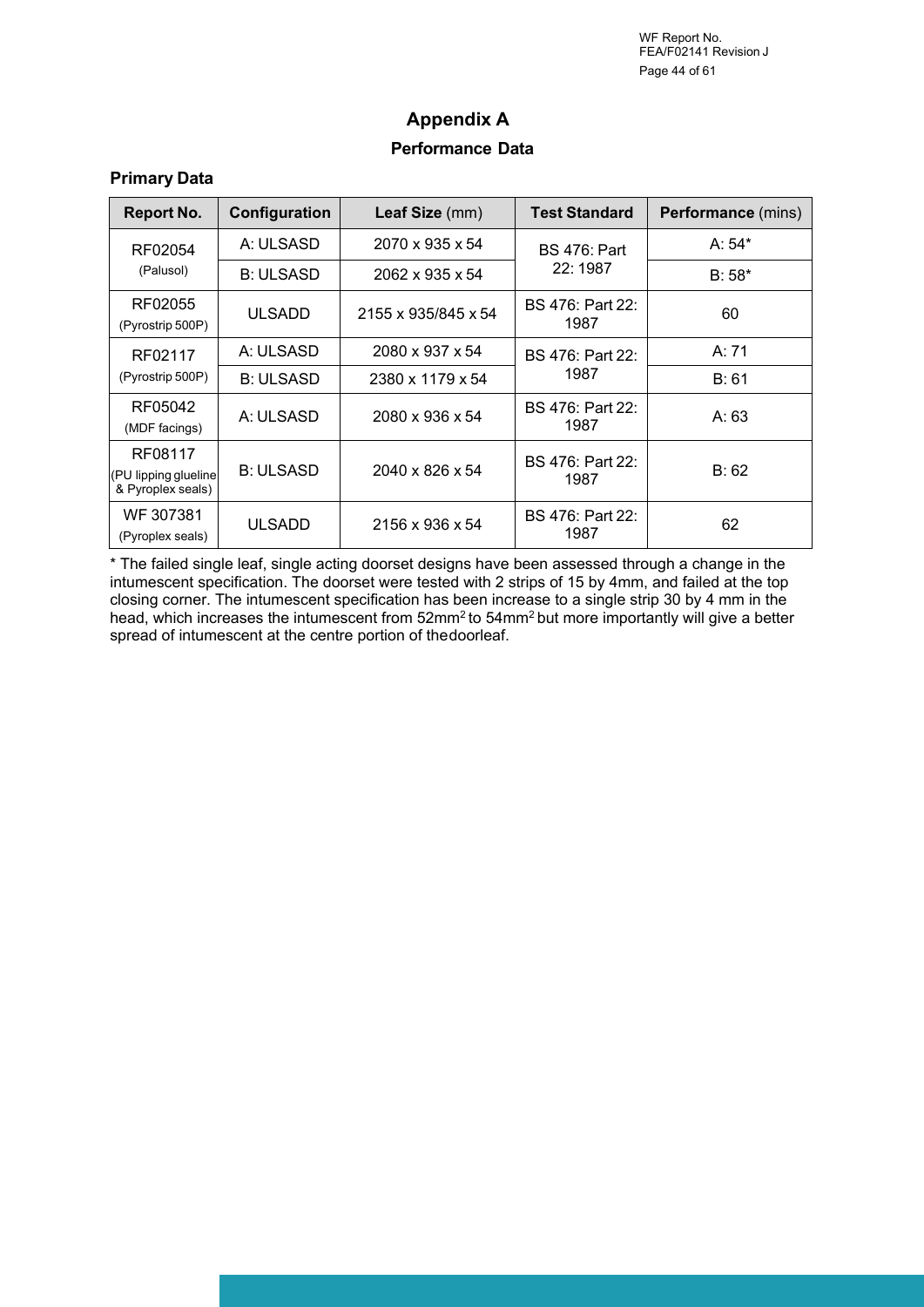#### **Supplementary Data**

| <b>Report No.</b>                                                | Configuration                                             | Leaf Size (mm)                               | <b>Test Standard</b>                  | Performance (mins)      |
|------------------------------------------------------------------|-----------------------------------------------------------|----------------------------------------------|---------------------------------------|-------------------------|
| A07051 Rev. B<br>(assessment of Lorient<br>Type 617 seals)       | Various                                                   | Various                                      | <b>BS 476: Part 22:</b><br>1987       | 60                      |
| WF 191350<br>(Pyrostem)                                          | Fixed sample                                              | 1495 x 926 x 54                              | BS 476: Part 20:<br>1987              | 62                      |
| WF 313434<br>(Lorient glazing system<br>RF1)                     | Indicative                                                | 1490 x 1490 x 54                             | BS 476: Part 20:<br>1987              | 74                      |
| A11130 Rev. A<br>(CS Group acrovyn &<br>door edge protectors)    | Various                                                   | Various                                      | BS 476: Part 22:<br>1987              | 60                      |
| IF11064<br>(Norsound NOR810S<br>threshold seal)                  | Indicative                                                | 1032 x 926 x 54                              | BS 476: Part 20:<br>1987              | 64                      |
| IF12006<br>(Norsound Vision 60)                                  | Indicative                                                | 1090 x 1090 x 54                             | BS 476: Part 20:<br>1987              | 64                      |
| IF12027<br>(Norsound Vision 60)                                  | Indicative                                                | 1052 x 1020 x 54                             | BS 476: Parts<br>20/22: 1987          | 68                      |
| IF12051<br>(Norsound Vision 60)                                  | Indicative                                                | 1300 x 1300 x 70                             | <b>BS 476: Parts</b><br>20/22: 1987   | 79                      |
| IF12053<br>(Norsound Vision 60)                                  | Indicative                                                | 1300 x 1300 x 70                             | BS 476: Parts<br>20/22: 1987          | 75                      |
| IF13077<br>(Norsound Universal 60)                               | Indicative                                                | 1054 x 1022 x 54                             | BS 476: Part 22:<br>1987              | 64                      |
| A12161<br>(Norsound Vision<br>fanlights & side screens)          | Various                                                   | Various                                      | BS 476: Part 22:<br>1987              | 30 & 60                 |
| RF11151<br>(Norsound NOR910 &<br>NOR920 hardware<br>protection)  | <b>LSASD</b>                                              | 2040 x 926 x 54                              | BS 476: Parts<br>20/22: 1987          | $56*$                   |
| RF11143<br>(Pyroplex FG60 glazing<br>system)                     | <b>ULSADD</b>                                             | 2054 x 928 x 54                              | BS EN 1634-1 &<br><b>BS EN 1363-1</b> | 61                      |
| A08001 Rev. C<br>(Yeoman Shield/Lorient<br>PVCu edge protectors) | Various                                                   | Various                                      | BS 476: Part 22:<br>1987              | 30 & 60                 |
| RF05036<br>(Pyrodur 60-10 glazed<br>leaf in glazed screen)       | <b>ULSASD</b><br>(Glazed single leaf in<br>glazed screen) | _eaf 2133 x 1037 x 54 <br>Screen 3000 x 3000 | BS EN 1634-1 &<br><b>BS EN 1363-1</b> | 64                      |
| RF12077<br>(Pyroclear 60-001)                                    | 3No. ULSASD                                               | A & B: 2050x700x54<br>C: 2050 x 927 x 54     | BS 476: Parts<br>20/22: 1987          | A: 79<br>B: 72<br>C: 61 |
| RF05035<br>(Pyrostop 60-101)                                     | A: ULSASD                                                 | A: 2135 x 1040 x 54                          | BS EN 1634-1 &<br><b>BS EN 1363-1</b> | A:66                    |
| RF05126<br>(Pyrobel 25)                                          | A: ULSASD                                                 | A: 2135 x 915 x 54                           | BS EN 1634-1 &<br><b>BS EN 1363-1</b> | A: 59**                 |

\* The failure witnessed at 56 minutes was due to a failure at the threshold of the leaf. No further failures were witnessed until 62 minutes. Therefore, BM TRADA have assessed the intumescent hardware protection as suitable for inclusion as it had no bearing on the failure witnessed at 56 minutes.

\*\* The failure witnessed at 59 minutes was attributable to the leaf to frame junction. No failure directly attributable to the glass was witnessed prior to termination of the test at 66 minutes.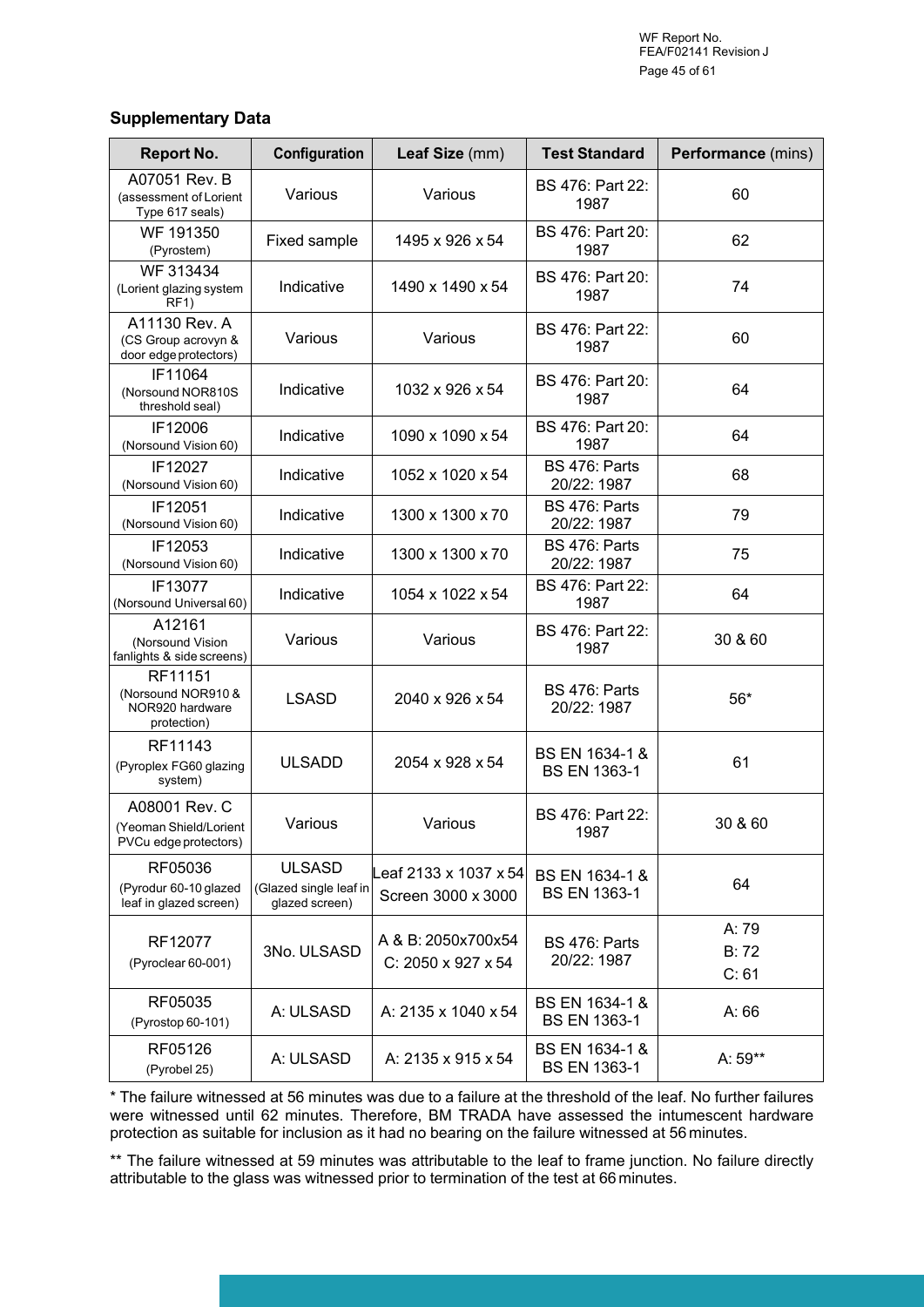WF Report No. FEA/F02141 Revision J Page 46 of 61

![](_page_45_Figure_1.jpeg)

## **Appendix B 60 Minute Proprietary Glazing Systems**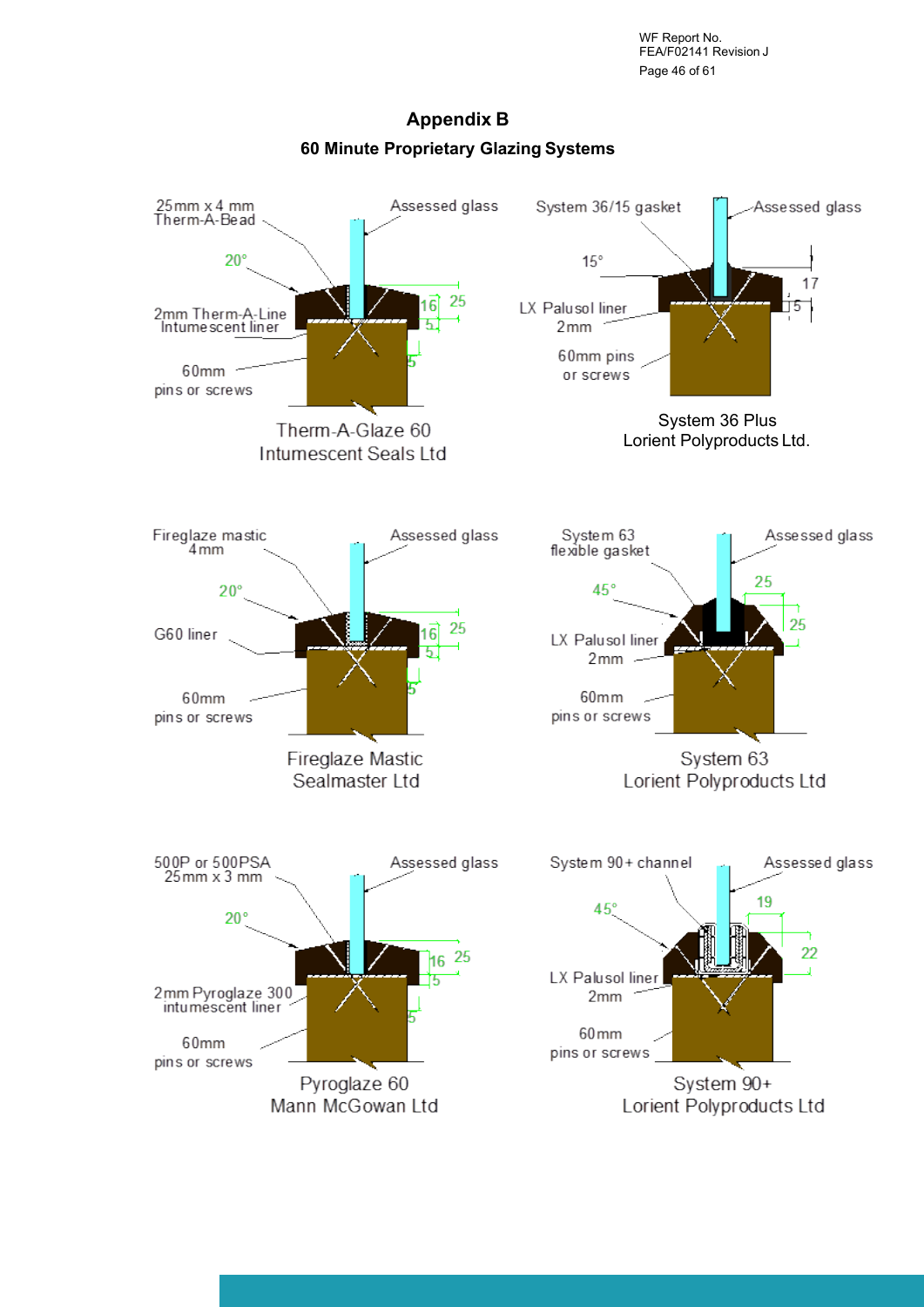WF Report No. FEA/F02141 Revision J Page 47 of 61

![](_page_46_Figure_1.jpeg)

## **Assessed Square Glazing Bead Profiles**

(The following square bead profiled may be used as an alternative to the splayed beads detailed above – refer to section  $\overline{7}$  for glazing system and glass restrictions).

![](_page_46_Figure_4.jpeg)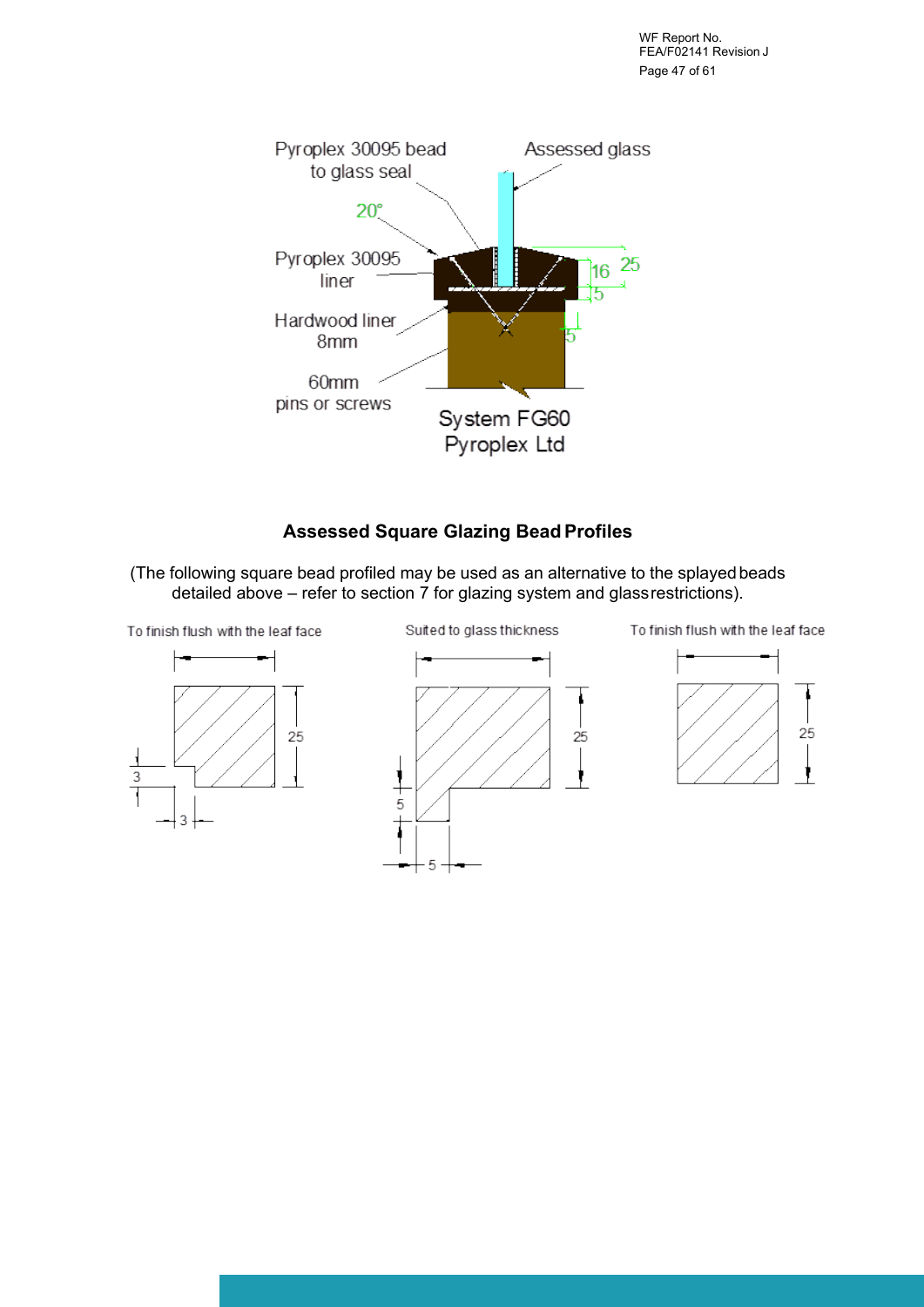WF Report No. FEA/F02141 Revision J Page 48 of 61

# **Appendix C**

### **Revisions**

| Rev.         | Ref.       | <b>Date</b> | <b>Description</b>                                                                                                                                                                                                                                                                                                                                                                                                                                                                               |  |
|--------------|------------|-------------|--------------------------------------------------------------------------------------------------------------------------------------------------------------------------------------------------------------------------------------------------------------------------------------------------------------------------------------------------------------------------------------------------------------------------------------------------------------------------------------------------|--|
| A            | A02141     | 05.03.03    | Incorporation of additional test evidence Ref. RF02117 &<br>RF02118 to include mixed hardwood stiles & rails, and increase<br>the leaf sizes in appendix D. Inclusion of MDF facings on LSASD.<br>Filed under FEA/F03047.                                                                                                                                                                                                                                                                        |  |
| B            | A03047A    | 01.02.06    | Change of top rail dimension to 100mm.                                                                                                                                                                                                                                                                                                                                                                                                                                                           |  |
| $\mathsf{C}$ | A07039     | 21.06.07    | Update & revalidated for a further 5 year period.                                                                                                                                                                                                                                                                                                                                                                                                                                                |  |
| D            | A07171     | 22.08.07    | Inclusion of Lorient Type 617 seals & revalidation for 5years.                                                                                                                                                                                                                                                                                                                                                                                                                                   |  |
| Е            | A09153     | 15.07.10    | Update & revalidate assessment, including PU glue lines for<br>lippings & Pyroplex seals for single leafdoors.                                                                                                                                                                                                                                                                                                                                                                                   |  |
| F            | A09153     | 22.07.10    | Edit to intumescent gaskets required for flush bolts & top pivots.                                                                                                                                                                                                                                                                                                                                                                                                                               |  |
| G            | A11056     | 05.07.11    | Technical review & update of assessment. Evidence from test<br>WF 307381 has been included to permit 2No. 15 x 4mm<br>Pyroplex seals for double doorsets. Assessment revalidated for<br>a further 5 year period.                                                                                                                                                                                                                                                                                 |  |
| H            | A13248     | 24.03.14    | Inclusion of CS Ltd. acrovyn & door edge protectors, Lorient RF1<br>glazing system, Pyroplex FG60 glazing system, Norsound Vision<br>60 & Universal 60 glazing systems, Norsound Vision fanlights &<br>side screens, Norsound NOR 910/NOR 920 intumescent<br>hardware protection, Norsound threshold seals, AGC Flat Glass<br>UK Pyrobel 25, CGI Ltd. Pyroguard 60-23, Pilkington Group Ltd.<br>Pyrostop 60-101 & Pyroclear 60-001, & Pilkington Pyrodur 60-<br>10 for fanlights & side screens. |  |
| L            | CNA/F14089 | 22.04.14    | Inclusion of updated Norsound Universal drawings, clarification<br>on Norsound intumescent gasket thickness for protecting flush<br>bolts, inclusion of additional Norsound threshold seals                                                                                                                                                                                                                                                                                                      |  |
| J            | WF396631   | 23.02.18    | Technical reviewed, revalidated and update to new document<br>format. Include clarification of lipping application, clarification of<br>concealed closer application, Mann McGowan Palusol 100<br>removed, clarification of facing option restrictions for leaf sizes &<br>configurations, false timber bead option removed & inclusion of<br>Yeoman Shield/Lorient edge protectors based on Chilt/A08001<br>Rev. C.                                                                             |  |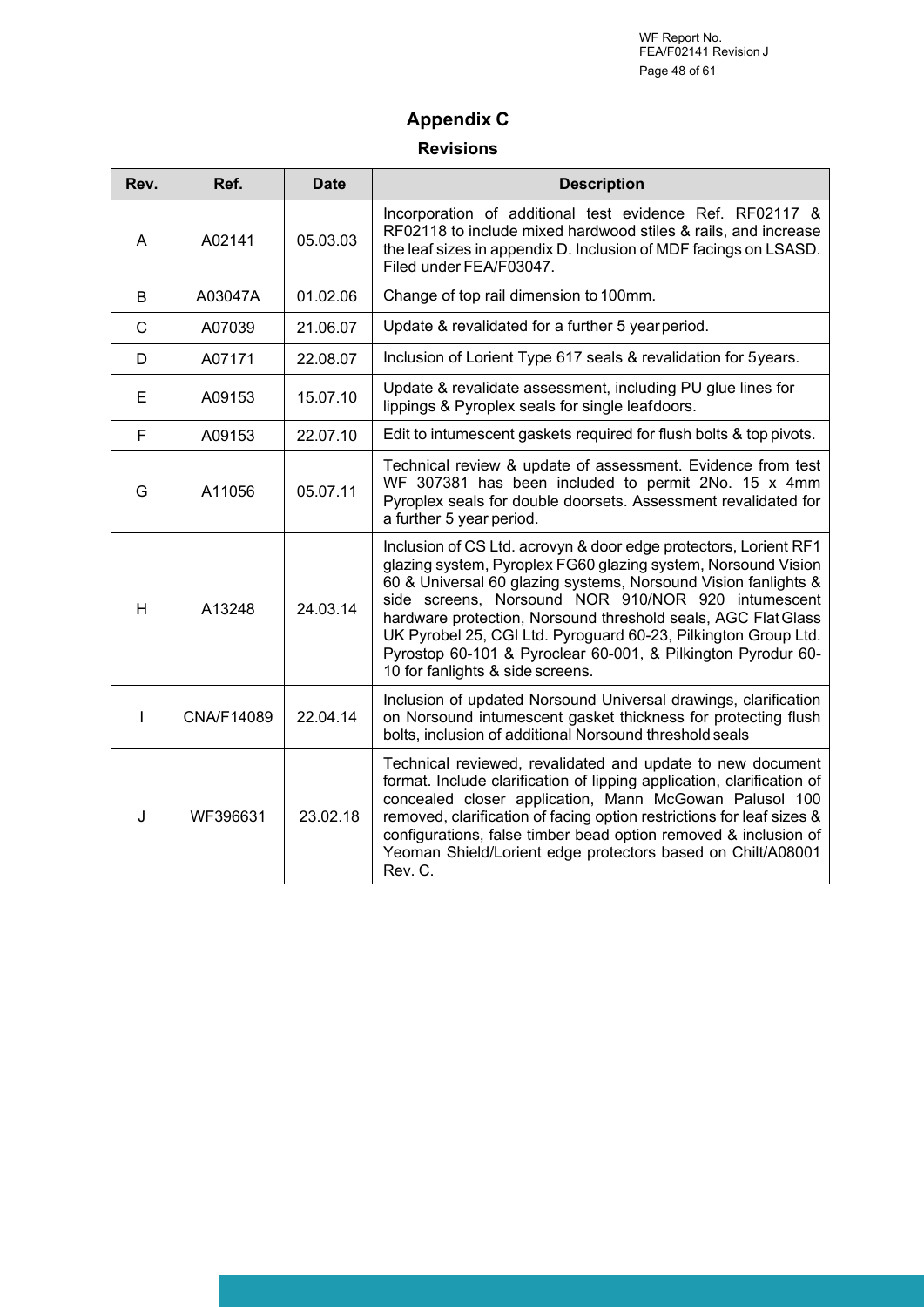WF Report No. FEA/F02141 Revision J Page 49 of 61

### **Appendix D**

**Date Sheets for:**

**Pacific Rim Wood Ltd.**

**Flamebreak 60 Doorsets**

## **NOTE ALL ENVELOPES IN THIS APPENDIX REFER TO PLYWOOD FACED DOORS**

## **EXCEPT PAGE 52 WHICH REFERS TO MDF FACED DOORS**

**60 Minutes Fire Resistance**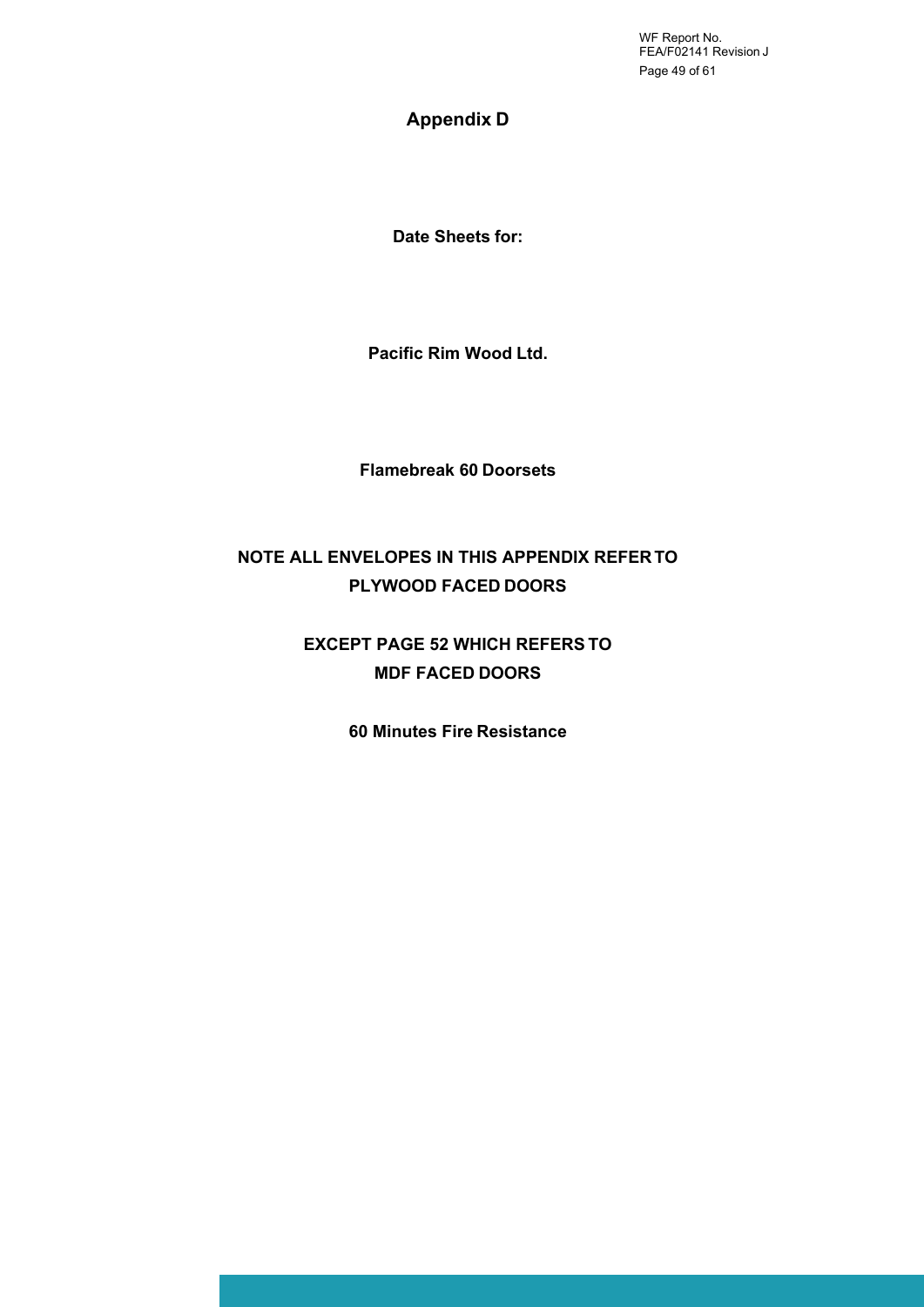WF Report No. FEA/F02141 Revision J Page 50 of 61

Height (m

m)

## **Pacific Rim Wood Ltd. – Flamebreak 60 Doorsets**

### **Latched & Unlatched, Single & Double Acting, Single Doorsets – Type 617 Seals**

| Configuration                                                           |               |                          | Height (mm)                                  | Width (mm) |      |
|-------------------------------------------------------------------------|---------------|--------------------------|----------------------------------------------|------------|------|
|                                                                         | LSASD         | From:                    | 2062                                         | x          | 1067 |
| Leaf Sizes                                                              |               | To:                      | 2112                                         | x          | 927  |
|                                                                         | ULSASD & DASD | Max:                     | 2062                                         | x          | 935  |
| Maximum Overpanel Height (mm)                                           |               | Transomed                | 2000                                         |            |      |
|                                                                         |               | Maximum Glazed Area      | $0.72m2$ (see section 7 for details)         |            |      |
| Glazing                                                                 |               | <b>Approved Systems</b>  | See section 7 and appendix B                 |            |      |
|                                                                         |               | Min. Section (mm)        | 70 x 32                                      |            |      |
| <b>Frame Specification</b>                                              |               | Material                 | Hardwood (excluding Beech (Fagus sylvatica)) |            |      |
|                                                                         |               | Min. Density ( $kg/m3$ ) | 640                                          |            |      |
| Intumescent Materials: PVC encased Type 617 - Lorient Polyproducts Ltd. |               |                          |                                              |            |      |

Head: 1No. 30 x 4mm seal fitted centrally in the frame reveal.

**Jambs:** 2No. 15 x 4mm seals fitted centrally 10mm apart in the frame reveal.

**Hardware Protection:** See section 11.

#### **Maximum Door Leaf Size**

![](_page_49_Figure_8.jpeg)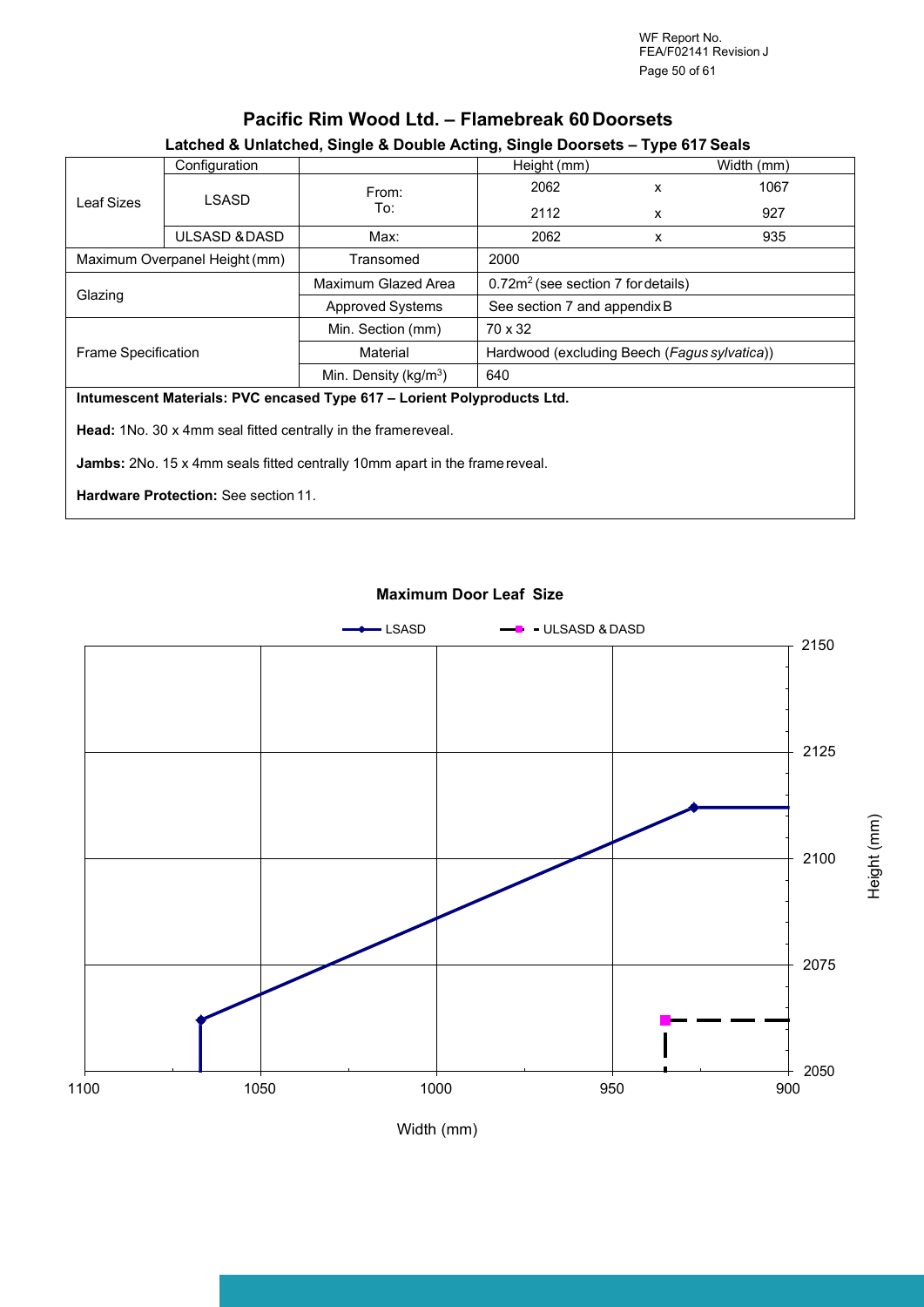WF Report No. FEA/F02141 Revision J Page 51 of 61

|                                                                                    | Configuration                               | Latched & Unlatched, Single & Double Acting, Single Doorsets - MDF Facings | Height (mm)                                  |   | Width (mm) |
|------------------------------------------------------------------------------------|---------------------------------------------|----------------------------------------------------------------------------|----------------------------------------------|---|------------|
| Leaf Sizes                                                                         | LSASD, ULSASD                               | From:                                                                      | 2080                                         | X | 960        |
|                                                                                    | & DASD                                      | To:                                                                        | 2132                                         | x | 936        |
|                                                                                    | Maximum Overpanel Height (mm)               | Transomed                                                                  | 2000                                         |   |            |
|                                                                                    |                                             | Maximum Glazed Area                                                        | $0.72m2$ (see section 7 for details)         |   |            |
| Glazing                                                                            |                                             | <b>Approved Systems</b>                                                    | See section 7 and appendix B                 |   |            |
|                                                                                    |                                             | Min. Section (mm)                                                          | 70 x 32                                      |   |            |
| <b>Frame Specification</b>                                                         |                                             | Material                                                                   | Hardwood (excluding Beech (Fagus sylvatica)) |   |            |
|                                                                                    |                                             | Min. Density ( $kg/m3$ )                                                   | 640                                          |   |            |
|                                                                                    |                                             | Intumescent Materials: Pyrostrip 500P - Mann McGowan Fabrications Ltd.     |                                              |   |            |
| <b>Head:</b> 2No. 15 x 4mm seals fitted centrally 10mm apart in the frame reveal.  |                                             |                                                                            |                                              |   |            |
| <b>Jambs:</b> 2No. 15 x 4mm seals fitted centrally 10mm apart in the frame reveal. |                                             |                                                                            |                                              |   |            |
|                                                                                    | <b>Hardware Protection: See section 11.</b> |                                                                            |                                              |   |            |

**Pacific Rim Wood Ltd. – Flamebreak 60 Doorsets**

### **Maximum Door Leaf Size**

![](_page_50_Figure_3.jpeg)

![](_page_50_Figure_4.jpeg)

Height (m E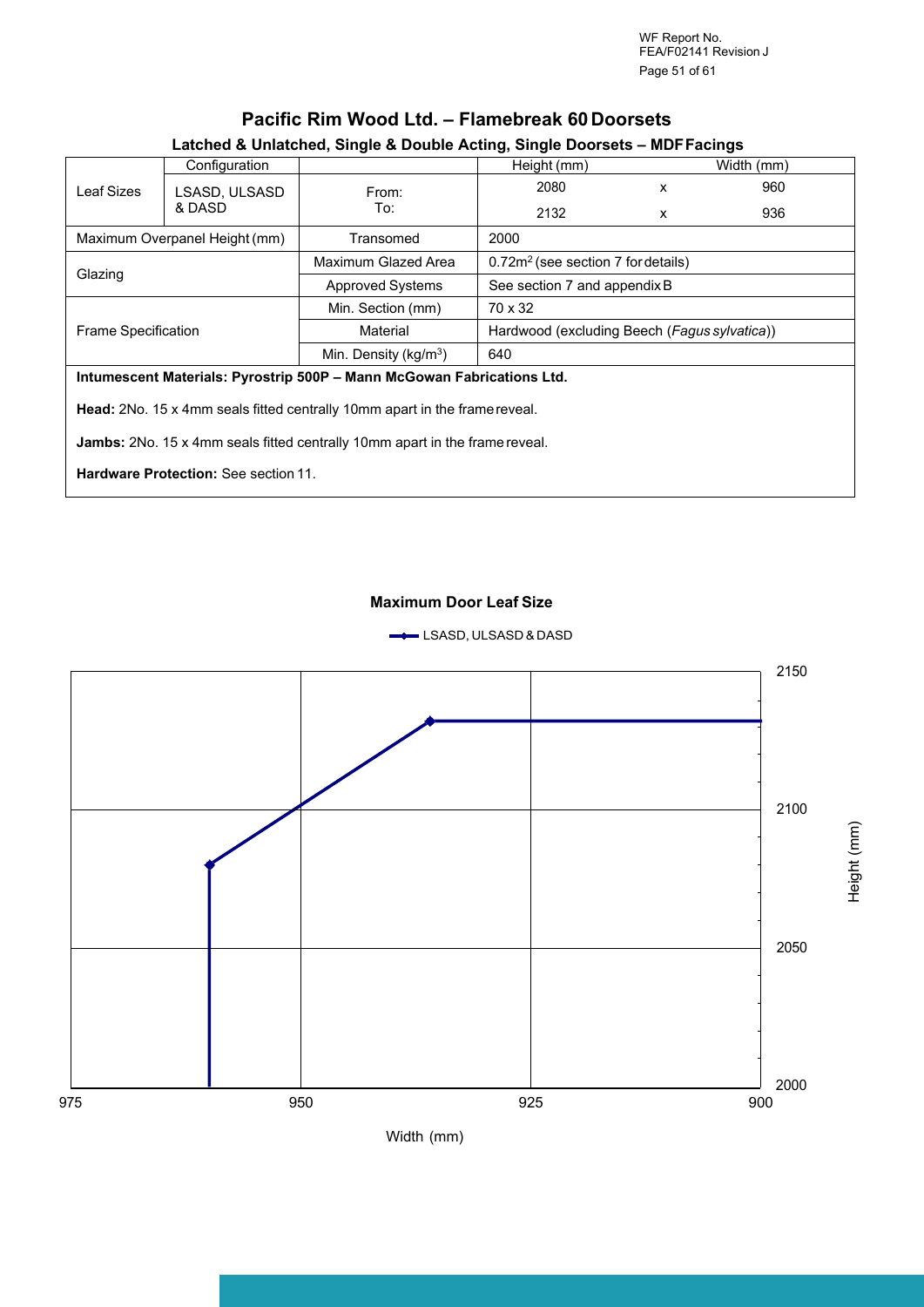WF Report No. FEA/F02141 Revision J Page 52 of 61

Height (m

E

| Latched & Uniatched, Single & Double Acting, Single Doorsets – Pyrostrip Seals |                               |                                  |                                              |            |      |  |
|--------------------------------------------------------------------------------|-------------------------------|----------------------------------|----------------------------------------------|------------|------|--|
|                                                                                | Configuration                 |                                  | Height (mm)                                  | Width (mm) |      |  |
|                                                                                | LSASD                         | From:                            | 2155                                         | x          | 1010 |  |
| Leaf Sizes                                                                     |                               | To:                              | 2305                                         | x          | 935  |  |
|                                                                                | &<br><b>ULSASD</b>            | From:                            | 2155                                         | x          | 985  |  |
|                                                                                | <b>DASD</b>                   | To:                              | 2255                                         | x          | 935  |  |
|                                                                                | Maximum Overpanel Height (mm) | Transomed                        | 2000                                         |            |      |  |
|                                                                                |                               | Maximum Glazed Area              | $0.72m2$ (see section 7 for details)         |            |      |  |
| Glazing                                                                        |                               | <b>Approved Systems</b>          | See section 7 and appendix B                 |            |      |  |
|                                                                                |                               | Min. Section (mm)                | 70 x 32                                      |            |      |  |
| <b>Frame Specification</b>                                                     |                               | Material                         | Hardwood (excluding Beech (Fagus sylvatica)) |            |      |  |
|                                                                                |                               | Min. Density ( $\text{kg/m}^3$ ) | 640                                          |            |      |  |
| Intumescent Materials: Pyrostrip 500P - Mann McGowan Fabrications Ltd.         |                               |                                  |                                              |            |      |  |
| <b>Head:</b> 1No. 30 x 4mm seal fitted centrally in the frame reveal.          |                               |                                  |                                              |            |      |  |

### **Pacific Rim Wood Ltd. – Flamebreak 60 Doorsets**

## **Latched & Unlatched, Single & Double Acting, Single Doorsets – Pyrostrip Seals**

**Jambs:** 2No. 15 x 4mm seals fitted centrally 10mm apart in the frame reveal.

**Hardware Protection:** See section 11.

![](_page_51_Figure_7.jpeg)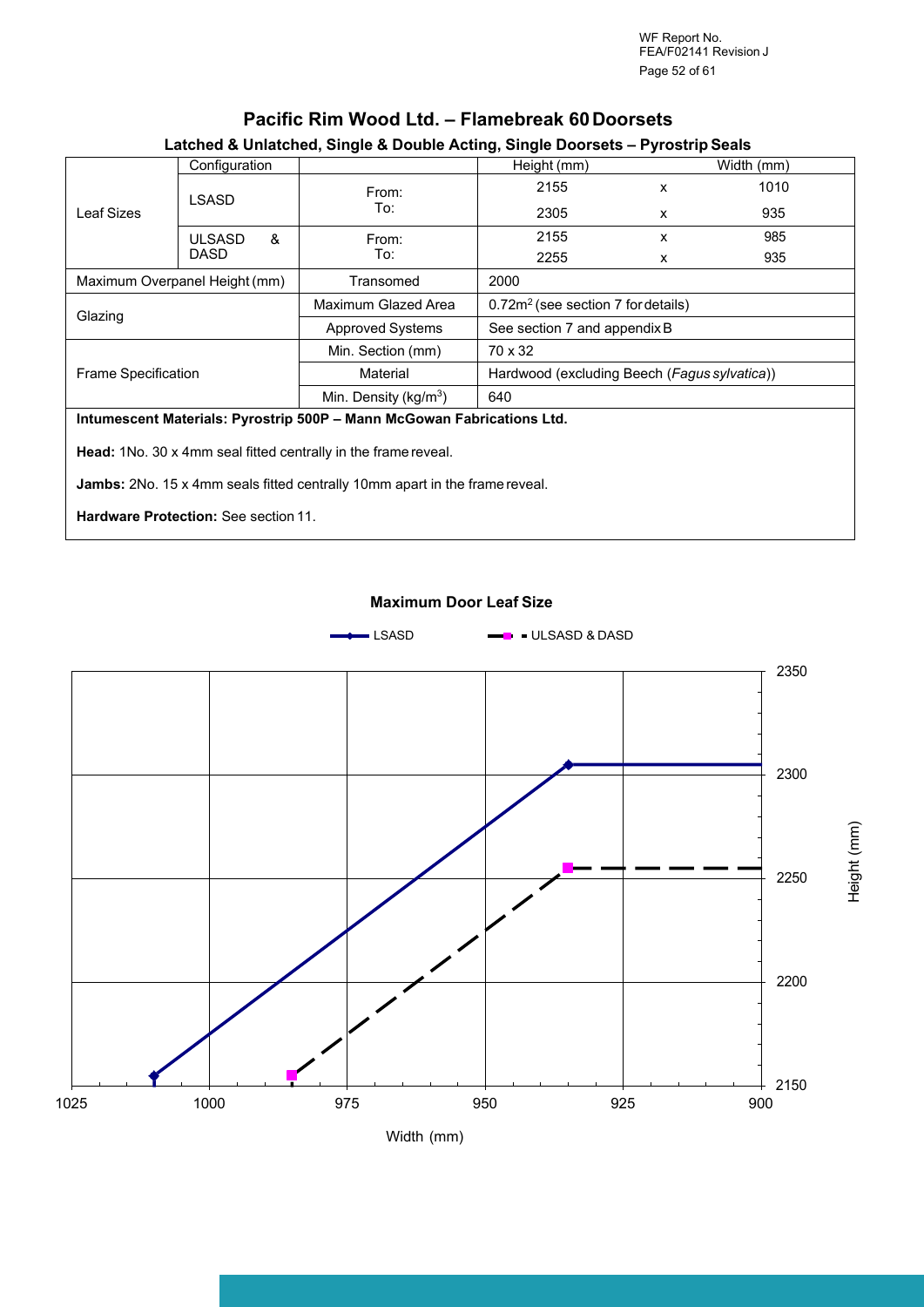WF Report No. FEA/F02141 Revision J Page 53 of 61

|                                                                                    | Configuration                 |                                                                             | Height (mm)                                    |   | Width (mm) |  |
|------------------------------------------------------------------------------------|-------------------------------|-----------------------------------------------------------------------------|------------------------------------------------|---|------------|--|
|                                                                                    | <b>LSASD</b>                  | From:                                                                       | 2040                                           | X | 865        |  |
| Leaf Sizes                                                                         |                               | To:                                                                         | 2124                                           | X | 826        |  |
|                                                                                    | &<br><b>ULSASD</b>            | From:                                                                       | 2040                                           | x | 840        |  |
|                                                                                    | <b>DASD</b>                   | To:                                                                         | 2074                                           | X | 826        |  |
|                                                                                    | Maximum Overpanel Height (mm) | Transomed                                                                   | 2000                                           |   |            |  |
|                                                                                    |                               | Maximum Glazed Area                                                         | 0.72m <sup>2</sup> (see section 7 for details) |   |            |  |
| Glazing                                                                            |                               | <b>Approved Systems</b>                                                     | See section 7 and appendix B                   |   |            |  |
|                                                                                    |                               | Min. Section (mm)                                                           | 70 x 32                                        |   |            |  |
| <b>Frame Specification</b>                                                         |                               | Material                                                                    | Hardwood (excluding Beech (Fagus sylvatica))   |   |            |  |
|                                                                                    |                               | Min. Density ( $kg/m3$ )                                                    | 640                                            |   |            |  |
|                                                                                    |                               | Intumescent Materials: PVC encased Pyroplex Rigid Box Seals - Pyroplex Ltd. |                                                |   |            |  |
| Head: 2No. 15 x 4mm seals fitted centrally 10mm apart in the frame reveal.         |                               |                                                                             |                                                |   |            |  |
| <b>Jambs:</b> 2No. 15 x 4mm seals fitted centrally 10mm apart in the frame reveal. |                               |                                                                             |                                                |   |            |  |
| <b>Hardware Protection: See section 11.</b>                                        |                               |                                                                             |                                                |   |            |  |

### **Pacific Rim Wood Ltd. – Flamebreak 60 Doorsets**

### **Latched & Unlatched, Single & Double Acting, Single Doorsets – Pyroplex Rigid Box Seals**

#### **Maximum Door Leaf Size**

![](_page_52_Figure_5.jpeg)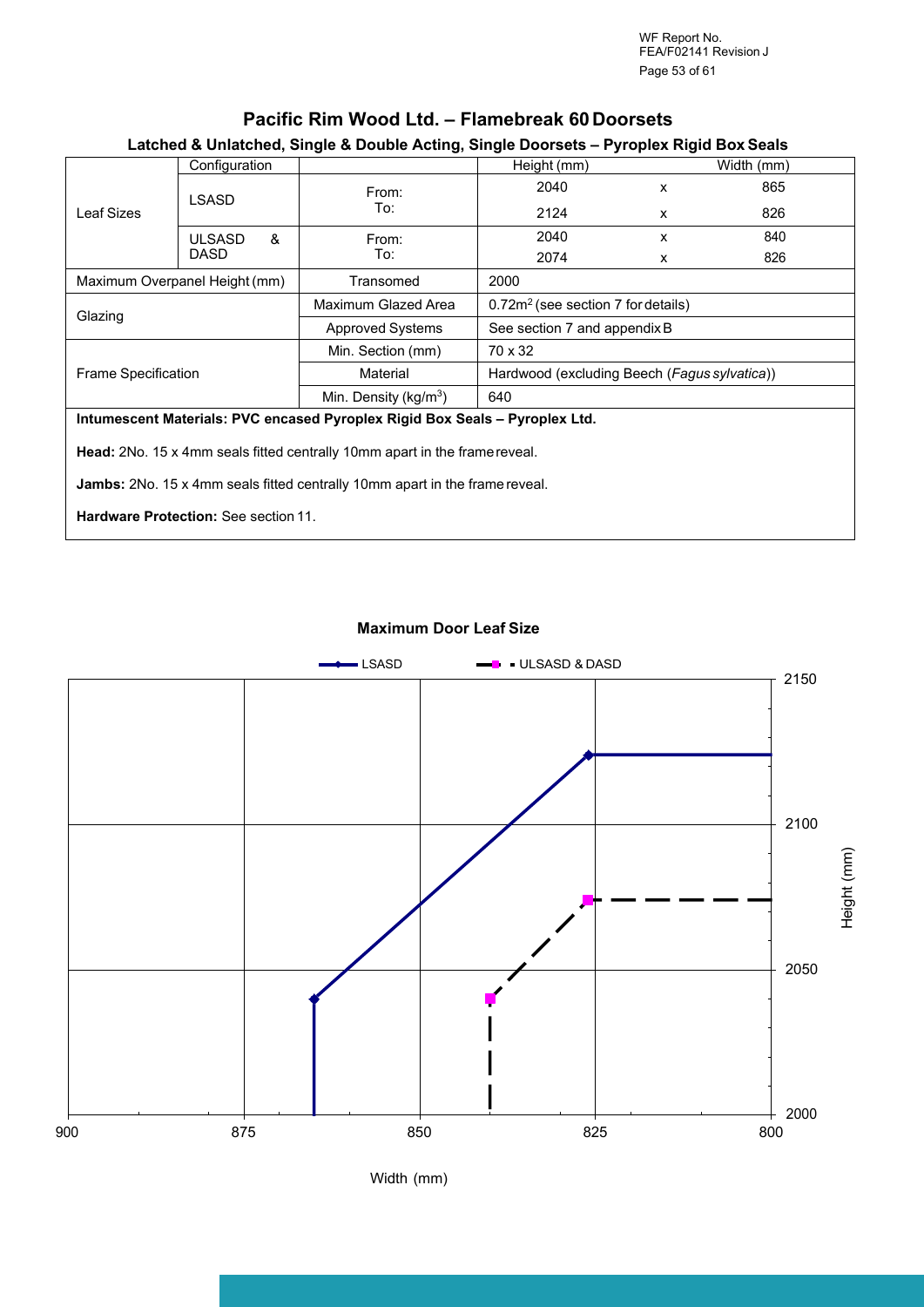WF Report No. FEA/F02141 Revision J Page 54 of 61

|                                                                            | Configuration                               |                                                                             | Height (mm)                                    | 1.71         | Width (mm) |  |  |
|----------------------------------------------------------------------------|---------------------------------------------|-----------------------------------------------------------------------------|------------------------------------------------|--------------|------------|--|--|
| Leaf Sizes                                                                 | LSASD                                       | From:                                                                       | 2156                                           | $\mathsf{x}$ | 1019       |  |  |
|                                                                            |                                             | To:                                                                         | 2323                                           | X            | 936        |  |  |
|                                                                            | &<br><b>ULSASD</b>                          | From:                                                                       | 2156                                           | X            | 994        |  |  |
|                                                                            | <b>DASD</b>                                 | To:                                                                         | 2273                                           | X            | 936        |  |  |
|                                                                            | Maximum Overpanel Height (mm)               | Transomed                                                                   | 2000                                           |              |            |  |  |
|                                                                            |                                             | Maximum Glazed Area                                                         | 0.72m <sup>2</sup> (see section 7 for details) |              |            |  |  |
| Glazing                                                                    |                                             | <b>Approved Systems</b>                                                     | See section 7 and appendix B                   |              |            |  |  |
|                                                                            |                                             | Min. Section (mm)                                                           | 70 x 32                                        |              |            |  |  |
| <b>Frame Specification</b>                                                 |                                             | Material                                                                    | Hardwood (excluding Beech (Fagus sylvatica))   |              |            |  |  |
|                                                                            |                                             | Min. Density (kg/m <sup>3</sup> )                                           | 640                                            |              |            |  |  |
|                                                                            |                                             | Intumescent Materials: PVC encased Pyroplex Rigid Box Seals - Pyroplex Ltd. |                                                |              |            |  |  |
|                                                                            |                                             | Head: 2No. 15 x 4mm seals fitted centrally 5mm apart in the frame reveal.   |                                                |              |            |  |  |
| Jambs: 2No. 15 x 4mm seals fitted centrally 5mm apart in the frame reveal. |                                             |                                                                             |                                                |              |            |  |  |
|                                                                            | <b>Hardware Protection: See section 11.</b> |                                                                             |                                                |              |            |  |  |

### **Pacific Rim Wood Ltd. – Flamebreak 60 Doorsets**

### **Latched & Unlatched, Single & Double Acting, Single Doorsets – Pyroplex Rigid Box Seals**

#### **Maximum Door Leaf Size**

![](_page_53_Figure_5.jpeg)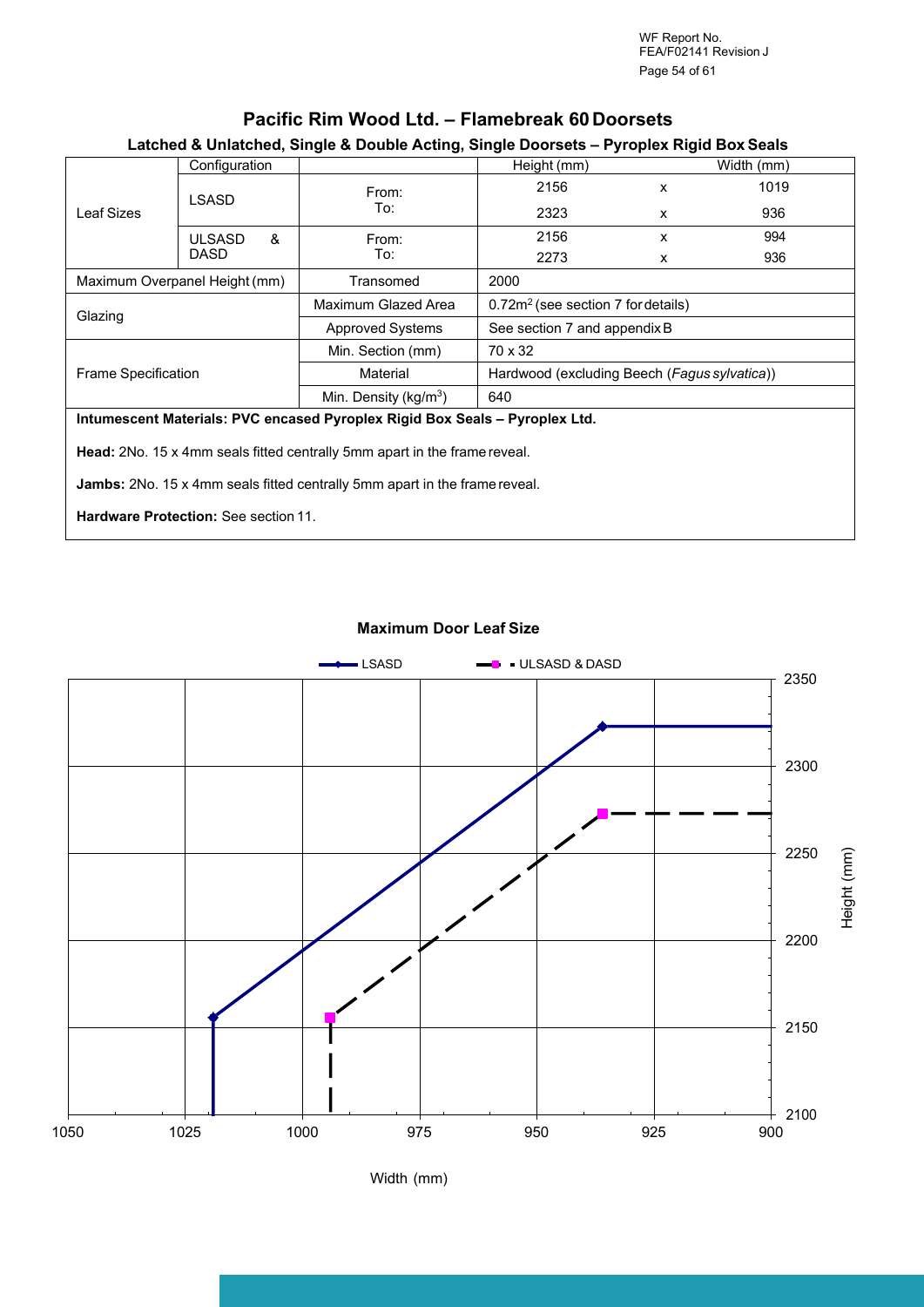WF Report No. FEA/F02141 Revision J Page 55 of 61

## **Pacific Rim Wood Ltd. – Flamebreak 60 Doorsets**

#### **Latched & Unlatched, Single & Double Acting, Single Doorsets – Pyrostrip Seals – Large Leaf Sizes**

| Leaf Sizes                                                                         | Configuration                 |                                                                        | Height (mm)                                  |              | Width (mm) |  |
|------------------------------------------------------------------------------------|-------------------------------|------------------------------------------------------------------------|----------------------------------------------|--------------|------------|--|
|                                                                                    | <b>LSASD</b>                  | From:                                                                  | 2380                                         | X            | 1213       |  |
|                                                                                    |                               | To:                                                                    | 2450                                         | X            | 1179       |  |
|                                                                                    | &<br><b>ULSASD</b>            | From:                                                                  | 2380                                         | $\mathsf{x}$ | 1188       |  |
|                                                                                    | <b>DASD</b>                   | To:                                                                    | 2400                                         | X            | 1179       |  |
|                                                                                    | Maximum Overpanel Height (mm) | Transomed                                                              | 2000                                         |              |            |  |
|                                                                                    |                               | Maximum Glazed Area                                                    | $0.72m2$ (see section 7 for details)         |              |            |  |
| Glazing                                                                            |                               | <b>Approved Systems</b>                                                | See section 7 and appendix B                 |              |            |  |
|                                                                                    |                               | Min. Section (mm)                                                      | 70 x 32                                      |              |            |  |
| Frame Specification                                                                |                               | Material                                                               | Hardwood (excluding Beech (Fagus sylvatica)) |              |            |  |
|                                                                                    |                               | Min. Density ( $kg/m3$ )                                               | 640                                          |              |            |  |
|                                                                                    |                               | Intumescent Materials: Pyrostrip 500P - Mann McGowan Fabrications Ltd. |                                              |              |            |  |
| <b>Head:</b> 2No. 15 x 4mm seals fitted centrally 10mm apart in the frame reveal.  |                               |                                                                        |                                              |              |            |  |
| <b>Jambs:</b> 2No. 15 x 4mm seals fitted centrally 10mm apart in the frame reveal. |                               |                                                                        |                                              |              |            |  |
| <b>Hardware Protection: See section 11.</b>                                        |                               |                                                                        |                                              |              |            |  |

#### **Maximum Door Leaf Size**

![](_page_54_Figure_5.jpeg)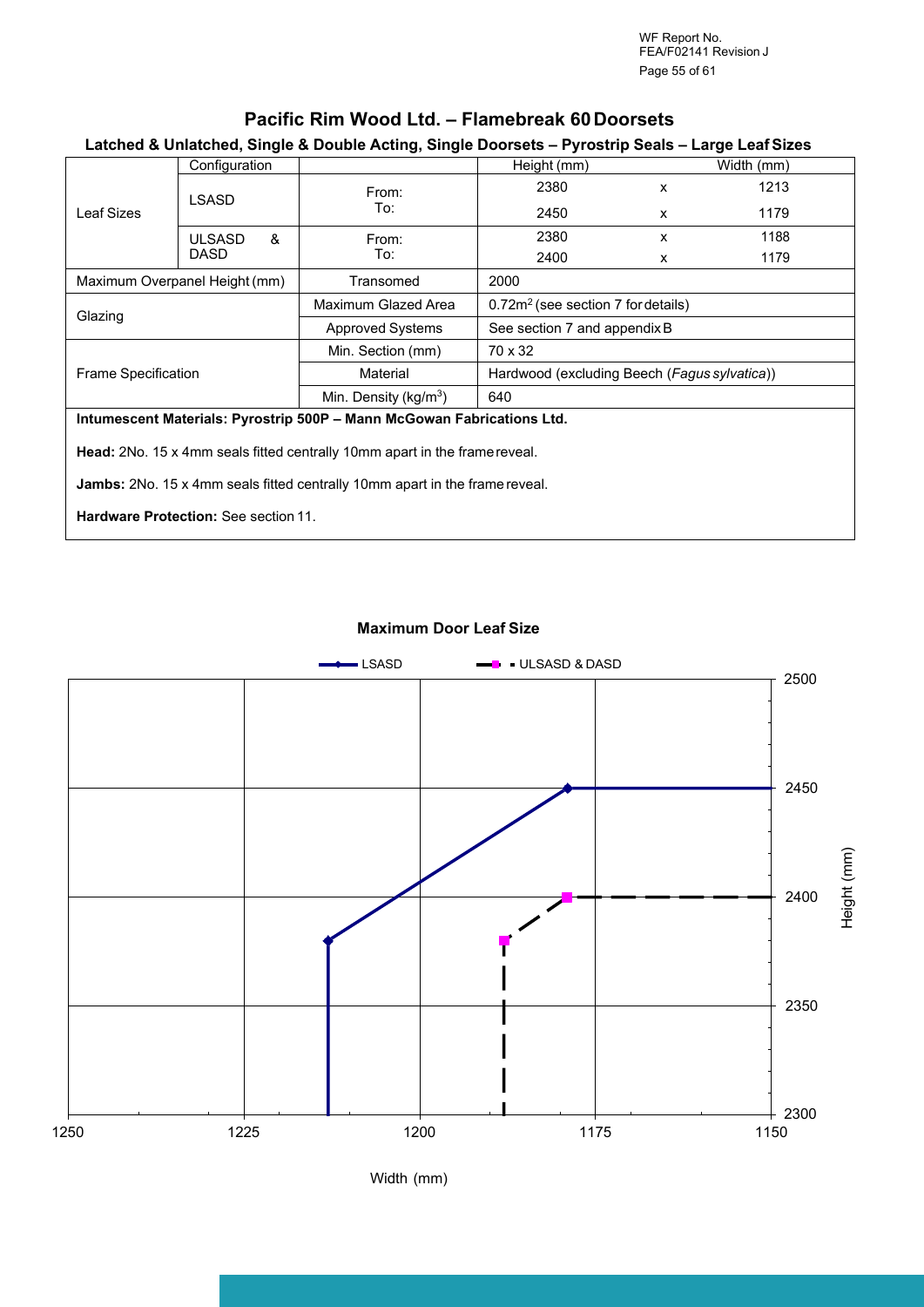WF Report No. FEA/F02141 Revision J Page 56 of 61

### **Pacific Rim Wood Ltd. – Flamebreak 60 Doorsets**

#### **Latched & Unlatched, Single & Double Acting, Double Doorsets – Pyroplex Rigid Box Seals**

| Leaf Sizes                                                                              | Configuration                                                                    |                                                                             | Height (mm)                                    |              | Width (mm) |  |  |
|-----------------------------------------------------------------------------------------|----------------------------------------------------------------------------------|-----------------------------------------------------------------------------|------------------------------------------------|--------------|------------|--|--|
|                                                                                         | <b>LSADD</b>                                                                     | From:                                                                       | 2156                                           | $\mathsf{x}$ | 969        |  |  |
|                                                                                         |                                                                                  | To:                                                                         | 2223                                           | X            | 936        |  |  |
|                                                                                         | <b>ULSADD</b><br>&                                                               | From:                                                                       | 2156                                           | X            | 944        |  |  |
|                                                                                         | DADD                                                                             | To:                                                                         | 2173                                           | X            | 936        |  |  |
|                                                                                         | Maximum Overpanel Height (mm)                                                    | Transomed                                                                   | 1500                                           |              |            |  |  |
|                                                                                         |                                                                                  | Maximum Glazed Area                                                         | 0.72m <sup>2</sup> (see section 7 for details) |              |            |  |  |
| Glazing                                                                                 |                                                                                  | <b>Approved Systems</b>                                                     | See section 7 and appendix B                   |              |            |  |  |
|                                                                                         |                                                                                  | Min. Section (mm)                                                           | 70 x 32                                        |              |            |  |  |
| <b>Frame Specification</b>                                                              |                                                                                  | Material                                                                    | Hardwood (excluding Beech (Fagus sylvatica))   |              |            |  |  |
|                                                                                         |                                                                                  | Min. Density ( $kg/m3$ )                                                    | 640                                            |              |            |  |  |
|                                                                                         |                                                                                  | Intumescent Materials: PVC encased Pyroplex Rigid Box Seals - Pyroplex Ltd. |                                                |              |            |  |  |
|                                                                                         | <b>Head:</b> 2No. 15 x 4mm seals fitted centrally 5mm apart in the frame reveal. |                                                                             |                                                |              |            |  |  |
| <b>Jambs:</b> 2No. 15 x 4mm seals fitted centrally 5mm apart in the frame reveal.       |                                                                                  |                                                                             |                                                |              |            |  |  |
| Meeting Edges: 2No. 15 x 4mm seals fitted centrally 5mm apart in one meeting edge only. |                                                                                  |                                                                             |                                                |              |            |  |  |
| <b>Hardware Protection: See section 11.</b>                                             |                                                                                  |                                                                             |                                                |              |            |  |  |

#### **Maximum Door Leaf Size**

![](_page_55_Figure_5.jpeg)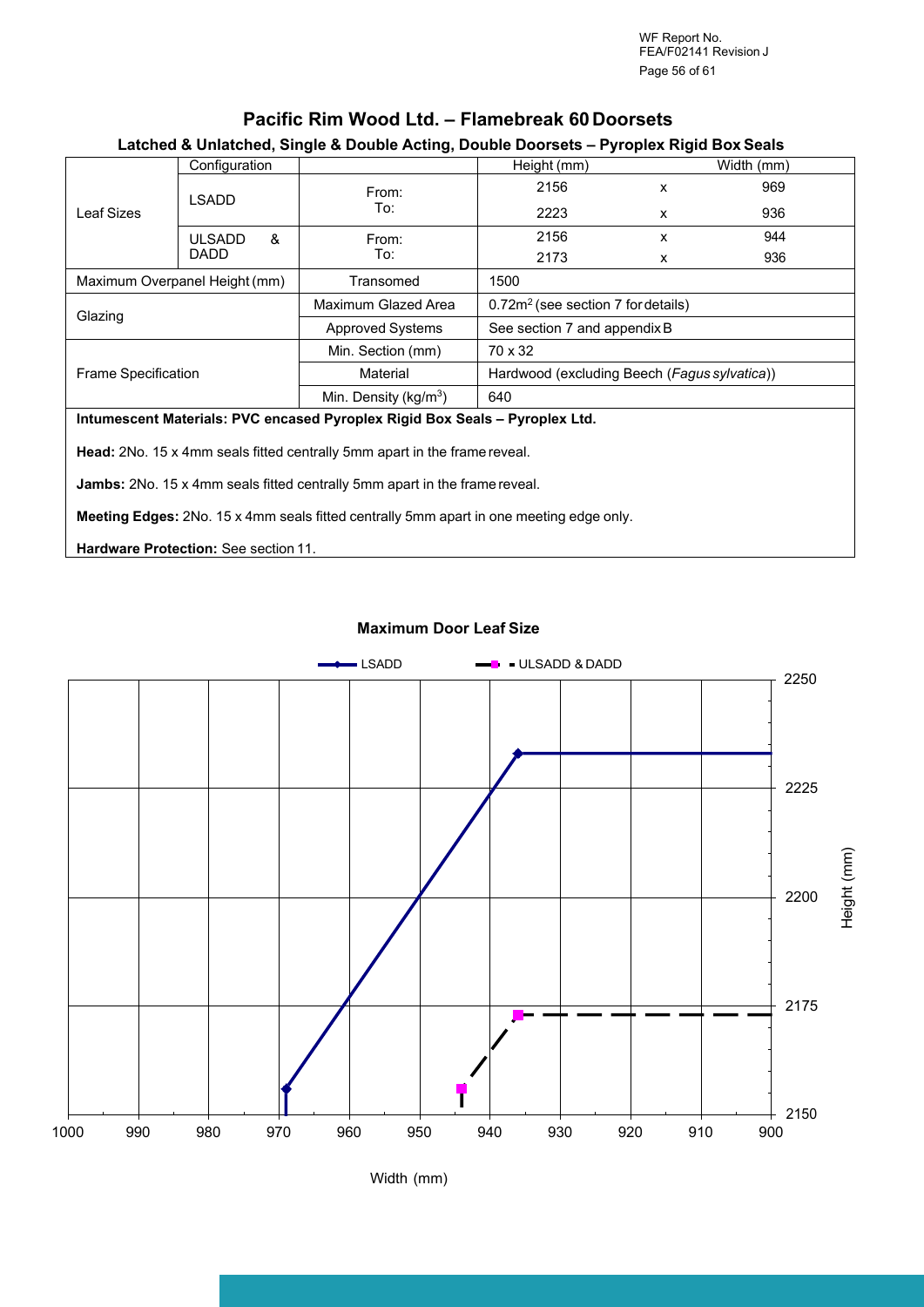WF Report No. FEA/F02141 Revision J Page 57 of 61

| Leaf Sizes                                                                                     | Configuration                                                                      |                                                                        | . .<br>Height (mm)                           |   | Width (mm) |  |  |
|------------------------------------------------------------------------------------------------|------------------------------------------------------------------------------------|------------------------------------------------------------------------|----------------------------------------------|---|------------|--|--|
|                                                                                                | <b>LSADD</b>                                                                       | From:                                                                  | 2155                                         | x | 960        |  |  |
|                                                                                                |                                                                                    | To:                                                                    | 2205                                         | x | 935        |  |  |
|                                                                                                | &<br><b>ULSADD</b>                                                                 | From:                                                                  | 2155                                         | x | 935        |  |  |
|                                                                                                | <b>DADD</b>                                                                        | To:                                                                    | 2155                                         | x | 935        |  |  |
|                                                                                                | Maximum Overpanel Height (mm)                                                      | Transomed                                                              | 1500                                         |   |            |  |  |
|                                                                                                |                                                                                    | Maximum Glazed Area                                                    | $0.72m2$ (see section 7 for details)         |   |            |  |  |
| Glazing                                                                                        |                                                                                    | <b>Approved Systems</b>                                                | See section 7 and appendix B                 |   |            |  |  |
|                                                                                                |                                                                                    | Min. Section (mm)                                                      | 70 x 32                                      |   |            |  |  |
| Frame Specification                                                                            |                                                                                    | Material                                                               | Hardwood (excluding Beech (Fagus sylvatica)) |   |            |  |  |
|                                                                                                |                                                                                    | Min. Density ( $kg/m3$ )                                               | 640                                          |   |            |  |  |
|                                                                                                |                                                                                    | Intumescent Materials: Pyrostrip 500P - Mann McGowan Fabrications Ltd. |                                              |   |            |  |  |
|                                                                                                | <b>Head:</b> 1No. 30 x 4mm seal fitted centrally in the framereveal.               |                                                                        |                                              |   |            |  |  |
|                                                                                                | <b>Jambs:</b> 2No. 15 x 4mm seals fitted centrally 10mm apart in the frame reveal. |                                                                        |                                              |   |            |  |  |
| <b>Meeting Edges:</b> 2No. 15 x 4mm seals fitted centrally 8mm apart in one meeting edge only. |                                                                                    |                                                                        |                                              |   |            |  |  |
| <b>Hardware Protection: See section 11.</b>                                                    |                                                                                    |                                                                        |                                              |   |            |  |  |

### **Pacific Rim Wood Ltd. – Flamebreak 60 Doorsets**

#### **Latched & Unlatched, Single & Double Acting, Double Doorsets – Pyrostrip Seals**

#### **Maximum Door Leaf Size**

![](_page_56_Figure_5.jpeg)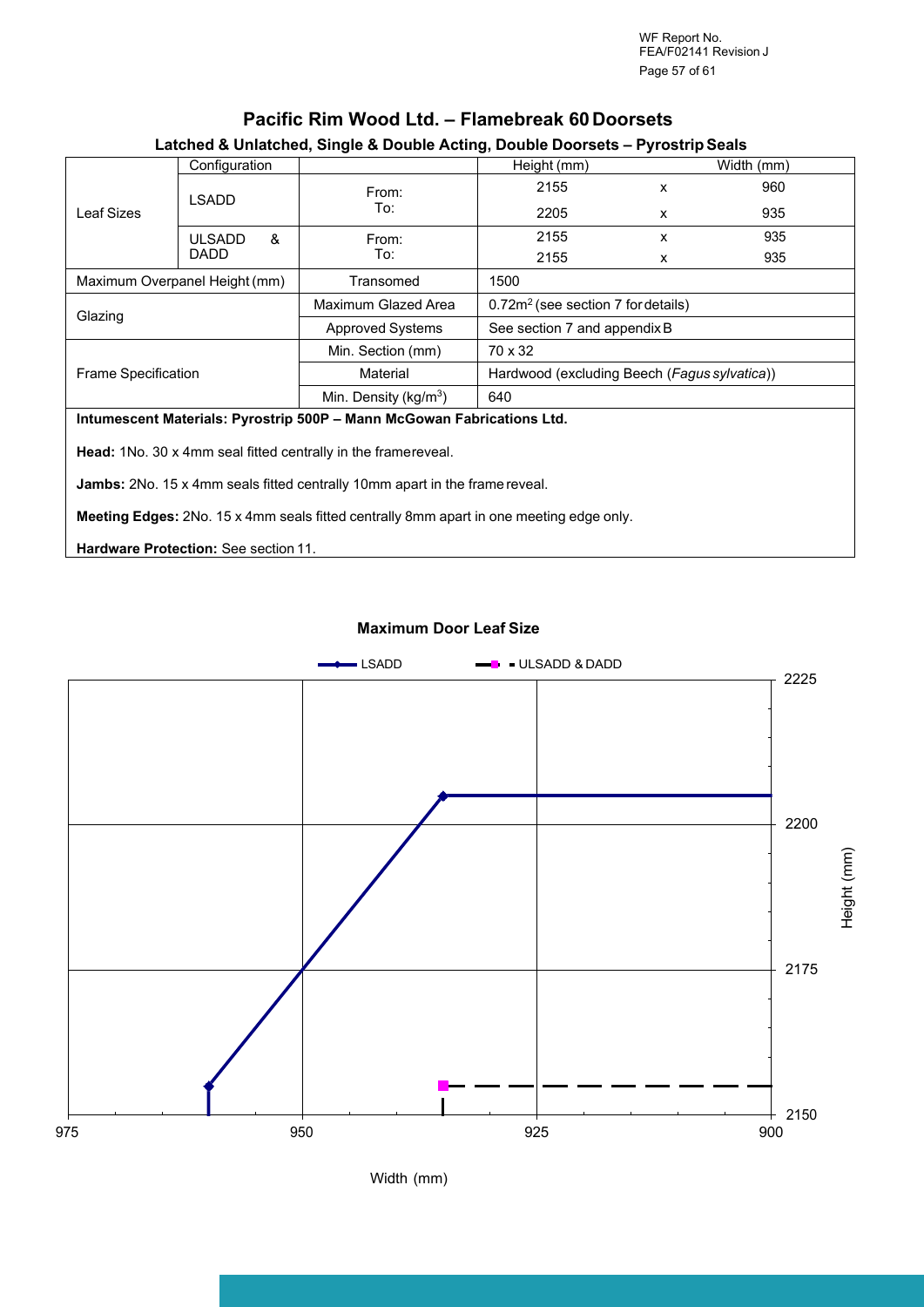WF Report No. FEA/F02141 Revision J Page 58 of 61

### **Pacific Rim Wood Ltd. – Flamebreak 60 Doorsets**

#### **Latched & Unlatched, Single & Double Acting, Single Doorsets – CS Edge Protectors/Acrovyn Wrap**

| Leaf Sizes                    | Configuration                                                                                                                                            |                          | Height (mm)                                  |   | Width (mm) |  |  |
|-------------------------------|----------------------------------------------------------------------------------------------------------------------------------------------------------|--------------------------|----------------------------------------------|---|------------|--|--|
|                               | <b>LSASD</b>                                                                                                                                             | From:<br>To:             | 2100                                         | x | 970        |  |  |
|                               |                                                                                                                                                          |                          | 2255                                         | x | 900        |  |  |
|                               | &<br><b>ULSASD</b><br><b>DASD</b>                                                                                                                        | From:<br>To:             | 2100                                         | X | 970        |  |  |
|                               |                                                                                                                                                          |                          | 2255                                         | X | 900        |  |  |
| Maximum Overpanel Height (mm) |                                                                                                                                                          |                          | Not permitted                                |   |            |  |  |
| Glazing                       |                                                                                                                                                          | Maximum Glazed Area      | $0.72m2$ (see section 7 for details)         |   |            |  |  |
|                               |                                                                                                                                                          | <b>Approved Systems</b>  | See section 7 and appendix B                 |   |            |  |  |
| <b>Frame Specification</b>    |                                                                                                                                                          | Min. Section (mm)        | 70 x 32                                      |   |            |  |  |
|                               |                                                                                                                                                          | Material                 | Hardwood (excluding Beech (Fagus sylvatica)) |   |            |  |  |
|                               |                                                                                                                                                          | Min. Density ( $kg/m3$ ) | 640                                          |   |            |  |  |
|                               | ta toda a che che telle della telle dell'Unione del Metro<br>il in andre and illustration and a starting the first of the first of the first of the U.S. |                          |                                              |   |            |  |  |

#### **Intumescent Materials: Type 617 – Lorient Polyproducts Ltd.**

**Head:** 2No. 15 x 4mm seals fitted centrally 5mm either side of the centreline in the frame reveal.

**Jambs:** 2No. 15 x 4mm seals fitted centrally 5mm either side of the centreline in the frame reveal, in addition to the CS edge protectors with integral intumescents fitted on the leaf edges.

**Hardware Protection:** See section 11.

![](_page_57_Figure_8.jpeg)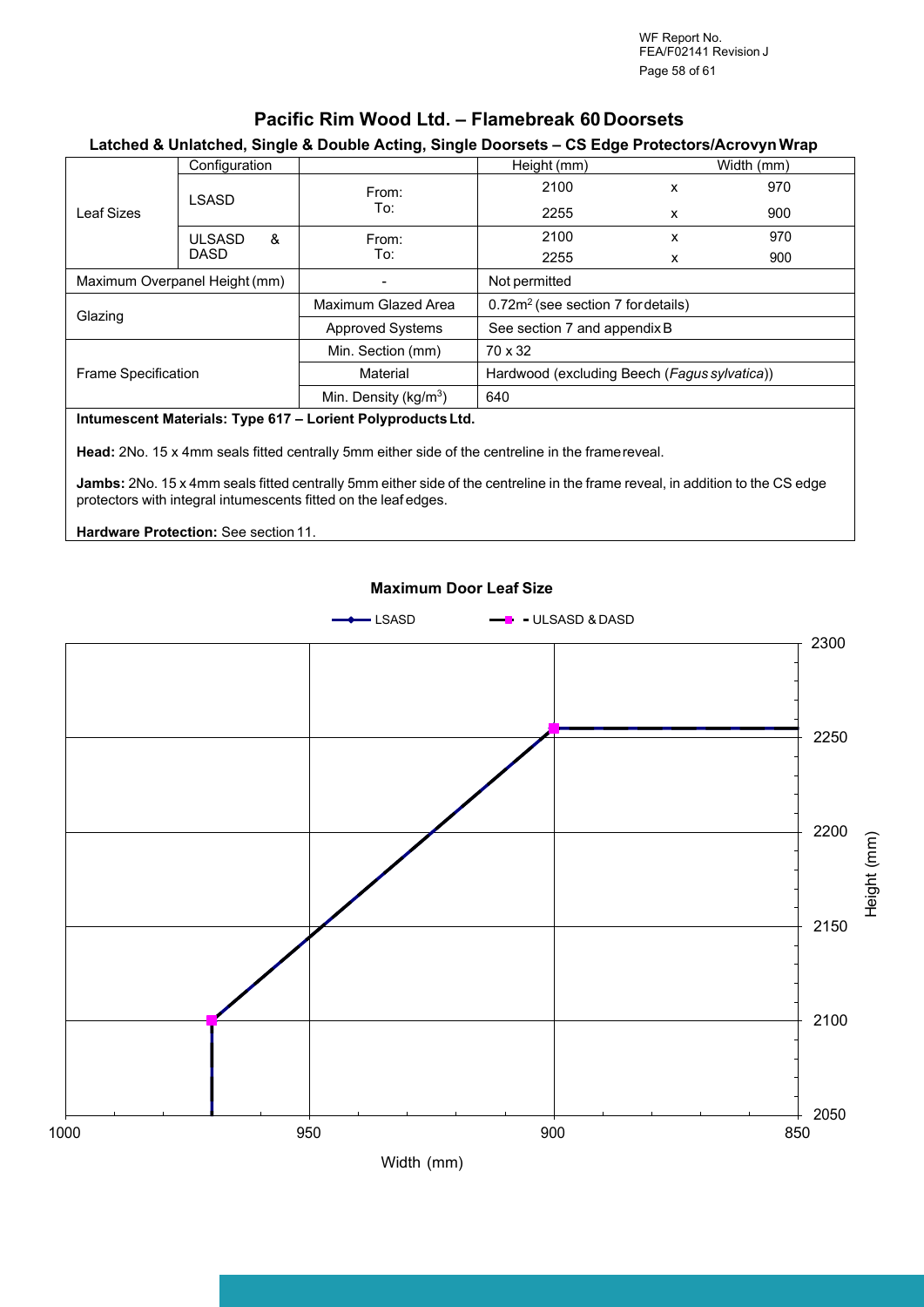WF Report No. FEA/F02141 Revision J Page 59 of 61

### **Pacific Rim Wood Ltd. – Flamebreak 60 Doorsets**

#### **Latched & Unlatched, Single & Double Acting, Double Doorsets – CS Edge Protectors/Acrovyn Wrap**

| Leaf Sizes                    | Configuration                     |                          |                                              | Height (mm)                                    |     | Width (mm) |  |
|-------------------------------|-----------------------------------|--------------------------|----------------------------------------------|------------------------------------------------|-----|------------|--|
|                               | <b>LSADD</b>                      | From:                    | 2100                                         | x                                              | 945 |            |  |
|                               |                                   |                          | To:                                          | 2205                                           | X   | 900        |  |
|                               | &<br><b>ULSADD</b><br><b>DADD</b> |                          | From:                                        | 2100                                           | x   | 945        |  |
|                               |                                   |                          | To:                                          | 2205                                           | X   | 900        |  |
| Maximum Overpanel Height (mm) |                                   |                          |                                              | Not permitted                                  |     |            |  |
| Glazing                       |                                   |                          | Maximum Glazed Area                          | 0.72m <sup>2</sup> (see section 7 for details) |     |            |  |
|                               |                                   |                          | <b>Approved Systems</b>                      | See section 7 and appendix B                   |     |            |  |
| <b>Frame Specification</b>    |                                   | Min. Section (mm)        | 70 x 32                                      |                                                |     |            |  |
|                               |                                   | Material                 | Hardwood (excluding Beech (Fagus Sylvatica)) |                                                |     |            |  |
|                               |                                   | Min. Density ( $kg/m3$ ) | 640                                          |                                                |     |            |  |
|                               |                                   |                          |                                              |                                                |     |            |  |

#### **Intumescent Materials: Type 617 – Lorient Polyproducts Ltd.**

**Head:** 2No. 15 x 4mm seals fitted centrally 5mm either side of the centreline in the frame reveal.

**Jambs:** 2No. 15 x 4mm seals fitted centrally 5mm either side of the centreline in the frame reveal in addition to the CS edge protectors with integral intumescents fitted on the leaf edges.

**Meeting Edges:** 1No. 15 x 4mm seal fitted centrally in the CS edge protectors fitted to the meeting edge of both leaves.

**Hardware Protection:** See section 11.

![](_page_58_Figure_10.jpeg)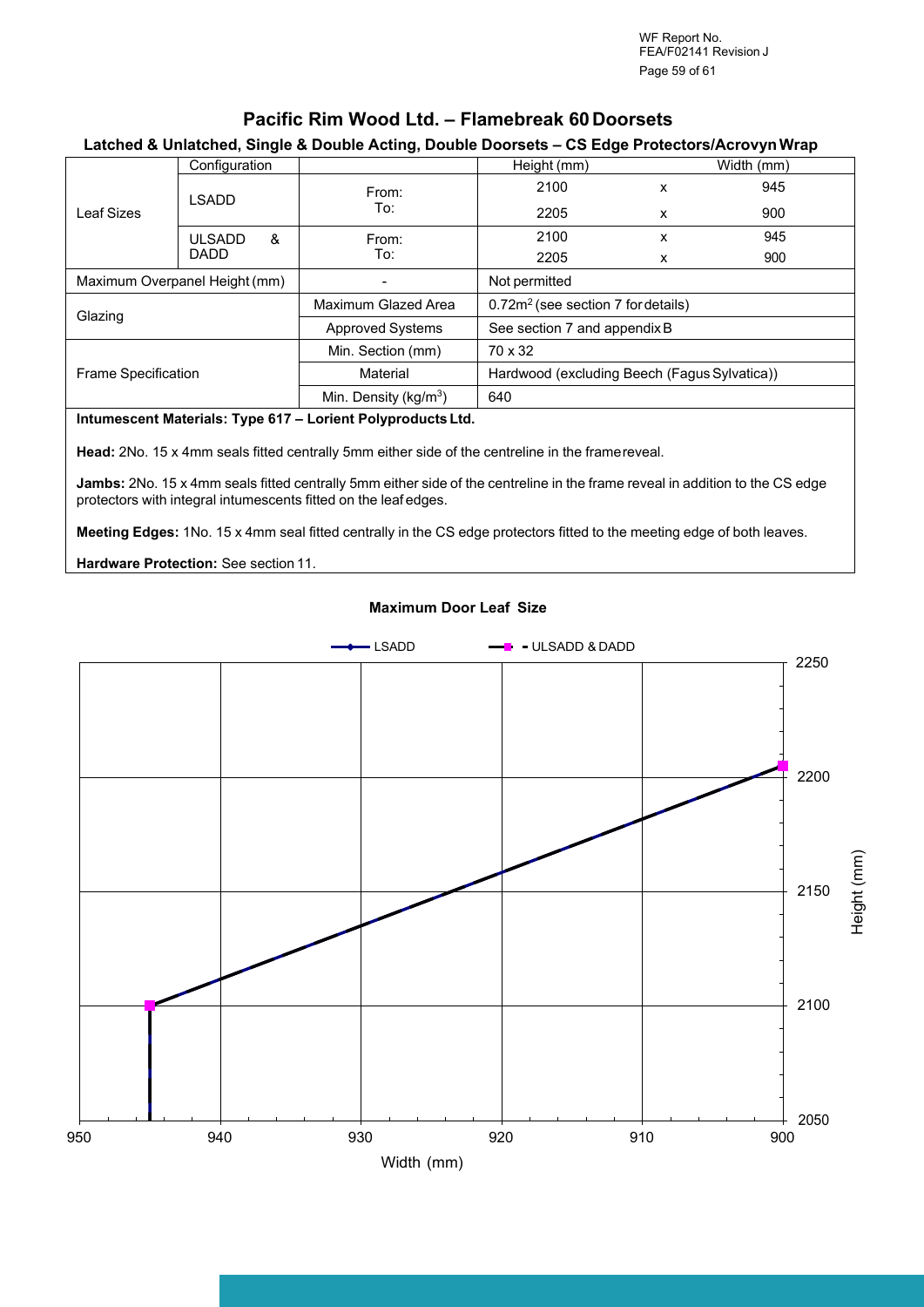WF Report No. FEA/F02141 Revision J Page 60 of 61

### **Pacific Rim Wood Ltd. – Flamebreak 60 Doorsets**

#### **Latched & Unlatched, Single & Double Acting, Single Doorsets – Yeoman Shield/Lorient Edge Protectors**

|                                                             |                         | . .                      |                                                |            |      |  |
|-------------------------------------------------------------|-------------------------|--------------------------|------------------------------------------------|------------|------|--|
| Leaf Sizes                                                  | Configuration           |                          | Height (mm)                                    | Width (mm) |      |  |
|                                                             | LSASD, ULSASD<br>& DASD | From:<br>To:             | 2100                                           | x          | 1026 |  |
|                                                             |                         |                          | 2300                                           | x          | 926  |  |
| Maximum Overpanel Height (mm)                               |                         |                          | Not permitted                                  |            |      |  |
| Glazing                                                     |                         | Maximum Glazed Area      | 0.72m <sup>2</sup> (see section 7 for details) |            |      |  |
|                                                             |                         | <b>Approved Systems</b>  | See section 7 and appendix B                   |            |      |  |
| <b>Frame Specification</b>                                  |                         | Min. Section (mm)        | 70 x 32                                        |            |      |  |
|                                                             |                         | Material                 | Hardwood (excluding Beech (Fagus Sylvatica))   |            |      |  |
|                                                             |                         | Min. Density ( $kg/m3$ ) | 640                                            |            |      |  |
| Intumescent Materials: Type 617 - Lorient Polyproducts Ltd. |                         |                          |                                                |            |      |  |

**Head:** 2No. 15 x 4mm seals fitted centrally 10mm apart in the frame reveal. For leaves over 2250mm high, increase to 2No. 20 x 4mm seals

**Jambs:** 1No. 20 x 4mm seal fitted centrally in the Yeoman Shield/Lorient door edge protector.

**Hardware Protection:** See section 11.

![](_page_59_Figure_8.jpeg)